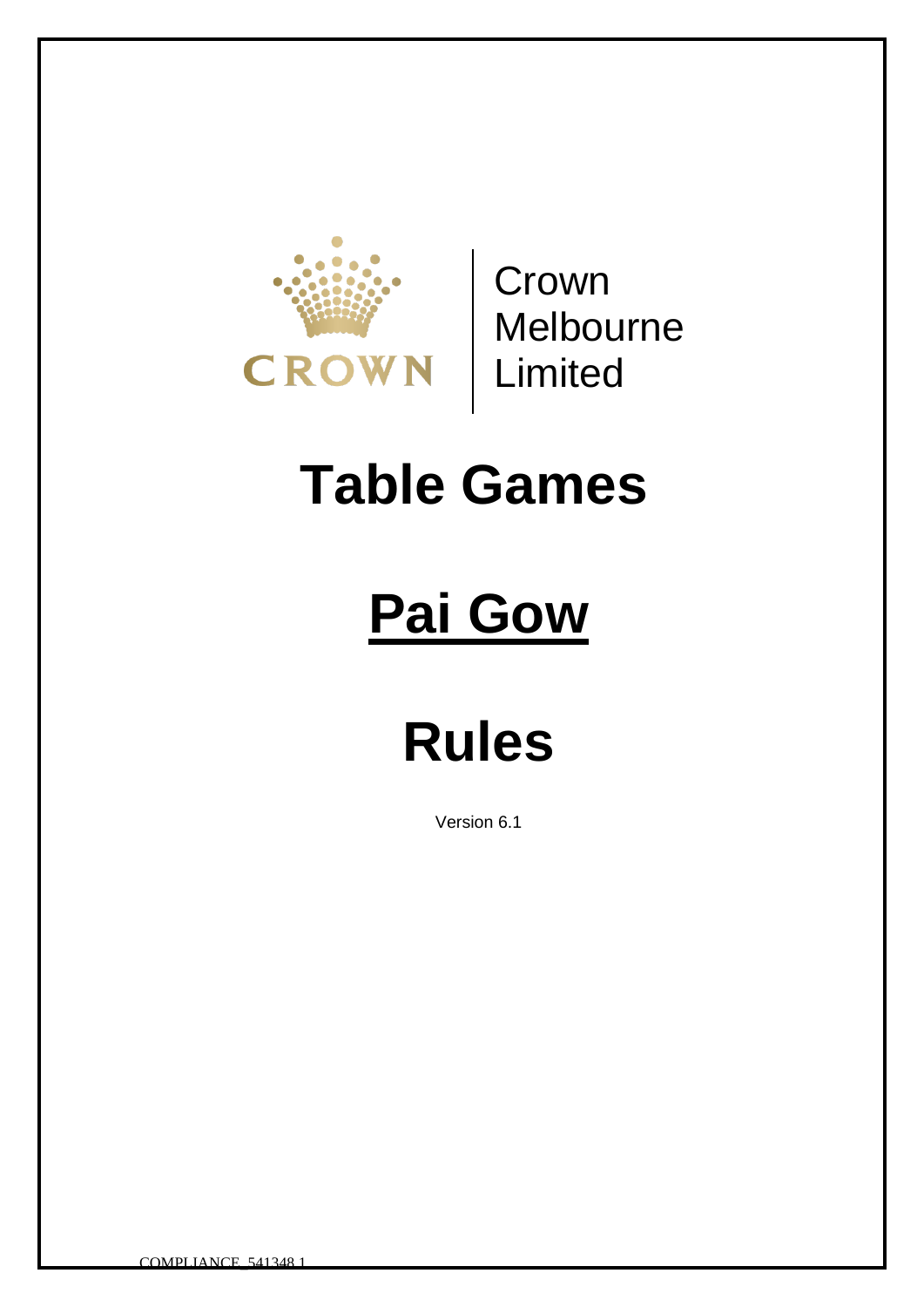

#### **TABLE OF CONTENTS**

| 1              |  |
|----------------|--|
| $\mathbf{2}$   |  |
| 3              |  |
| 4              |  |
| 5              |  |
| 6              |  |
| $\overline{7}$ |  |
| 8              |  |
| 9              |  |
| 10             |  |
| 11             |  |
| 12             |  |
| 13             |  |
| 14             |  |
| 15             |  |
| 16             |  |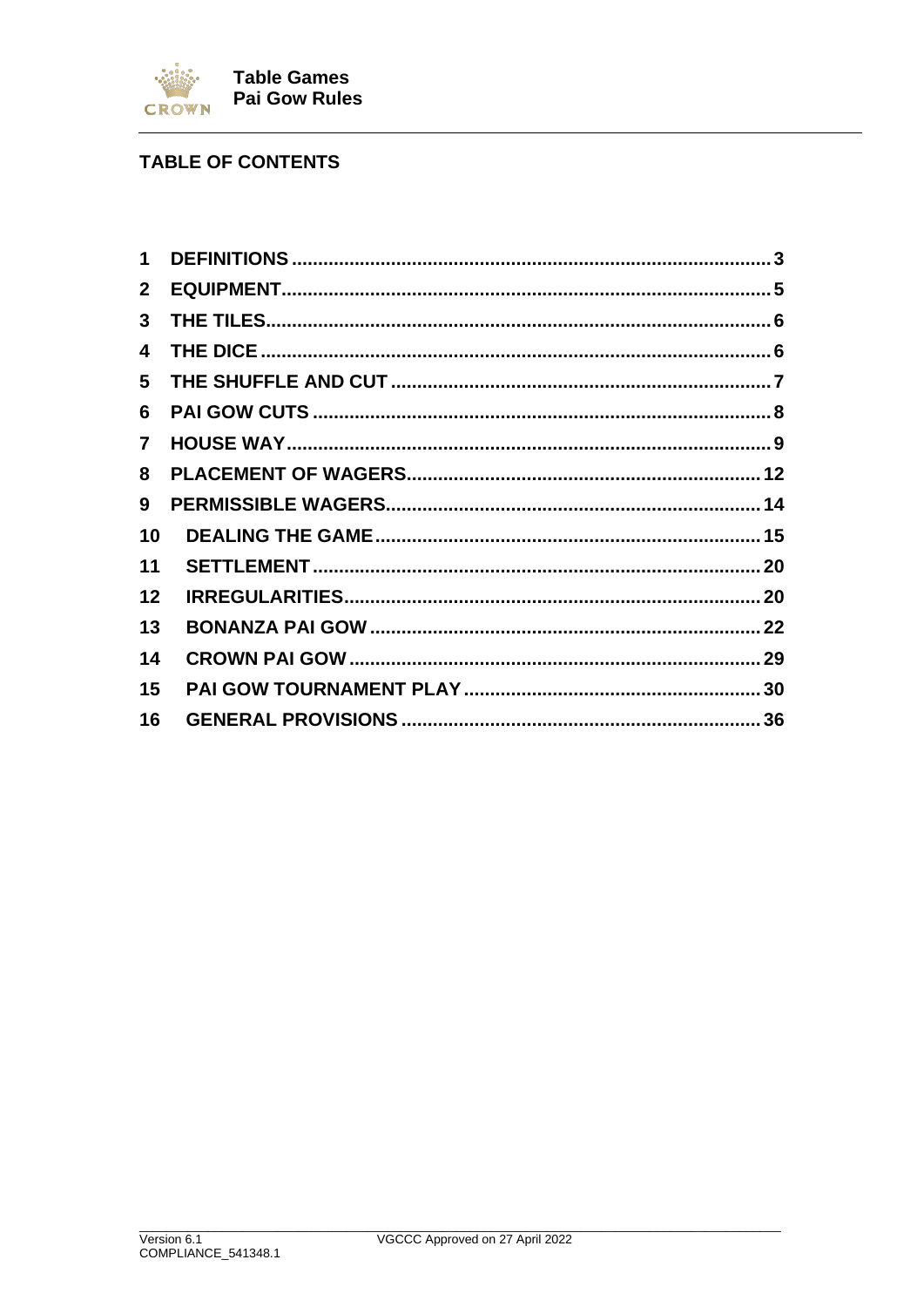

#### <span id="page-2-0"></span>**1 DEFINITIONS**

1.1 In these Rules:

**'Bank'** means the hand against which all other players wager.

**'Big/Small'** side wager means a wager which, when offered, may be placed on Big or Small A wager placed on Big will win when the total of the three Box Dice (or dice as described in Rule 14.2) is 11, 12, 13, 14, 15, 16 or 17 and a wager placed on Small will win if the total of the three Box Dice (or dice as described in Rule 14.2) is 4, 5, 6, 7, 8, 9 or 10. Both wagers will lose on any total other than that stated or on any triple.

**'Box Dice'** means three dice of the same colour, but of a different colour to the Cut Die, that are used to determine the first box to receive the tiles in a round of play.

**'Chung'** means a marker used to indicate who the Banker is in a round of play.

**'Co-banking'** means a player banking in partnership 50-50 with the house.

**'Crown'** means Crown Melbourne Limited, a casino operator as defined in section 3 of the *Casino Control Act 1991 (Vic).*

**'Cut Die'** means a single die of a different colour to the Box Dice used to determine the style of cut to be used in a round of play.

**'Dealer'** means a person responsible for the operation of the game.

**'Dice cup'** means a cup like device with a non-transparent cover used to contain and shake the four dice used.

**'Distinctive Marker'** means an object used to identify a particular action or function including, but not limited to, designating seat or player status at a Pai Gow table. Each object will be distinctly designed and marked to denote its purpose.

**'House'** means Crown Melbourne Limited.

**'House Banking'** means that the House holds the bank for a round of play.

**'House Way'** means the way a Dealer will set their hand or that of a player or Player-Banker upon request.

\_\_\_\_\_\_\_\_\_\_\_\_\_\_\_\_\_\_\_\_\_\_\_\_\_\_\_\_\_\_\_\_\_\_\_\_\_\_\_\_\_\_\_\_\_\_\_\_\_\_\_\_\_\_\_\_\_\_\_\_\_\_\_\_\_\_\_\_\_\_\_\_\_\_\_\_\_\_\_\_\_\_\_\_\_\_\_\_\_\_\_\_\_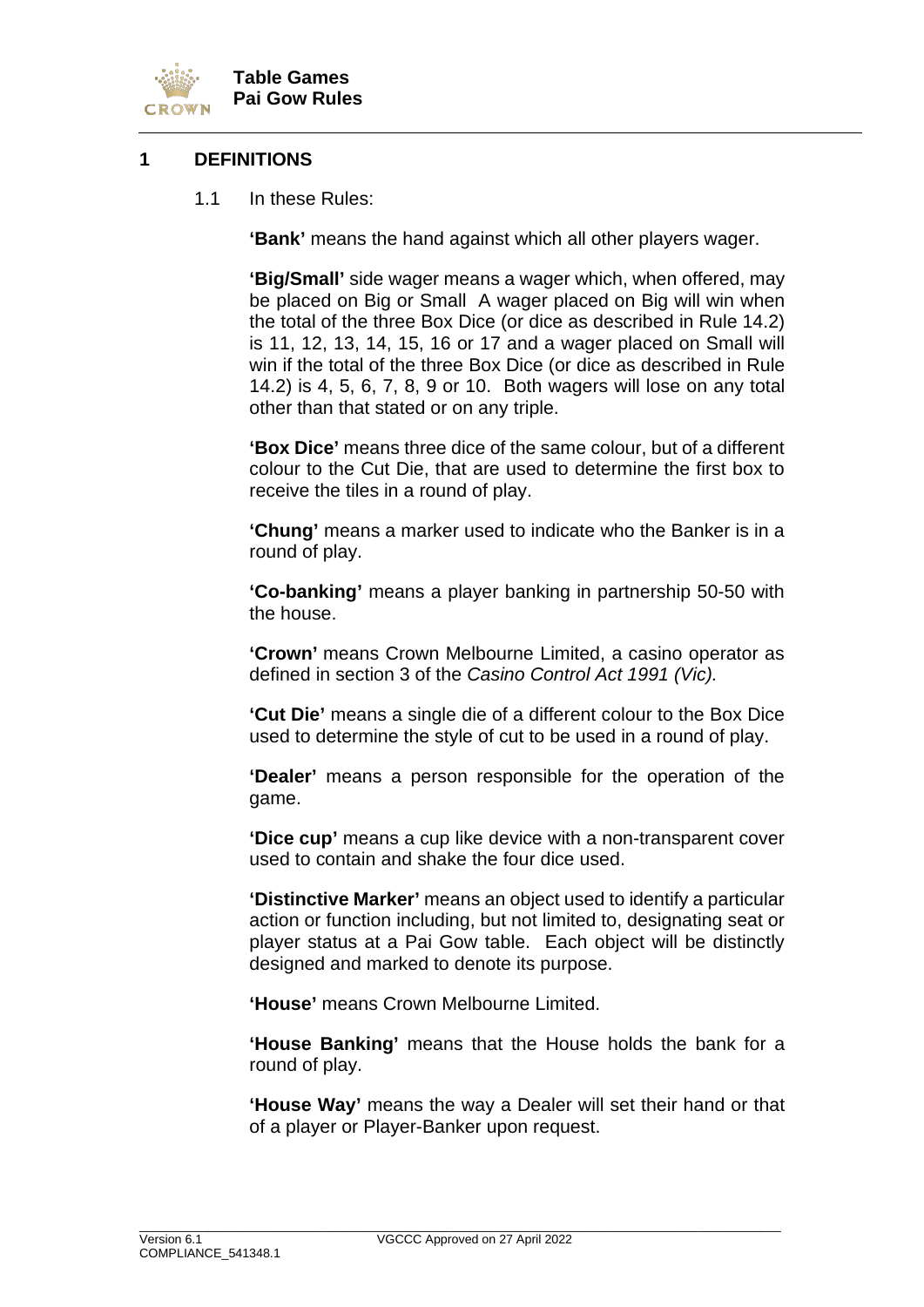

**'Laja'** means an additional mix of the tiles that may be performed by the Dealer, player or Player-Banker.

**'Matching'** means comparing the player's high hand with the House or Player-Banker's high hand and the player's low hand with the House or Player-Banker's low hand, as the case may be.

**'Player-Banker'** means a player taking the bank.

**'Ranking'** means the classification of the order of the tiles.

**'Shuffle'** means a random mix of the tiles, conducted face-down upon the table.

**'Side Wager'** means a betting option which is an accessory to the main game and on which players may place a wager in addition to their regular Pai Gow wager, and where Rule 13 is in operation in addition to their Bonus wager or Tie wager.

**'Stand-off'** means a hand where the player's wager neither wins nor loses for the purposes of regular Pai Gow.

**'TG Area Manager'** means the person responsible for the onfloor supervision of Table Games operations, service and Dealers within an allocated area.

**'TG Assistant Casino Manager'** means a senior manager responsible for the management of Table Games operations, service and employees.

**'TG Higher Duties Dealer'** means the person responsible for the supervision of routine operational matters relating to the conduct of gaming as may be required from time to time.

**'The Tile(s)**' means a domino or set of thirty-two (32) dominoes.

**'Tournament'** means a competition conducted in accordance with Rule 15.

**'Tournament Director'** means the person responsible for the overall management of a tournament.

**'Tournament Player'** means a player in a tournament.

**'Tournament Terms and Conditions'** means the Terms and Conditions approved for a tournament in accordance with Rule 15.

**'Traditional Cuts'** means one of the approved ways of cutting the tiles at the Player-Banker's request.

\_\_\_\_\_\_\_\_\_\_\_\_\_\_\_\_\_\_\_\_\_\_\_\_\_\_\_\_\_\_\_\_\_\_\_\_\_\_\_\_\_\_\_\_\_\_\_\_\_\_\_\_\_\_\_\_\_\_\_\_\_\_\_\_\_\_\_\_\_\_\_\_\_\_\_\_\_\_\_\_\_\_\_\_\_\_\_\_\_\_\_\_\_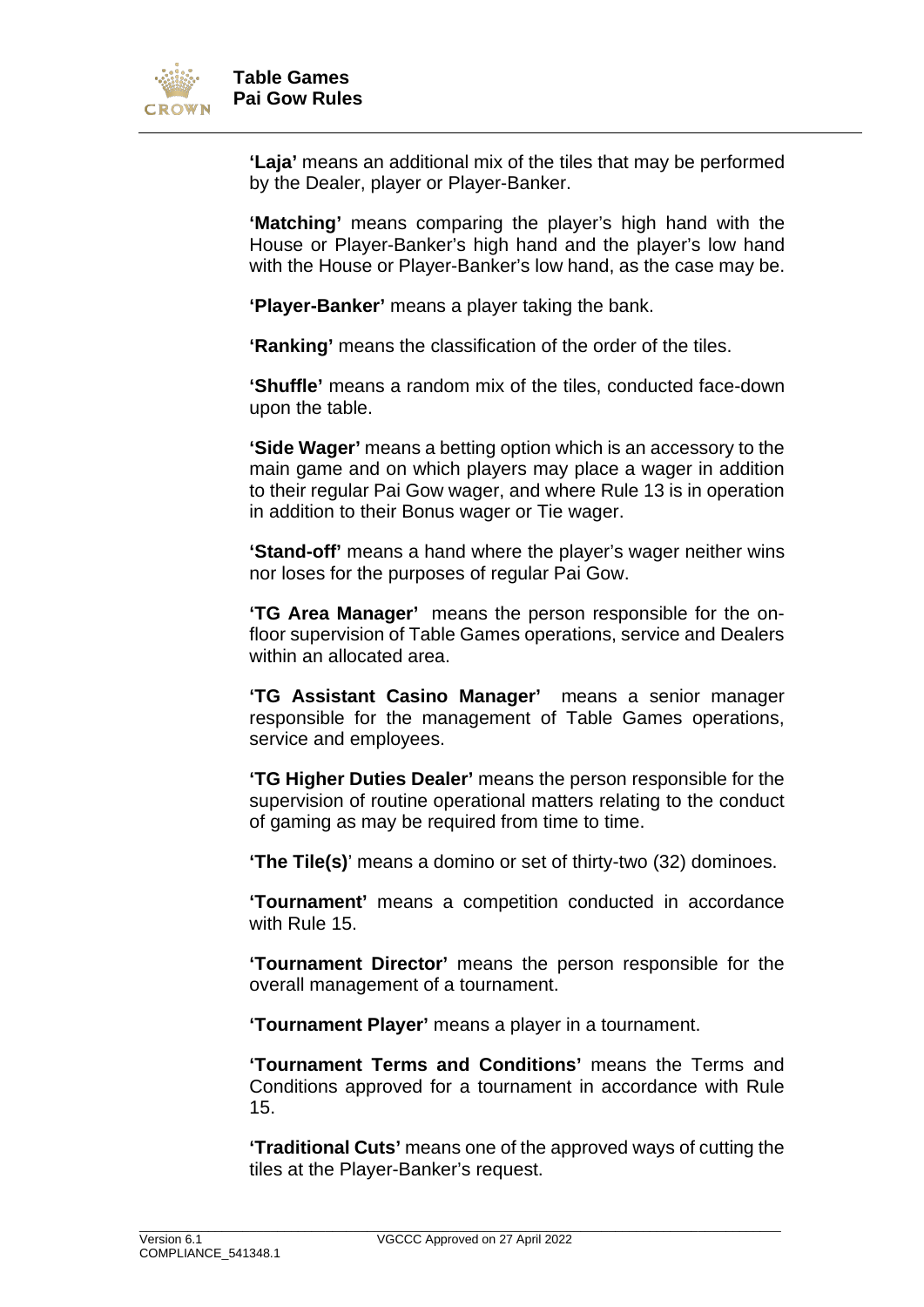

**'VCGLR'** means Victorian Commission for Gambling and Liquor Regulation.

**'Void'** means a invalid game with no result or wager (as the context requires)

1.2 Unless a contrary intention appears, a TG Higher Duties Dealer (or above) may perform any function or exercise any power of the Dealer.

#### 1.3 **A reference in these Rules to the game is a reference to the game of Pai Gow played at a particular gaming table.**

- 1.4 A reference in these Rules **to**:
	- 1.4.1 A bet; is a reference to the contingency or outcome on which a player may place a wager; and
	- 1.4.2 A wager; is to the money appropriated to such a bet in a particular case.

#### <span id="page-4-0"></span>**2 EQUIPMENT**

- 2.1 Pai Gow will be played on a table having places for eight (8) or less seated players and the Dealer.
- 2.2 The table layout will be marked in a manner similar to that shown in [Diagram A](#page-52-0) **or [Diagram B](#page-53-0)** with:
	- 2.2.1 Areas for wagers, the number of areas being eight (8) or less; and
	- 2.2.2 May include features in addition to those shown in Diagram A and Diagram B (including areas for Side Wagers), if those features are not inconsistent with Diagram A and Diagram B; or these Rules.
- 2.3 The game will be played with thirty-two (32) tiles as shown in [Appendix 1.](#page-37-0)
- <span id="page-4-1"></span>2.4 Four (4) dice will be used for play. The dice will be:
	- 2.4.1 Precision made with faces of a minimum size of ten (10) millimetres square;
	- 2.4.2 Marked on each side from one (1) to six (6), so arranged that the sum of the sides of any pair of opposite sides is seven (7);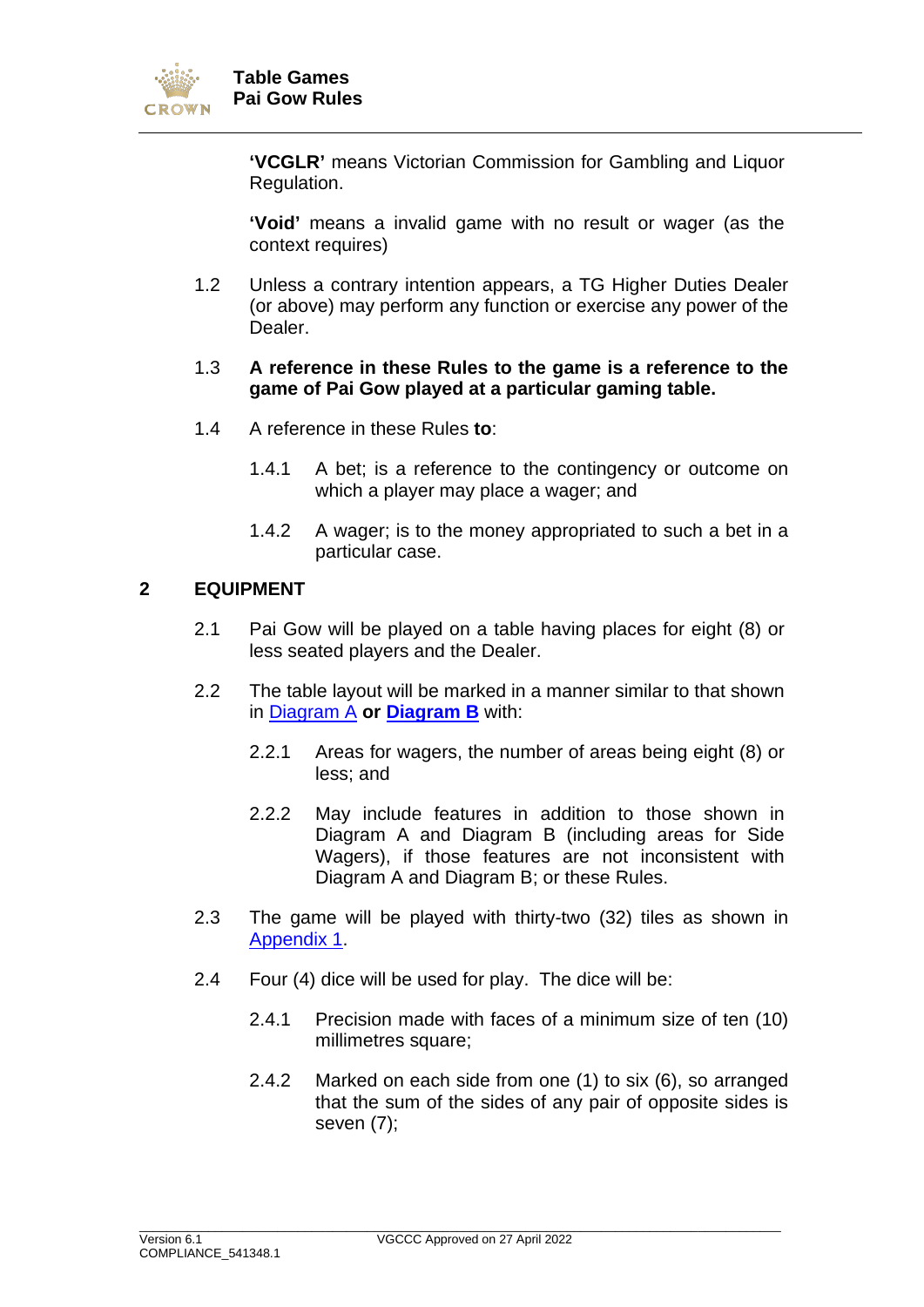

- 2.4.3 Coloured so that three (3) dice will be of one particular colour (the Box Dice) and one (1) die will be a different colour (the Cut Die).
- 2.5 Additional equipment used on the game includes:
	- 2.5.1 A dome-shaped container (Dice Cup) to shake the dice.
	- 2.5.2 Distinctive markers may be used for various purposes, e.g. to signify a betting area that has been removed from play.
	- 2.5.3 A Chung to indicate the Banker.

#### <span id="page-5-0"></span>**3 THE TILES**

- 3.1 The tiles will be checked, tile by tile, prior to the commencement of gaming and at the conclusion of gaming.
	- 3.1.1 The tiles will be displayed on the table in rank order and checked by the TG Higher Duties Dealer (or above).
	- 3.1.2 The tiles will remain displayed on the table until a player takes a place at the table.
- 3.2 Should any tile(s) be damaged or marked during play, the TG Area Manager (or above) will be notified and the tile(s) will be replaced by either an individual tile or a new set of tiles.
- 3.3 Prior to a set of tiles being removed from the table, the tiles will be checked again on the table, tile by tile, and set out in rank order.
- 3.4 The ranking of the tiles in both pair and individual order is illustrated in [Appendix 1.](#page-37-0)
	- 3.4.1 When a hand is lower than Day High Nine (ranking 22), the value of the hand will be a single figure (zero to nine inclusive) and will be determined by totalling the count values of the tiles in the hand and, as required, subtracting ten.
- 3.5 Gee Jun, Ranked No 1 pair, are as individual tiles, the lowest ranked tiles. Those individual tiles may be used as either a three or a six.

#### <span id="page-5-1"></span>**4 THE DICE**

4.1 Four (4) dice as described in Rule [2.4](#page-4-1) will be used to determine respectively the cut and the first box to receive the tiles in each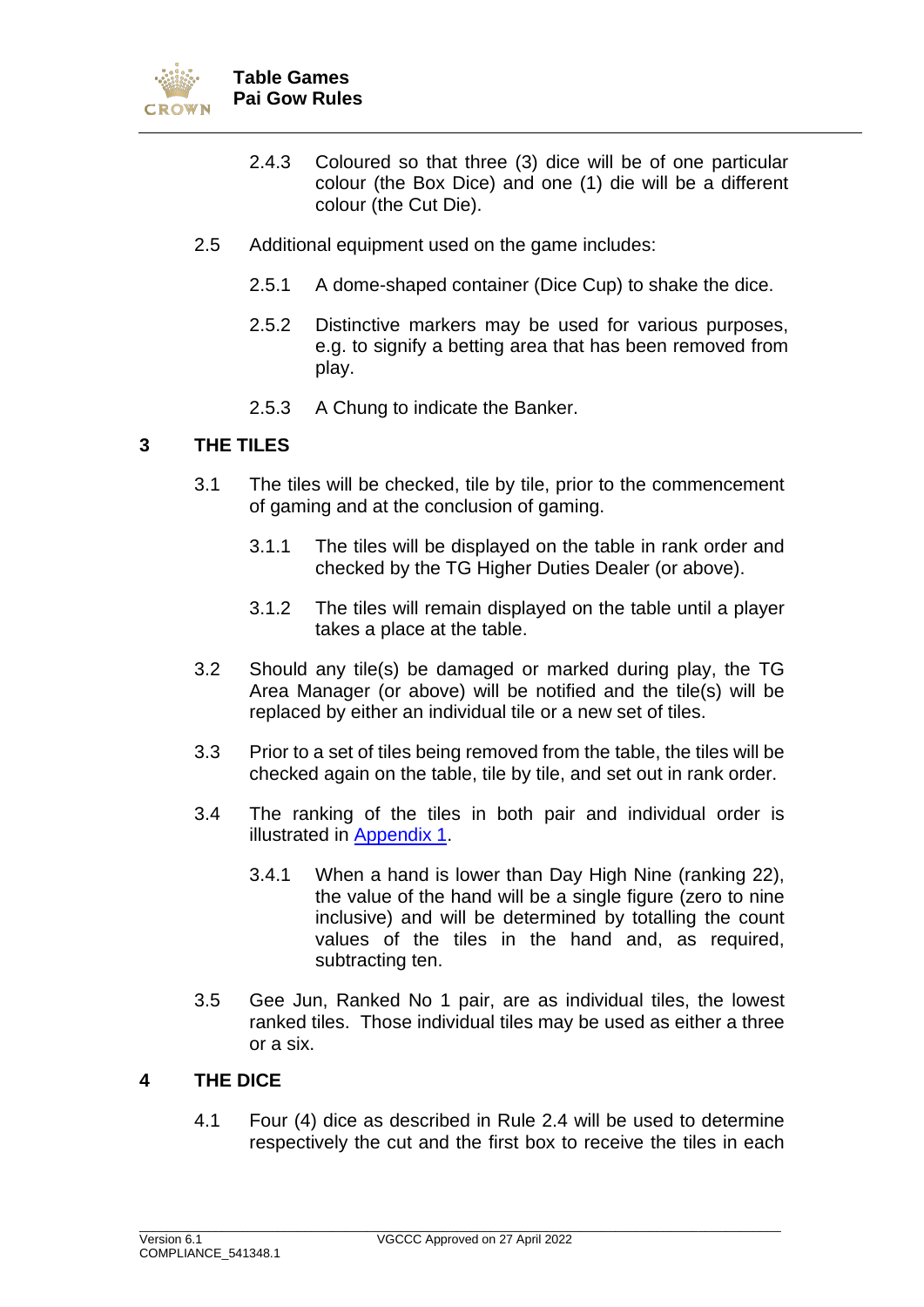

round of play. The type of cut and the first box to receive the tiles are described in Table 2 – [Random Cuts.](#page-7-1)

- 4.1.1 Where the Big/Small side wager is offered, the three Box Dice will be used to determine the Big/Small result.
- 4.2 The Dealer or the Player-Banker as the case may be, will shake the Dice Cup, during which time the dice must tumble. The Dice Cup is then placed in the centre of the table and the cover removed.
- 4.3 All four (4) dice must come to rest with one surface flat to the base of the Dice Cup; otherwise the Dice Cup will be shaken again.
- 4.4 The Dealer will announce the three-dice total, the style of cut and if applicable, the Big/Small result; and
	- 4.4.1 Settle all winning and losing Big/Small side wagers, if applicable; and
	- 4.4.2 Count counter-clockwise commencing with the playing area designated by the Chung. That playing area will be counted as 1, 9 or 17; and
	- 4.4.3 Announce the playing area to receive the first tiles.
- 4.5 The Dice Cup will then be placed in the area designated on the table for the Dice Cup.

#### <span id="page-6-0"></span>**5 THE SHUFFLE AND CUT**

- 5.1 Before each round of play, the Dealer will shuffle the tiles.
- 5.2 The Dealer will stack the tiles into eight (8) groups of four (4) and place the tiles into the centre of the table.
- 5.3 The TG Assistant Casino Manager (or above) may allow any player to personally perform a Laja or request a Laja by the Dealer.
- 5.4 The tiles will be cut in accordance with the descriptions in [Appendix 2.](#page-39-0)
	- 5.4.1 When the House banks, the Cut Die total will determine the type of cut to be used and the Box Dice total will determine the first box to receive tiles, as described in Table 2 – [Random Cuts.](#page-7-1)
	- 5.4.2 When a player accepts the bank or co-banks with the house, that player has the option to choose the cut. If that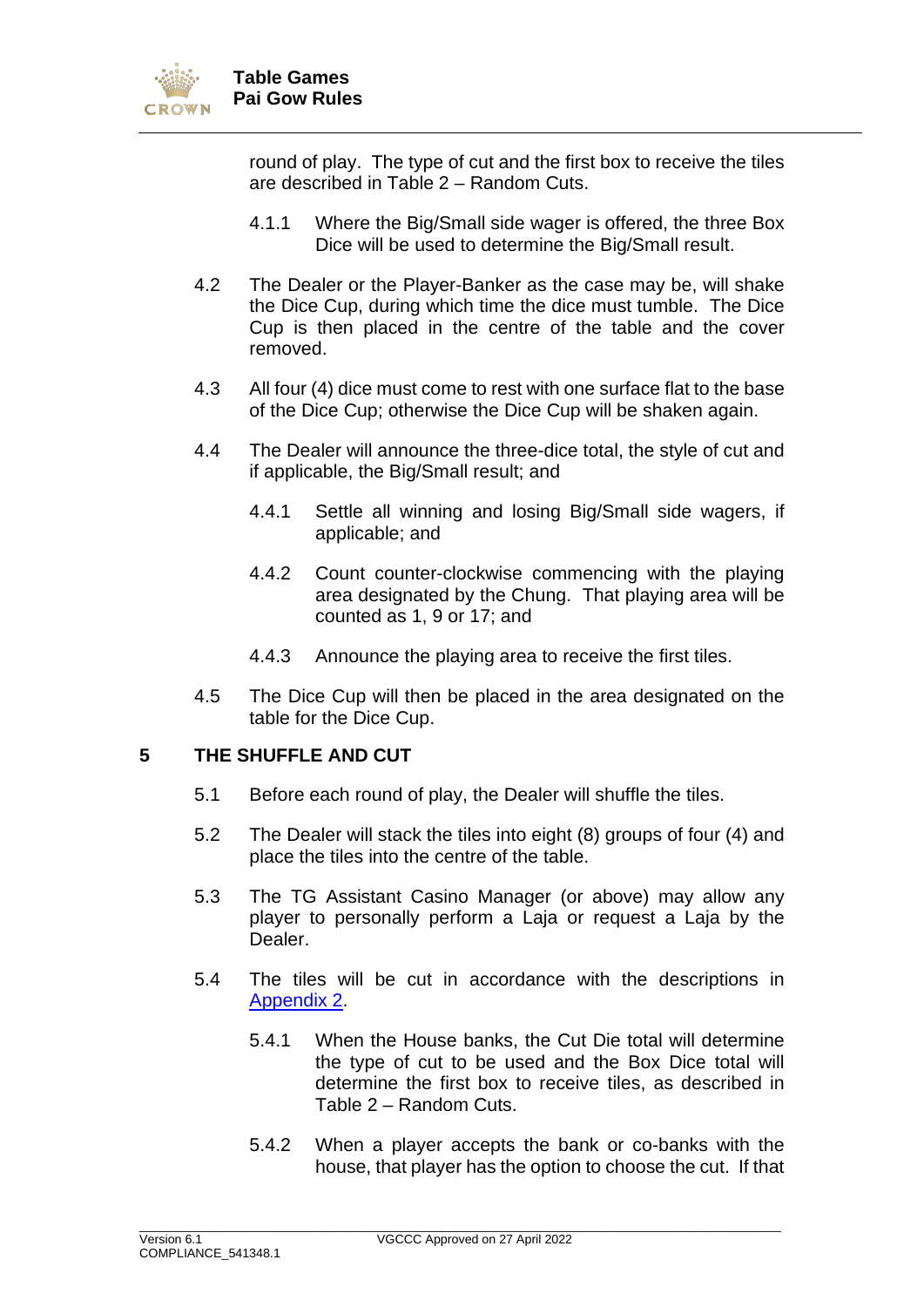

player declines to choose the cut, the Dealer will cut the tiles at the discretion of the TG Higher Duties Dealer (or above).

- 5.4.3 At the discretion of the TG Assistant Casino Manager (or above), when a player accepts the bank or co-banks with the house, other cuts may be accepted. Should this occur, the VCGLR on-site Inspectorate and Surveillance will be advised.
- 5.5 The TG Higher Duties Dealer (or above) has the option to reshuffle at any time.

#### <span id="page-7-0"></span>**6 PAI GOW CUTS**

#### **Table 1 – Traditional Pai Gow Cuts**

|                | <b>Chinese</b>          | <b>Orientation</b>                   | <b>English</b>                        |
|----------------|-------------------------|--------------------------------------|---------------------------------------|
|                | Yat Dong Dong           | right or left                        | One stack                             |
| $\overline{2}$ | Cup Say                 | bottom<br>top<br>or<br>right or left | Tiger's Head                          |
| 3              | Chee Yee                | top or bottom                        | Chop The Ears                         |
| 4              | Dai Pin                 | right or left                        | <b>Big Slice</b>                      |
| 5              | <b>Jung Quat</b>        | top or bottom                        | From the Heart                        |
| 6              | Tau<br>Long<br>Fong May | right or left                        | Head<br>Dragon<br><b>Phoenix Tail</b> |
| 7              | Wui Fung Bank           |                                      | Hong Kong Bank                        |
| 8              | Foot Say                |                                      | <b>Four Across</b>                    |

<span id="page-7-1"></span>Table 2 – Random Cuts

| <b>TILE DELIVERY</b>             |                                                 |                | <b>TYPE OF CUT TO BE USED</b>                                       |                                                       |                                |                                       |
|----------------------------------|-------------------------------------------------|----------------|---------------------------------------------------------------------|-------------------------------------------------------|--------------------------------|---------------------------------------|
| Pai Gow Box<br><b>Dice Total</b> | Pai<br>Crown<br><b>Box</b><br>Gow<br><b>Die</b> | <b>Box</b>     | Pai<br>Gow<br>and Crown<br>Pai<br>Gow<br>Die<br>Cut<br><b>Total</b> | Cut to be<br>used<br>$\blacksquare$<br><b>Chinese</b> | Orientation                    | Cut to be used -<br><b>English</b>    |
| $9 + 17$                         | 1                                               | 1              | 1                                                                   | Tau<br>Long<br>Fong May                               | right or left                  | Dragon's Head/<br><b>Phoenix Tail</b> |
| $10 + 18$                        | 2                                               | $\overline{2}$ | 2                                                                   | Jung Quat                                             | top or bottom                  | From the Heart                        |
| $3 + 11$                         | 3                                               | 3              | 3                                                                   | Cup Say                                               | top or bottom<br>right or left | <b>Tiger's Head</b>                   |
| $4 + 12$                         | $\overline{4}$                                  | $\overline{4}$ | 4                                                                   | Dai Pin                                               | right or left                  | <b>Big Slice</b>                      |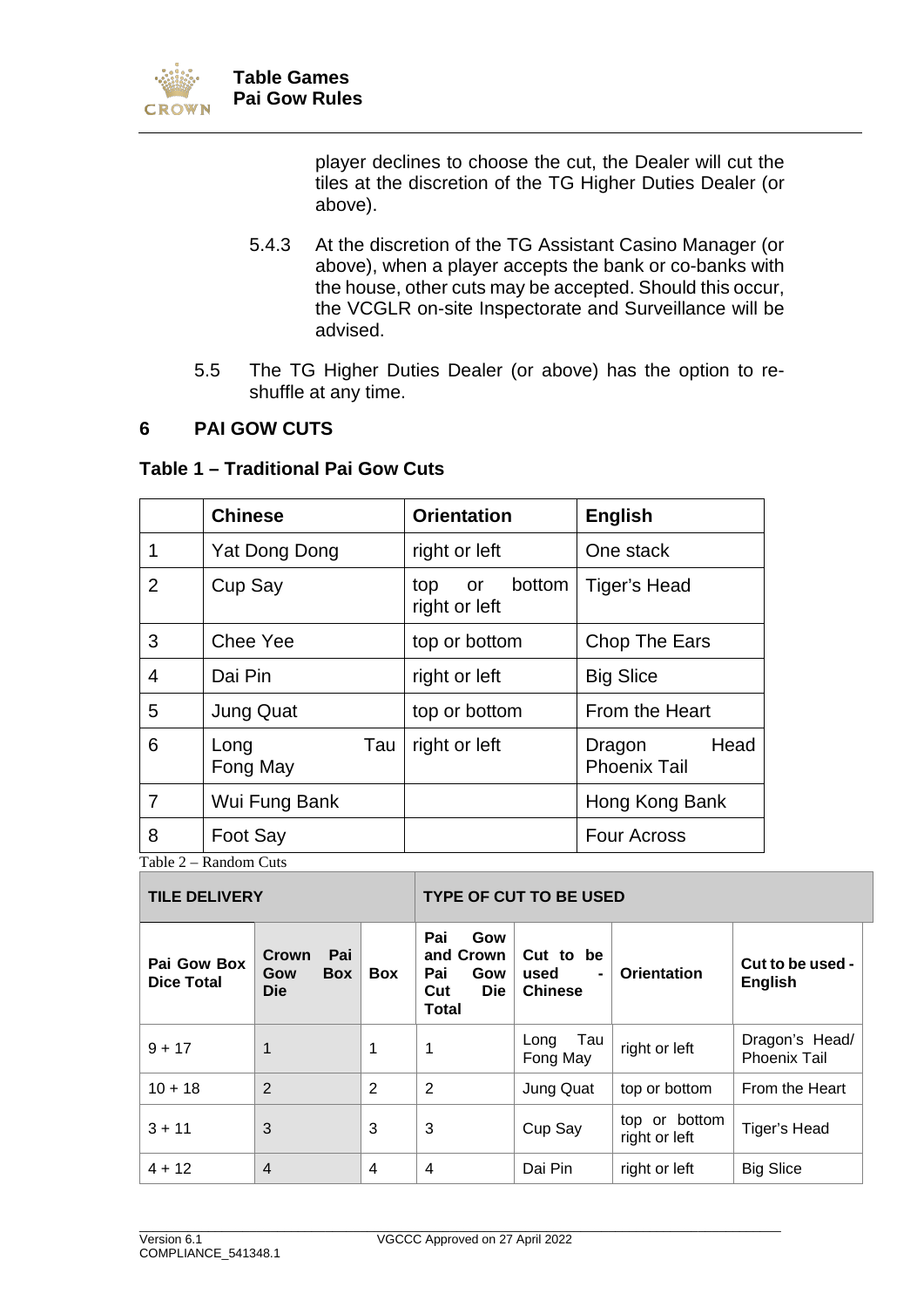

| $5 + 13$ | 5 | 5 | 5 | Wui<br>Fung<br><b>Bank</b> |               | Kong<br>Hong<br><b>Bank</b> |
|----------|---|---|---|----------------------------|---------------|-----------------------------|
| $6 + 14$ | 6 | 6 | 6 | Chee Yee                   | top or bottom | Chop the Ears               |
| $7 + 15$ |   |   |   |                            |               |                             |
| $8 + 16$ |   | 8 |   |                            |               |                             |

#### <span id="page-8-0"></span>**7 HOUSE WAY**

- 7.1 When the tiles comprise two ranking pairs of tiles, the two pairs will be set as two hands.
- 7.2 The following pairs will never be split:

| <b>NGOR (HIGH FOUR)</b>      | FOO TAU (ELEVEN)             |
|------------------------------|------------------------------|
| <b>MOOY (HIGH TEN)</b>       | HOONG TAU SAP (LOW<br>TEN)   |
| <b>CHEONG SUM (HIGH SIX)</b> | LIM LUM LOK (LOW SIX)        |
| <b>BAN TANG (LOW FOUR)</b>   | <b>CHAP NG (MIXED FIVES)</b> |

7.3 The following combinations of tiles will be split:

| <b>GEE JUN (SUPREME)</b>                      | <b>WITH ANY 6 AND 6, 5, 4</b>                                  |
|-----------------------------------------------|----------------------------------------------------------------|
| <b>TEEN (TWELVE) OR</b><br>DAY (TWO) WITH ANY | 9 AND 8, 7, 6, 5, 4<br>8 AND 8, 7, 6, 5, 4<br>7 AND 7, 6, 5, 4 |
| (NINES)<br><b>CHAP</b><br>GOW<br>WITH:        | <b>TEEN AND DAY</b><br>TEEN/DAY AND 10<br>10 AND 10            |
| YUN, CHAP PAAT<br>(EIGHTS),                   | <b>TEEN AND DAY</b><br>TEEN/DAY AND 11, 10                     |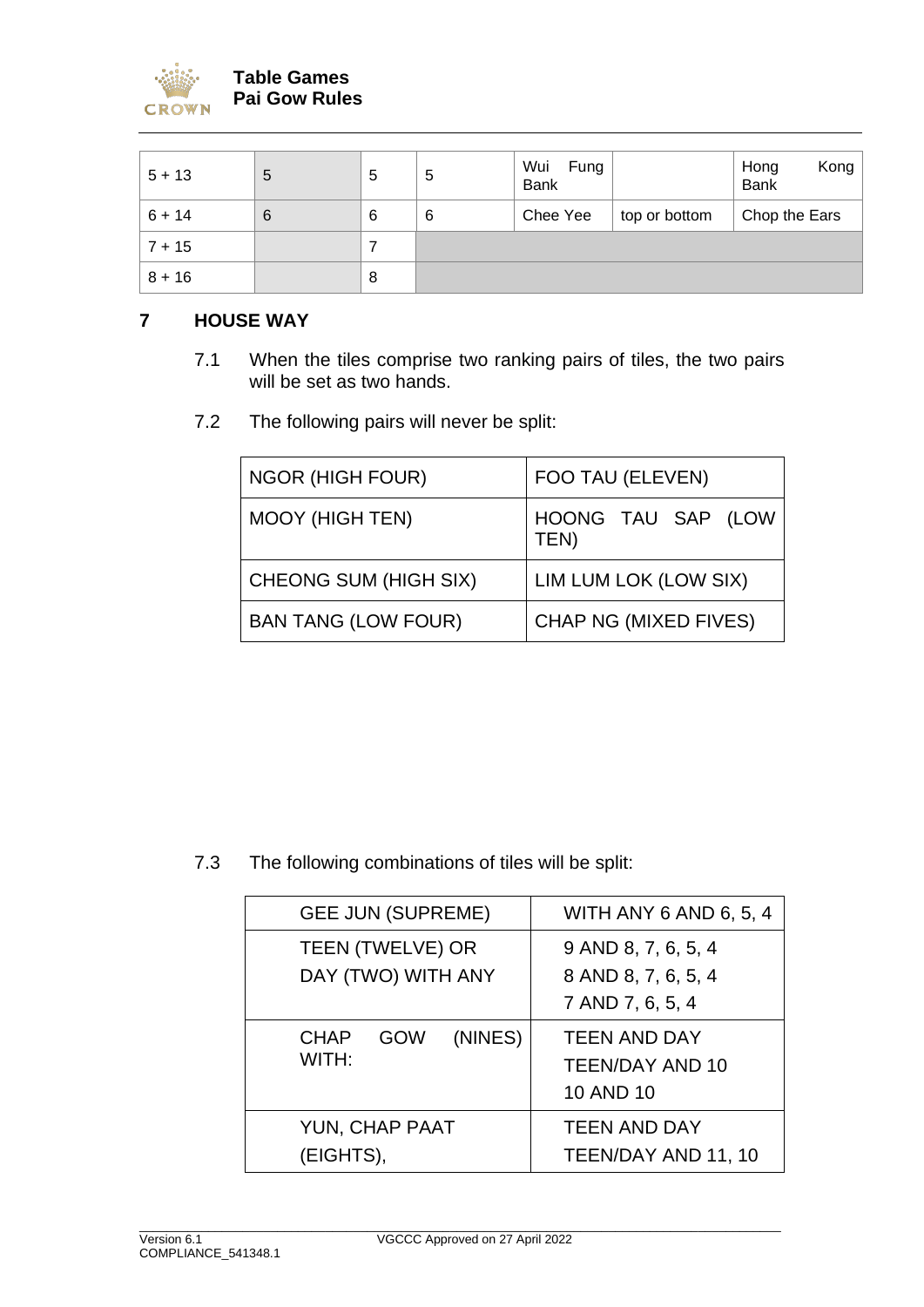

|                   | 10 AND 11, 10       |
|-------------------|---------------------|
|                   | <b>11 AND 9</b>     |
| KO KIOK CHAAT AND | TEEN AND DAY        |
| <b>CHAP CHAAT</b> | TEEN/DAY AND 11, 10 |
| (SEVENS)          | 10 AND 11           |

- 7.4 Wongs, Gongs and High Nines.
	- 7.4.1 Where no other higher setting is possible, Wong, Gong or High Nine will always be set, even at the expense of the low hand.
	- 7.4.2 High Nine will be set instead of Wong and Gong and Gong will be set instead of a Wong, when the option exists.
	- 7.4.3 When the option exists between Teen and Day with the Wong, Gong or High Nine, the Teen will be set on the high hand.
- 7.5 Exceptions
	- 7.5.1 Wong will be set over Gong and High Nine when the fourth tile is 11.
	- 7.5.2 Where the option exists, two high ranking tiles will not be used in the same hand.
	- 7.5.3 Gong will be set over High nine when the fourth tile is any four.
	- 7.5.4 The low hand and the high hand will be set as close together as possible, unless the hands can be set to a higher value.
		- (a) Exceptions to this Rule are:
			- (i) Where the tiles comprise High 10, Low 10, 11 and any 7 or 8; the hands will be set as 0 and 8 or 0 and 9.
			- (ii) Where the tiles comprise High 8, High 10, 11 and any 7; the hands will be set as 7 and 9.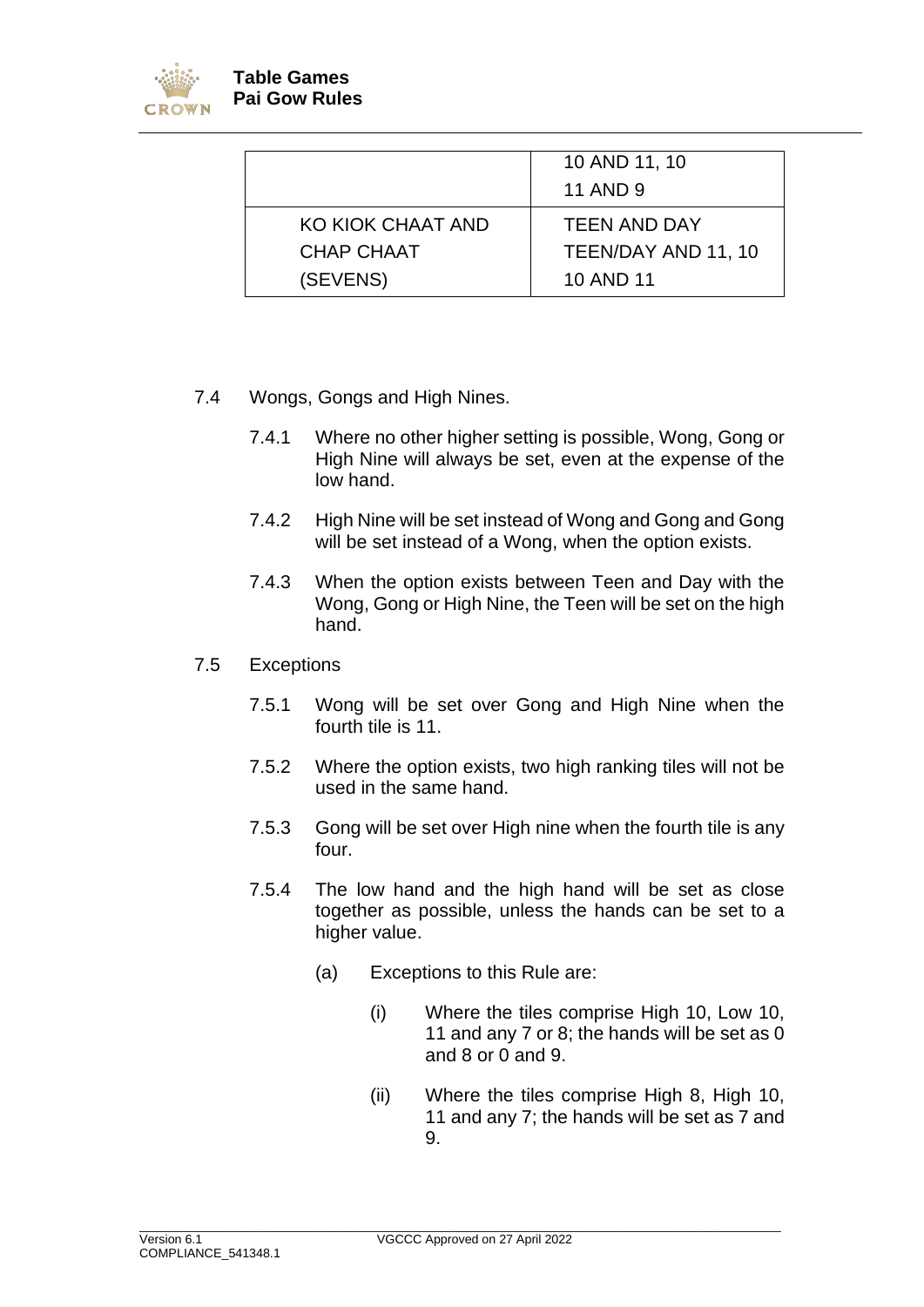

- (iii) Where the tiles comprise High 6, 5 Gee Jun and Teen/Day; the hands will be set as 7 and 9.
- (iv) Where the tiles comprise High 4 Low 4, 5 and 6; the hands will be set as 0 and 9.
- (v) Where the tiles comprise High 6 and 5, Gee Jun any 7; the hands will be set as 2 and 9.
- (vi) Where the tiles comprise High 6, Low 6, 12 or 2 with any 4 or 5; the hands will be set as 0 and 8 or 1 and 8.
- (vii) Where the tiles comprise High 10, Low 10 any 6 with Teen/Day; the hands will be set as  $0$  and  $8$ .
- 7.5.5 When the high hand is 8 or 9, where possible, the high tile will be used on the high hand.
	- (a) Exception:
		- (i) Where the tiles comprise High 8, Low 8, 9 and High 10; the hands will be set as 7 and 8 with the High 8 on the Low Hand.
- 7.5.6 When the high hand is 7 or less, where possible, the high tile will be used on the low hand.
	- (a) Exceptions:
		- (i) Where the tiles comprise High 8, Low 8 High 6 and any 7; the hands will be set as 4 and 5 with the High 8 on the High hand.
		- (ii) Where the tiles comprise High 8, Low 8, any 7 and High 4; the hands will be set as 2 and 5 with the High 8 on the High hand.
		- (iii) Where the tiles comprise High 10, Low 10 High 6 and 7; the hands will be set as 6 and 7 with the High 10 on the High hand.
		- (iv) Where the tiles comprise High 8, Low 8, High 4 and 6; the hands will be set as 2 and 4 with the High 8 on the High Hand.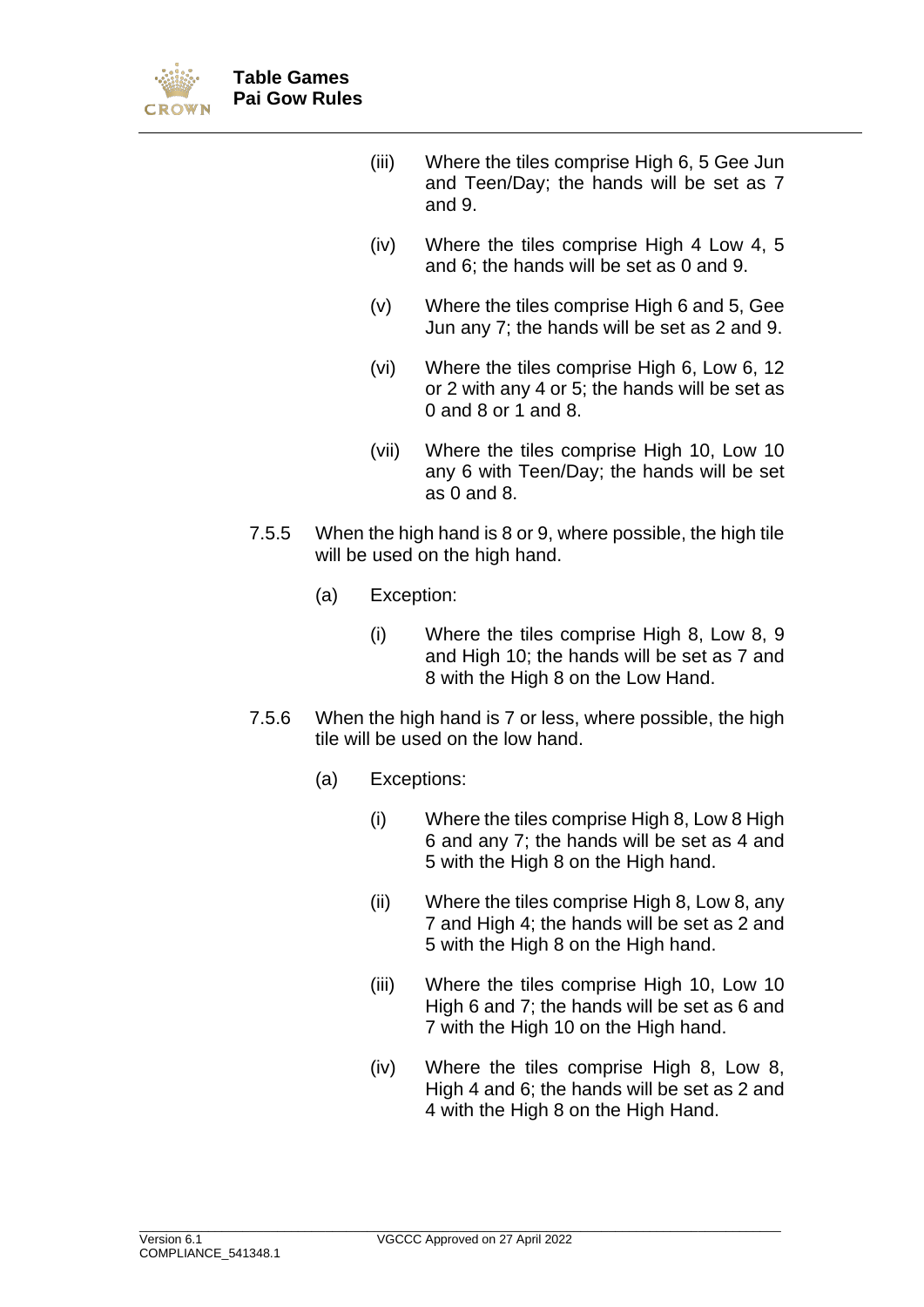

- (v) Where the tiles comprise High 4, Low 4, High 10 and 11; the hands will be set as 4 and 5 with the High 4 on the High Hand.
- 7.5.7 A computer may be used by the House to check the correct setting of the House Way.

#### <span id="page-11-0"></span>**8 PLACEMENT OF WAGERS**

- 8.1 Wagers will be accepted only in chips.
- 8.2 All wagers will be placed in the designated betting areas for wagers.
- <span id="page-11-2"></span>8.3 All wagers will be placed before the Dealer announces that no more bets are to be placed for that round of play.
	- 8.3.1 When the House is banking, the Dealer will announce that no more betting will take place immediately prior to tumbling the dice.
	- 8.3.2 Where there is a Player-Banker the Dealer will announce that no more bets may be placed immediately prior to the player nominating the cut to be used.
- 8.4 No wagers will be placed, changed or withdrawn after the Dealer has announced that betting has concluded for that round of play.
- 8.5 Wagers orally declared may be accepted but only if accompanied by chips or cash, which must be immediately converted to chips and placed on the layout before the Dealer announces that no more bets may be placed
- 8.6 Upon accepting the bank, the Player-Banker will place a wager. The Dealer will ascertain that the Player-Banker has sufficient funds to cover the minimum requirements for that method.
- 8.7 The TG Higher Duties Dealer (or above) may permit up to five (5) players to wager on any one betting area.
- <span id="page-11-1"></span>8.8 Where more than one (1) player wagers on a betting area, the decisions with regard to the tiles dealt to that area will be called by:
	- 8.8.1 The player with the highest wager; or
	- 8.8.2 Where all wagers are of equal value and a table layout similar to that described in [Diagram A](#page-52-0) is in use**;** the player whose wager is nearest the Dealer; or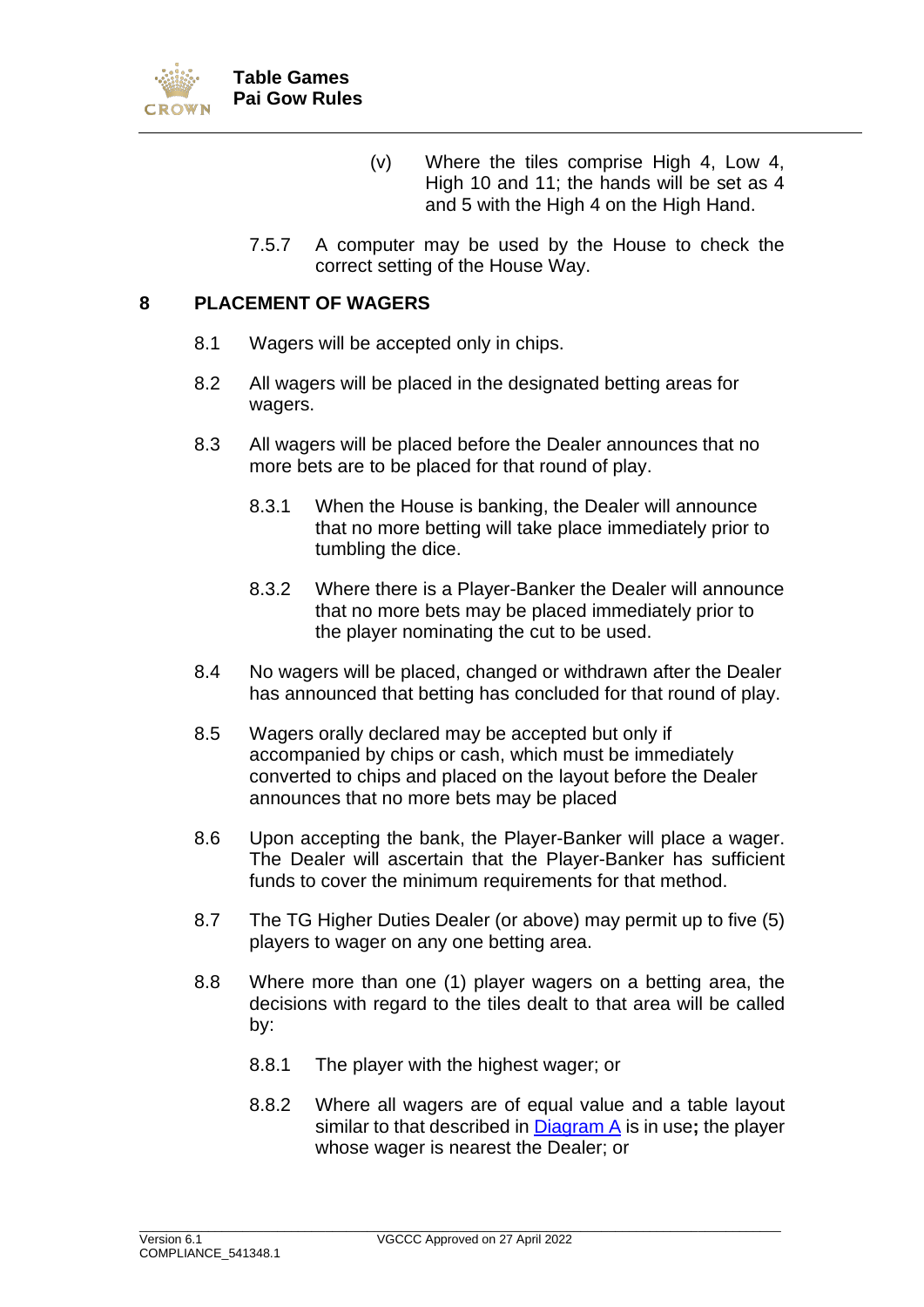

- 8.8.3 Where all wagers are of equal value and a table layout similar to that described in [Diagram B](#page-53-0) is in use; the player whose wager is furthest to the Dealer's right; or
- 8.8.4 Where all wagers are of equal value, the player controlling that betting area for the preceding round of play.
- 8.9 The Dealer will, prior to the commencement of a round of play, ascertain the player who will call the decisions with respect to any betting area, in accordance with Rule [8.8.](#page-11-1)
	- 8.9.1 The Dealer will ensure that the player calling the decisions places their wager nearest to the Dealer's side of the table or furthest to the Dealer's right of the betting area, as applicable.
- 8.10 Where there is a Player-Banker**,** the Player-Banker's wager is the only wager allowed on the Player-Banker's betting area.
- 8.11 A player may wager on more than one **(1)** betting area **in accordance with Rule [8.3](#page-11-2)** but:
	- 8.11.1 Where a player places a wager on more than one betting area, they will only be permitted to view one set of tiles All other hands must be played 'blind', i.e. no person, including the player who placed the wager or the Dealer, will be permitted to view the tiles until the hand is settled in accordance with Rules 8.12 to 8.16 inclusive.
	- 8.11.2 Where there is no other wager on the other area(s), the Dealer will set the tiles House Way.
- 8.12 When matching the Banker's and player's hands, if the Banker and the player have the same value hand and the Banker's high tile is of equal ranking to the player's high tile, the Banker's hand will win.
	- 8.12.1 Where the Banker's hand and the player's hand are of the same total, only the highest ranking tile is considered in determining the hand.
- 8.13 A wager placed by a player will lose if:
	- 8.13.1 The Banker's high hand is higher than the high hand of the player and the Banker's low hand is higher than the low hand of the player.
	- 8.13.2 The Banker's high hand is higher than the high hand of the player and the player's low hand is zero.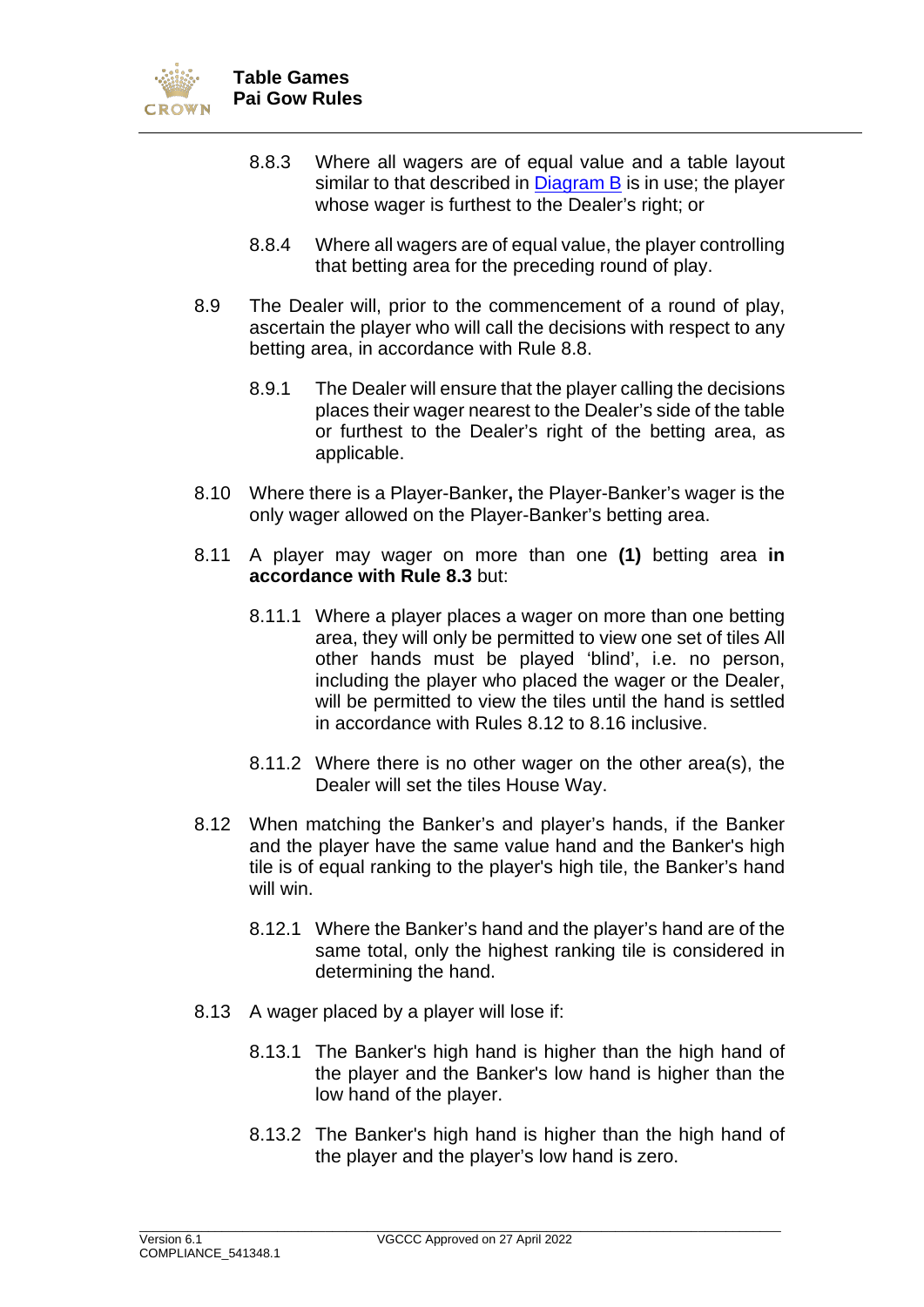

- 8.13.3 The Banker and the player have identical hands.
- 8.14 A wager placed by the player will win if:
	- 8.14.1 The player's high hand is higher than the high hand of the Banker and the player's low hand is higher than the low hand of the Banker.
	- 8.14.2 The Banker and the player have the same value hand and the player's high tile is of a higher ranking than the Banker's high tile.
- 8.15 A stand-off occurs when only one of the Banker's hands is higher than the matching player's hand.
	- 8.15.1 Stand-offs are indicated by the Dealer tapping the table twice next to the player's tiles, after which the player's tiles are placed in the designated area on the table.
- <span id="page-13-2"></span><span id="page-13-1"></span>8.16 On a game where a side wager is offered:
	- 8.16.1 A player may only place a side wager where **there is a**  valid Pai Gow wager.
	- 8.16.2 Subject to Rule [8.16.1,](#page-13-1) a player who has placed a valid Pai Gow wager, and/or where Rule [13](#page-21-0) is in operation, a valid Bonus or Tie wager on a specific betting area will have first entitlement to place a side wager.
	- 8.16.3 Once players with first entitlement as described in Rule [8.16.2](#page-13-2) have elected to place a side wager or not, subsequent entitlements will go to the remaining players.

#### <span id="page-13-0"></span>**9 PERMISSIBLE WAGERS**

9.1 In respect of the game, the Dealer must ensure the display of the notices and signs for which Crown is responsible under section 66 of the *Casino Control Act 1991***(Vic)**[1.](#page-13-3)

- **66.** *Assistance to patrons*
	- (1) A casino operator must—
		- ... (c) display prominently at each gaming table or location related to the playing of a game, a sign indicating the permissible minimum and maximum wagers pertaining to the game played there.
		- Penalty: 25 penalty units.
	- (2) A casino operator must ensure that a minimum wager indicated in respect of a game at a table or location is not changed to a higher minimum unless a sign indicating the

<span id="page-13-3"></span><sup>1</sup> Section 66 of the **Casino Control Act 1991(Vic)** states: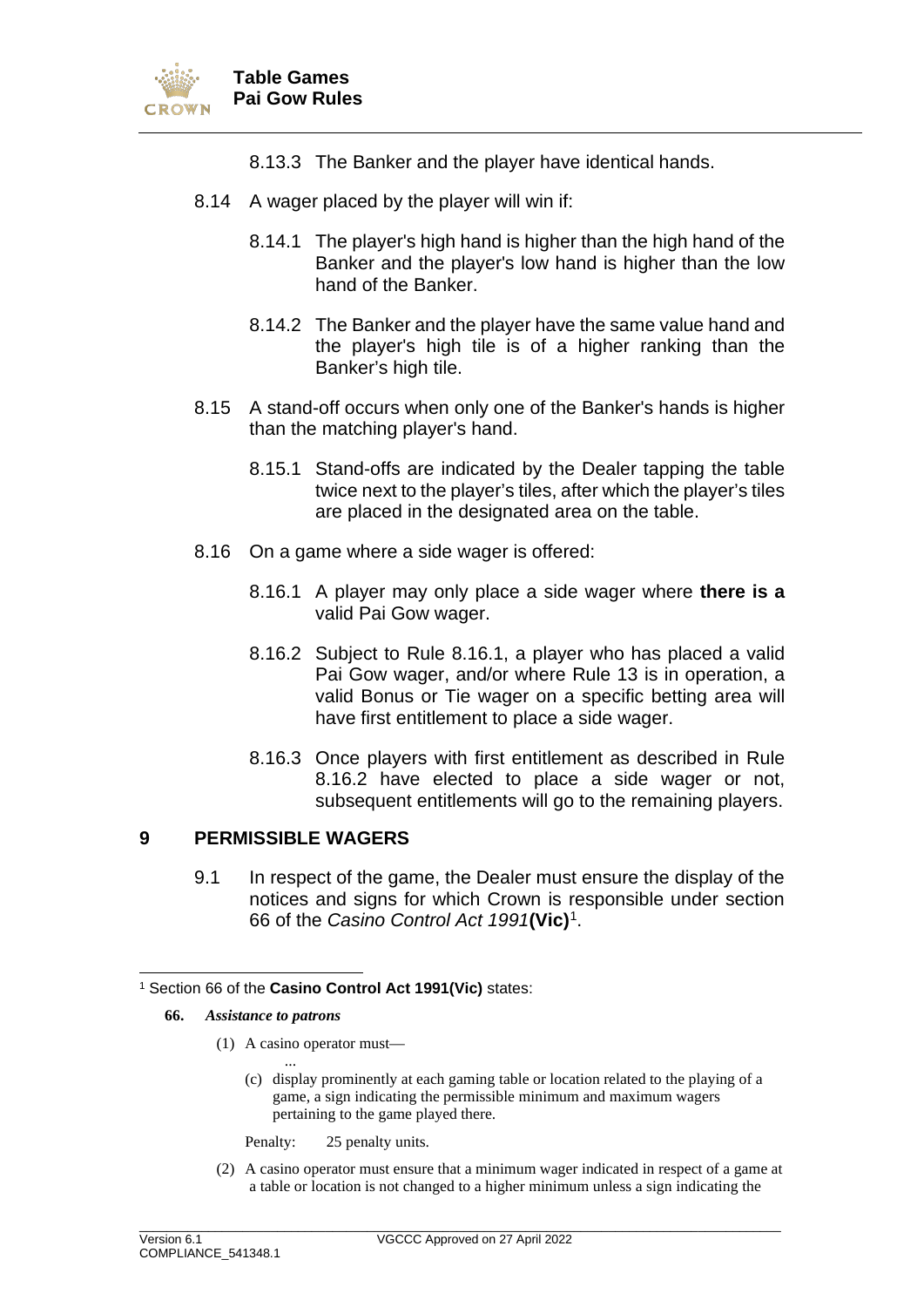

- 9.2 If—
	- 9.2.1 A player attempts to place an individual wager that is less than the minimum permissible wager for a particular bet, the wager will be paid or collected after the result and the owner of the wager will be advised that further wagers under the minimum may be returned regardless of the result; and
	- 9.2.2 A player attempts to place an individual wager that is greater than the permitted maximum wager the wager will be paid or collected to the maximum.
	- 9.2.3 A player attempts to place an individual wager which is in a multiple over the minimum which is not permitted or where it is not possible to pay the wager exactly in chips it will be paid to the next highest amount to which payment can be made in chips.
- 9.3 Personal wagering limits that differ from the minimum and maximum wagers displayed on the table limit sign may be agreed for individual players and in such cases, the position occupied by the player will be denoted by a distinctive marker.
	- 9.3.1 Where a new maximum limit is allocated to a player, they will be the only player to play on that betting area.
- 9.4 When a player is Banking, table minimums only will apply.
- 9.5 There is no maximum wager restriction for either the Player-Banker or players when play is conducted according to Rule [10.3.2.](#page-16-0)

#### <span id="page-14-1"></span><span id="page-14-0"></span>**10 DEALING THE GAME**

- 10.1 Dealing the Tiles
	- 10.1.1 After determining where to start, in accordance with Rule [10.3,](#page-16-1) the Dealer will deal four (4) tiles to each betting area. The tiles are dealt face-down in groups of four (4) to all betting areas whether or not anyone is seated at each position.

new minimum and the proposed time of change is displayed at the table or location at least 20 minutes before the time of proposed change.

Penalty: 50 penalty units.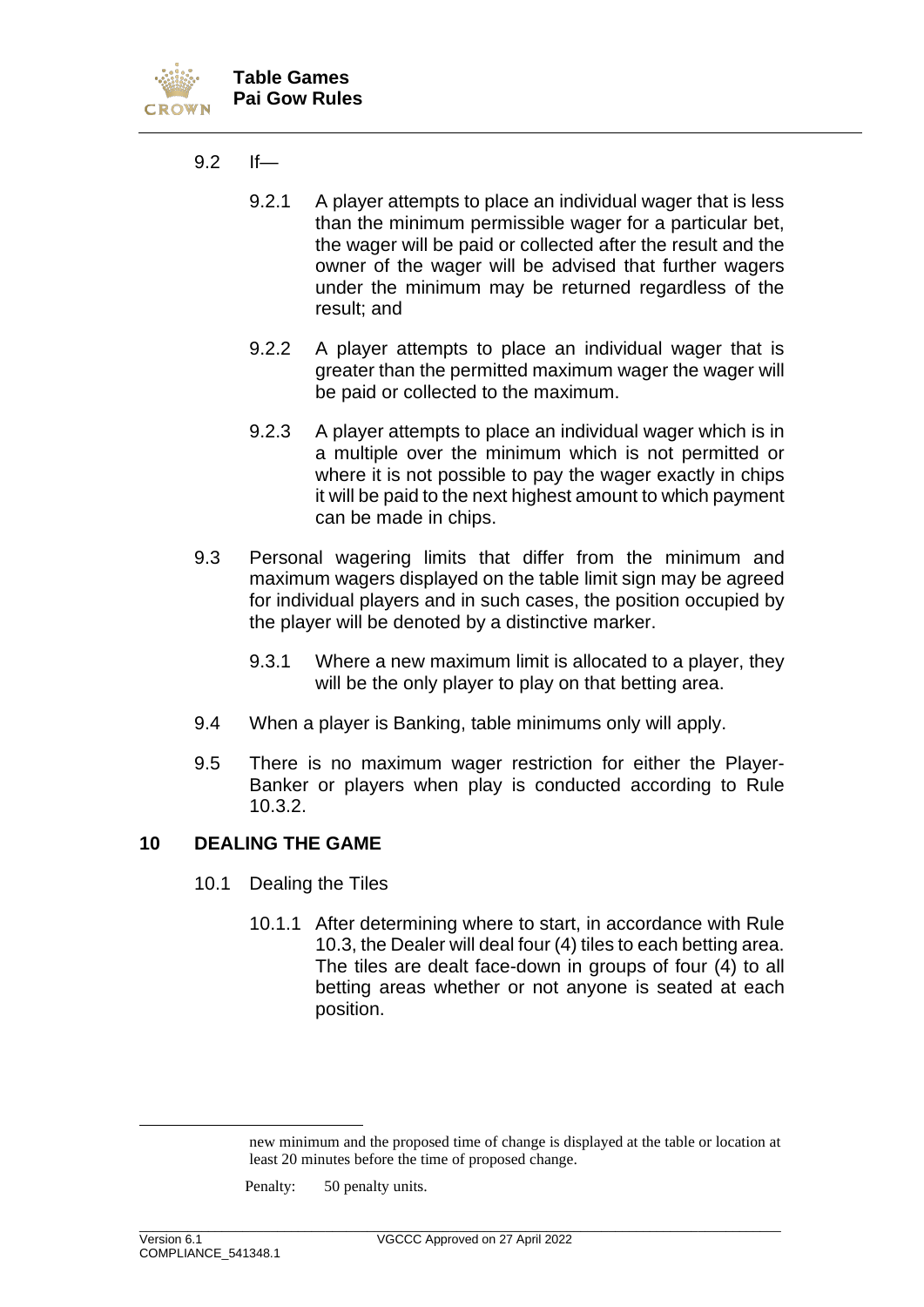<span id="page-15-2"></span>

- 10.1.2 When all tiles are dealt, the Dealer will retrieve the tiles dealt to betting areas without wagers and place them undisclosed on the table, to the side of the float.
- 10.1.3 Under no circumstances will the Dealer be allowed to look at unused tiles until after the round is completed.
- 10.1.4 The players can view any unused tiles only after all payouts are completed. These tiles cannot be handled by the players.
- <span id="page-15-1"></span><span id="page-15-0"></span>10.2 Setting the Tiles
	- 10.2.1 Tiles must remain over the table and in view of the Dealer. Players will not exchange tiles, or exchange information, or communicate information regarding their hand or hands. Any violation may result in the hand being declared Void.
	- 10.2.2 The players arrange their own tiles into two (2) hands; a high hand and a low hand.
	- 10.2.3 At the request of a player or Player-Banker, the Dealer will set that player's or Player-Banker's hands House Way.
		- $(a)$  In this instance, the tiles will be stacked-up (four  $(4)$ ) tiles high) and the hands will be set by the Dealer only when it is time to settle the wagers at that betting area during final settlement. The hands may be checked by the TG Higher Duties Dealer (or above).
	- 10.2.4 Once a player has placed the tiles on the table in front of **their** betting area, the tiles will be considered set and the player may not handle the tiles again.
	- 10.2.5 Subject to Rule [10.2.3,](#page-15-0) only the player controlling a betting area is allowed to handle and set the tiles.
	- 10.2.6 Where Rule [10.3.2\(g\)](#page-17-0) applies; the Player-Bankers may jointly decide the tiles.
	- 10.2.7 No tiles will be exposed until all hands have been set; then the House or Player-Banker's tiles will be the first to be exposed.
	- 10.2.8 After the tiles are exposed, the Dealer will set the low hand by a vertical placement of the tiles and the high hand by a horizontal placement of the tiles.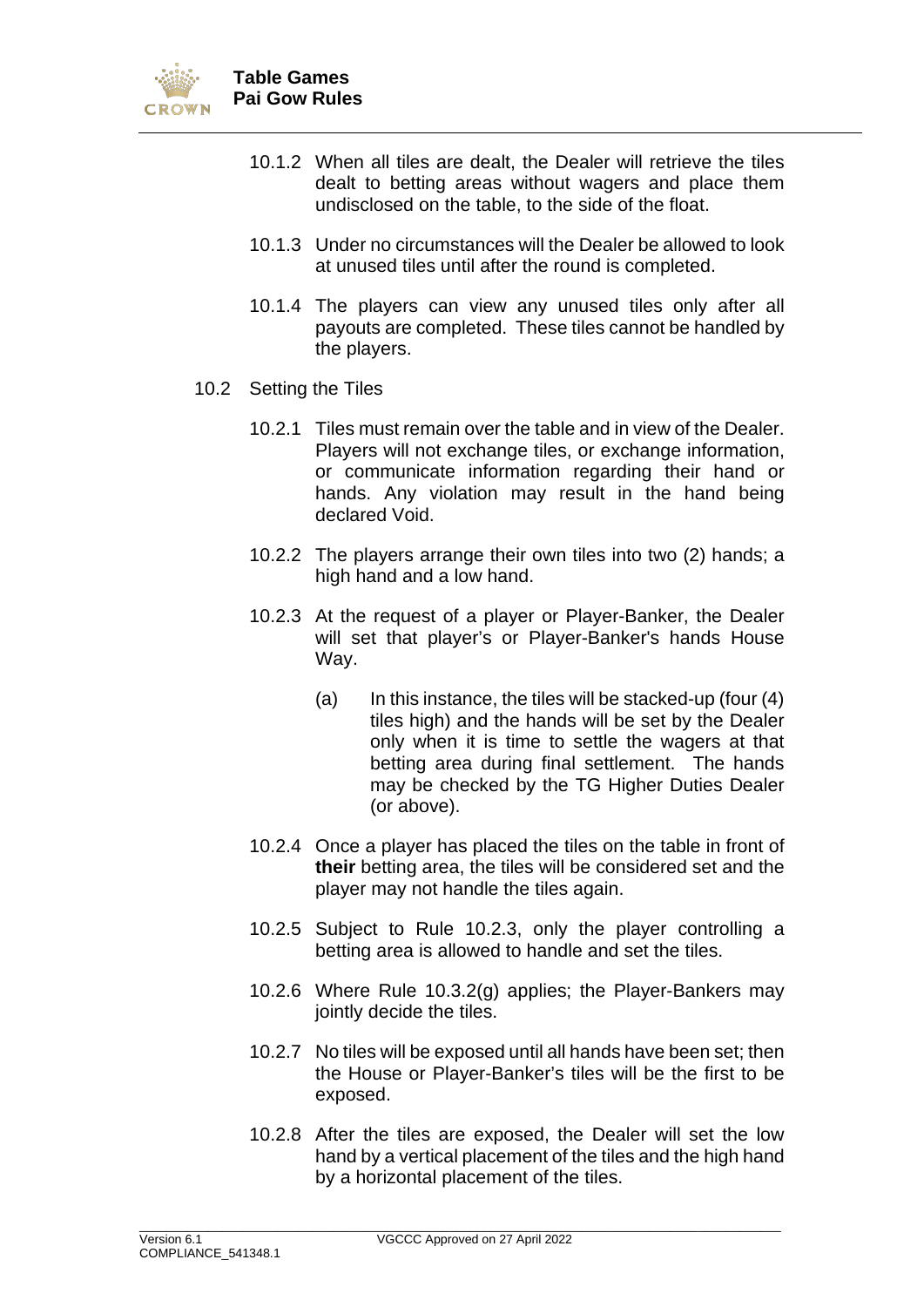

- 10.2.9 Once the players' tiles have been opened, the Dealer will remove all losing wagers and pay all winning wagers in accordance with Rule [11.](#page-19-0)
- 10.2.10 Where a player is the only person wagering on a betting area they may concede their wager by indicating with a sweeping motion with their hand toward the Dealer. The tiles are then picked up by the Dealer and placed in the designated area without being exposed and the player's wager loses and is removed.
- <span id="page-16-1"></span><span id="page-16-0"></span>10.3 The game may be dealt using one of the following banking methods:
	- 10.3.1 House Banking
		- (a) A Chung denoting 'House Bank' will be placed on the betting area furthest to the Dealer's right to indicate where the House tiles will be dealt.
		- (b) After collecting all tiles not in play, the Dealer will move the House tiles to the front of the float.
		- (c) After all players' have either set their hands or requested that their hands be set the House Way, the Dealer will:
			- (i) Open the House tiles and set the House hands in front of the float; and
			- (ii) Open each player**'**s hands in turn, counterclockwise, from the first active betting area furthest to the Dealer's right and match each hand to **their** hand.
		- (d) Losing wagers will be picked up and placed into the float and the related tiles placed in the designated area for tiles.
		- (e) The Dealer will pay all winning wagers counterclockwise from right to left, picking up the tiles as payment is made and placing them in the designated area for tiles.
		- (f) If a hand is a stand-off, the tiles will be removed and placed in the designated area and the wager will remain.
	- 10.3.2 Player-Banker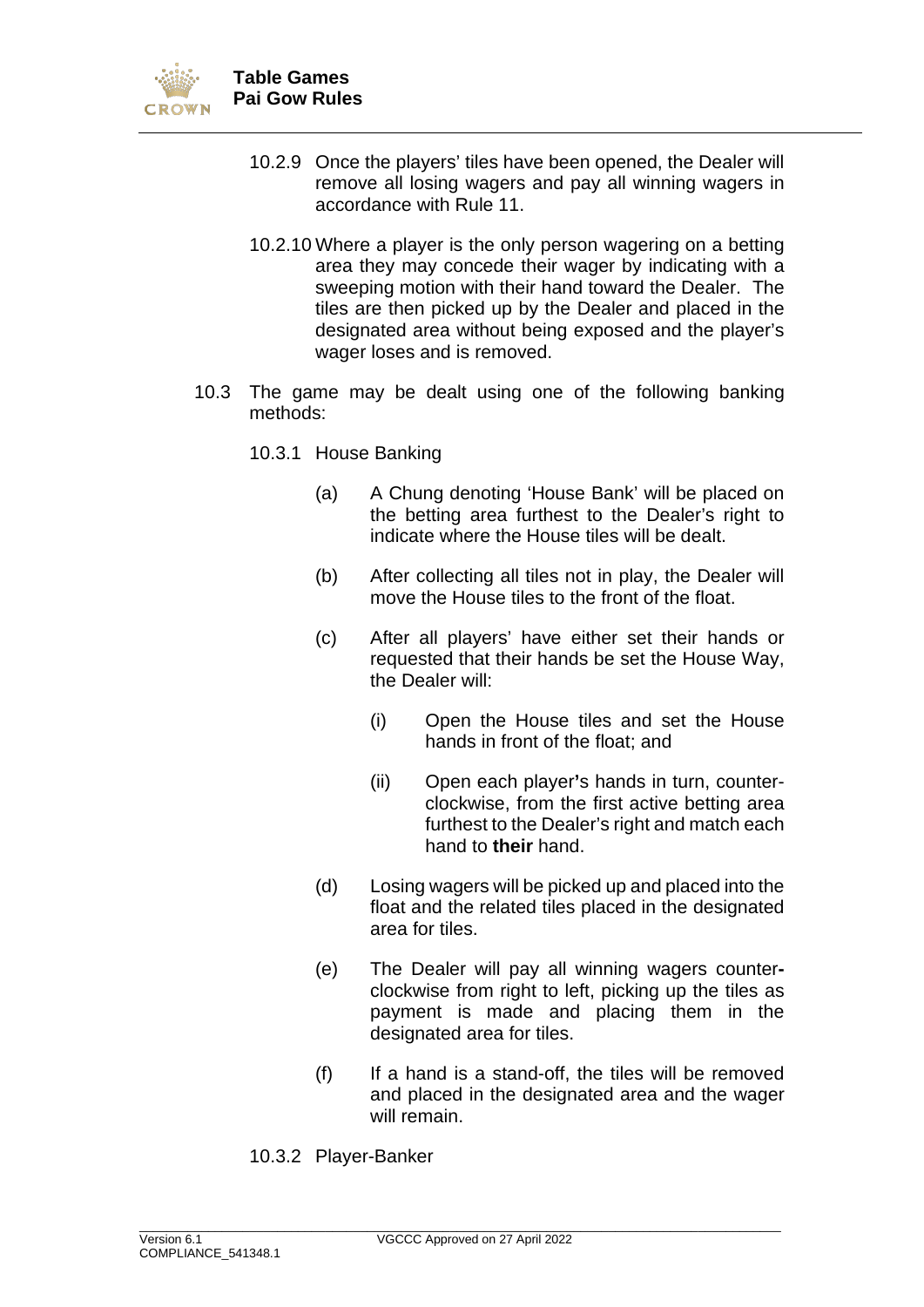

- (a) The bank will be offered counter-clockwise from right to left.
- (b) Except at the commencement of play, for a player to bank, **they** must have played the previous round.
- (c) For a player to bank, **they** must have sufficient funds to cover their minimum bank requirement.
- (d) Only players controlling the betting area have the option of accepting the bank.
- (e) A Chung will be placed on the Player-Banker's betting area and the Player-Banker's tiles will be dealt to that betting area.
- (f) Each bank consists of a first and second round of play. Players are allowed one 'Bank' per playing area. At its discretion the House may allow up to the three 'Banks' per playing area. For each additional 'Bank' the Player-Banker will nominate some other person to shake the Dice Cup on their behalf. Each three bank cycle is mutually exclusive.
- <span id="page-17-0"></span>(g) At its discretion, the House may allow two (2) or more players to share the bank at one seated position.
- (h) If the Player-Banker fails to cover the total of declared wagers, the game will be conducted using an alternative playing procedure (either House Banking or Co-Banking).
- (i) The Player-Banker will set their hands after all other hands have been set and may expose the hands so set.
- (j) The Dealer will bring the Player-Banker's hands to the front of the float and ensure they are exposed to the player(s).
- (k) The Dealer will then open each player(s) hands in turn, counter clockwise from the Chung, and match each hand.
- (l) All losing players' wagers are picked up immediately and placed in the area on the table layout for losing wagers. The losing players' tiles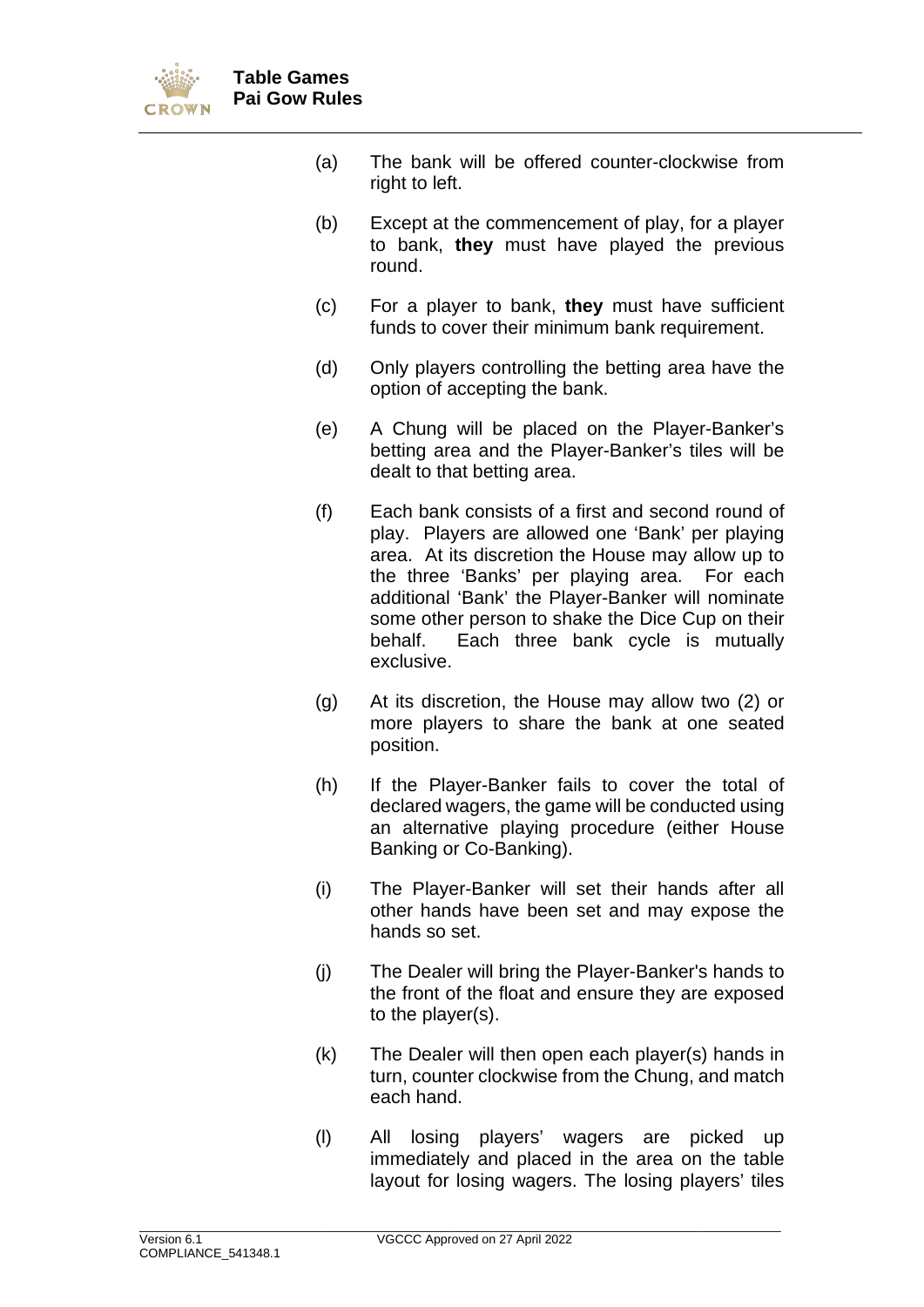

are picked up at the same time and placed in the designated area for tiles.

- (m) The Dealer will pay, in accordance with Rule [11,](#page-19-0) all winning wagers from any chips accumulated in the losing wager area, counter clockwise from the Chung, picking up the tiles as payment is made. The remaining chips from the losing wager area are handed to the Player-Banker, after commission has been deducted, in accordance with Rule [11.](#page-19-0)
- (n) If there are insufficient funds in the losing wager area to pay winning wagers, the shortfall will be taken from the Player-Banker's wager.
- (o) If a hand is a stand-off, the tiles will be removed and placed in the designated area and the wager will remain.
- 10.3.3 Co-Banking
	- (a) When a player is offered the bank, **they** will indicate whether the House is to co-bank. If cobanking is requested, the Dealer will ensure the Player-Banker has sufficient funds to match 50% of the total amount wagered by players on that round of play.
	- (b) The Dealer will take the Player-Banker's wager and place it together with an equivalent amount from the float in the area designated for the House wager.
	- (c) The Dealer will place the Player-Banker's tiles in front of the float.
	- (d) During Co-Banking, tiles must be set House Way. The Dealer will set the co-banking hands House Way after all other hands have been set.
	- (e) The Dealer will open each player's hands in turn, counter clockwise from the Chung and match each hand.
	- (f) All losing players' wagers are picked up immediately and placed in the losing wager area. The losing tiles are picked up at the same time and placed in the designated area.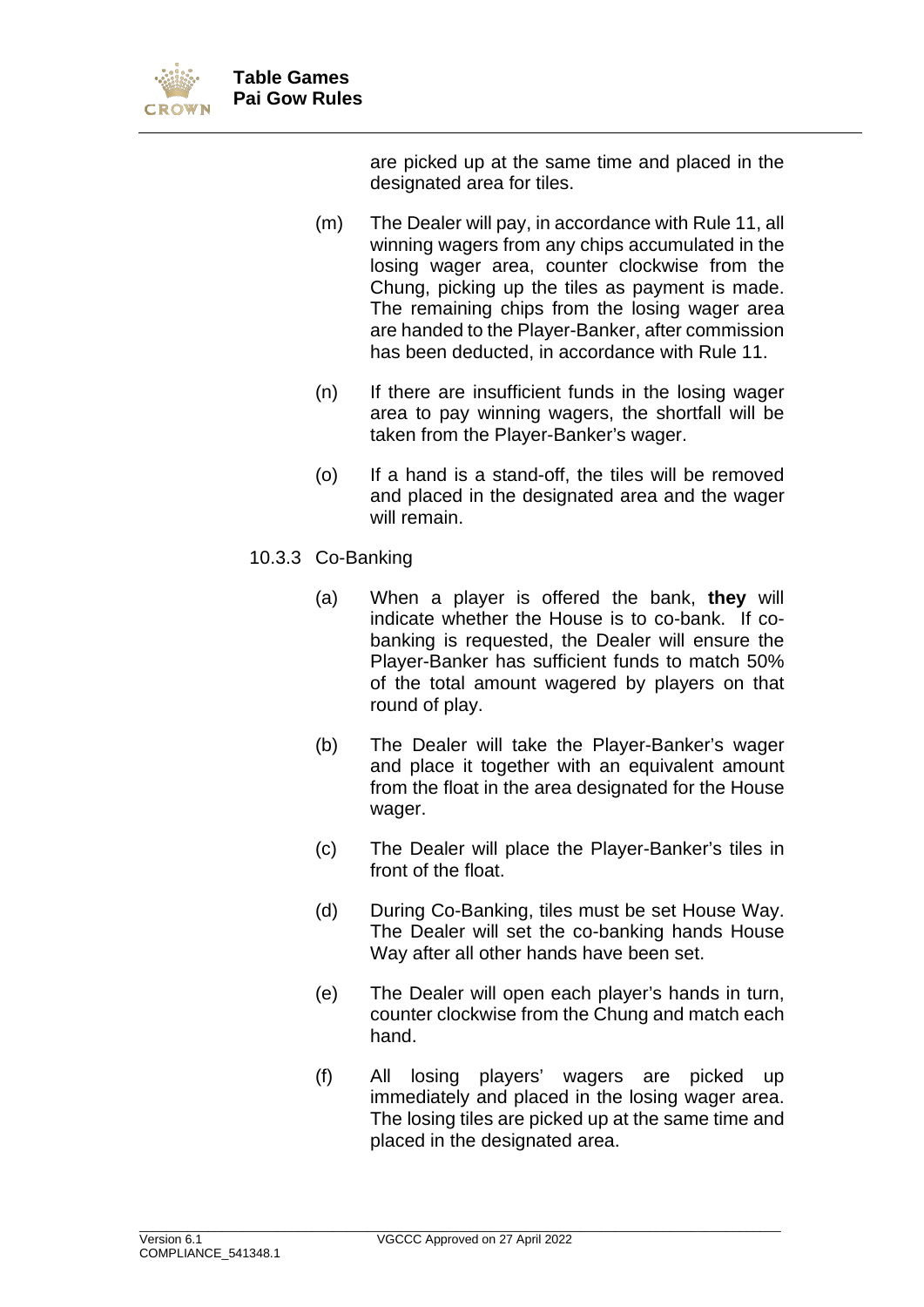

- (g) The Dealer will pay in accordance with Rule [11,](#page-19-0) all winning wagers with chips accumulated in the losing wager area, counter clockwise from the Chung and picking up the tiles as payment is made.
- (h) Chips remaining in the losing wager area after settlement of all player wagers will be divided equally between the Co-Bankers. The House portion of such excess and the original wager are returned to the float. The Player-Banker's original wager is handed back and then the excess portion is handed back after the deduction of commission.
- (i) If there are insufficient funds in the losing wager area to pay winning players' wagers, then the funds will be taken from the co-bank wager. Any funds remaining after the settlement of all wagers will be halved and the House portion will be placed in the float and the Player-Banker's portion will be returned to the Player-Banker.
- (j) If a hand is a stand-off, the tiles will be removed and placed in the designated area and the wager will remain.

#### <span id="page-19-0"></span>**11 SETTLEMENT**

- 11.1 Winning wagers on all hands will be paid at odds of 1 to 1, less the commission of up to 5%.
- 11.2 Where the House elects to collect a commission of less than 5% that level of commission to be collected will be stated on a sign at or near the table and the VCGLR will be notified.
- 11.3 Where it is not possible to collect a commission exactly in chips, the next lowest amount collectable in chips will be taken.
- 11.4 Where offered, winning wagers placed on High and winning wagers placed on Low will be paid odds of 1 to 1.

#### <span id="page-19-1"></span>**12 IRREGULARITIES**

.

12.1 If any tile is exposed during the stacking, the Dealer **may** perform a Laja **at the request of a TG Higher Duties Dealer (or above)** 

| 12.2 Where         | the | Dealer | exposes | two |
|--------------------|-----|--------|---------|-----|
| (2) or more tiles: |     |        |         |     |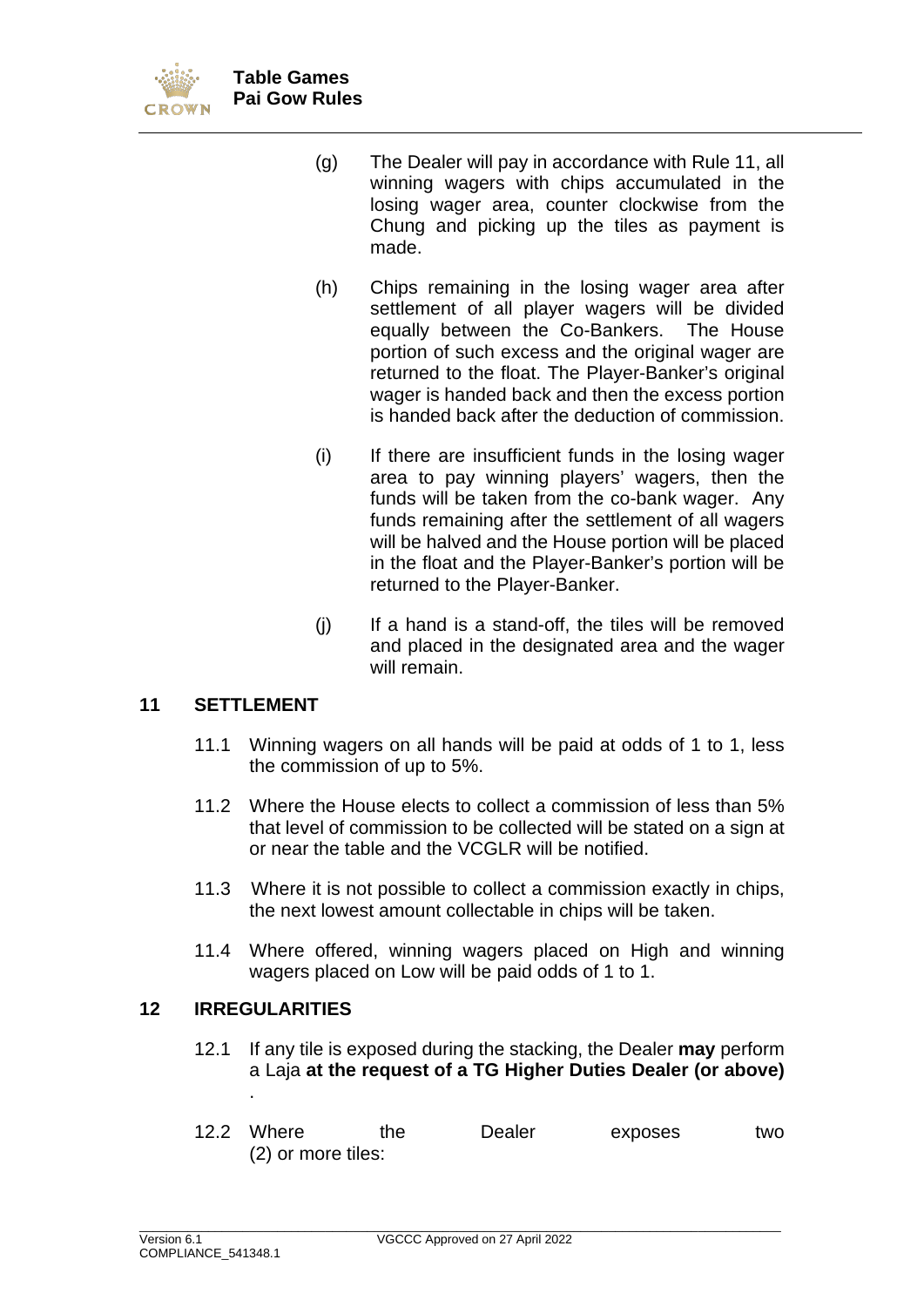

- 12.2.1 On the players hand, the player has the option of calling their hand void, before viewing their remaining tiles.
	- (a) If the player elects to void their hand, the tiles shall be removed from the betting area and placed with the unused tiles and the player's wager shall be returned.
- 12.2.2 On the Player-Banker's hand, the Player-Banker has the option of calling their hand void, before viewing their remaining tiles.
	- (a) If the Player-Banker elects to void **their** hand then that round of play will be void and the tiles reshuffled.
- 12.3 If tiles are exposed in the House's hands, the game will continue.
- 12.4 If the Player-Banker exposes their own tiles, play will continue.
- 12.5 If prior to the Banker tiles being placed in the designated area for tiles at the completion of a round of play, it is brought to the attention of the Dealer that the House hand, or the hand of a player(s) requesting their hand be set House Way has been set incorrectly, the TG Higher Duties Dealer (or above) must instruct the Dealer to alter the setting of the hand to reflect House Way.
- <span id="page-20-1"></span><span id="page-20-0"></span>12.6 When all betting areas are in play, the House is banking and players are believed to be communicating the value of the tiles they hold, the TG Area Manager (or above), may at their discretion, remove a betting area from play.
	- 12.6.1 Where the situation described in **Rule** [12.6](#page-20-0) is suspected, the TG Assistant Casino Manager (or above) will be notified immediately and a decision made on whether to remove a playing area from subsequent rounds of play.
	- 12.6.2 If a decision is made to remove a betting area from play, that betting area will be determined by the Dealer shaking the dice and having determined the total (of the dice) will count counter-clockwise from playing area one
	- 12.6.3 If the dice total indicates the house, as determined by Rule [12.6.2,](#page-20-1) a further total will be determined until the result indicates an alternative playing area.
	- 12.6.4 A TG Assistant Casino Manager (or above) will decide when a playing area taken out of play in accordance with Rule [12.6](#page-20-0) may be reintroduced into play.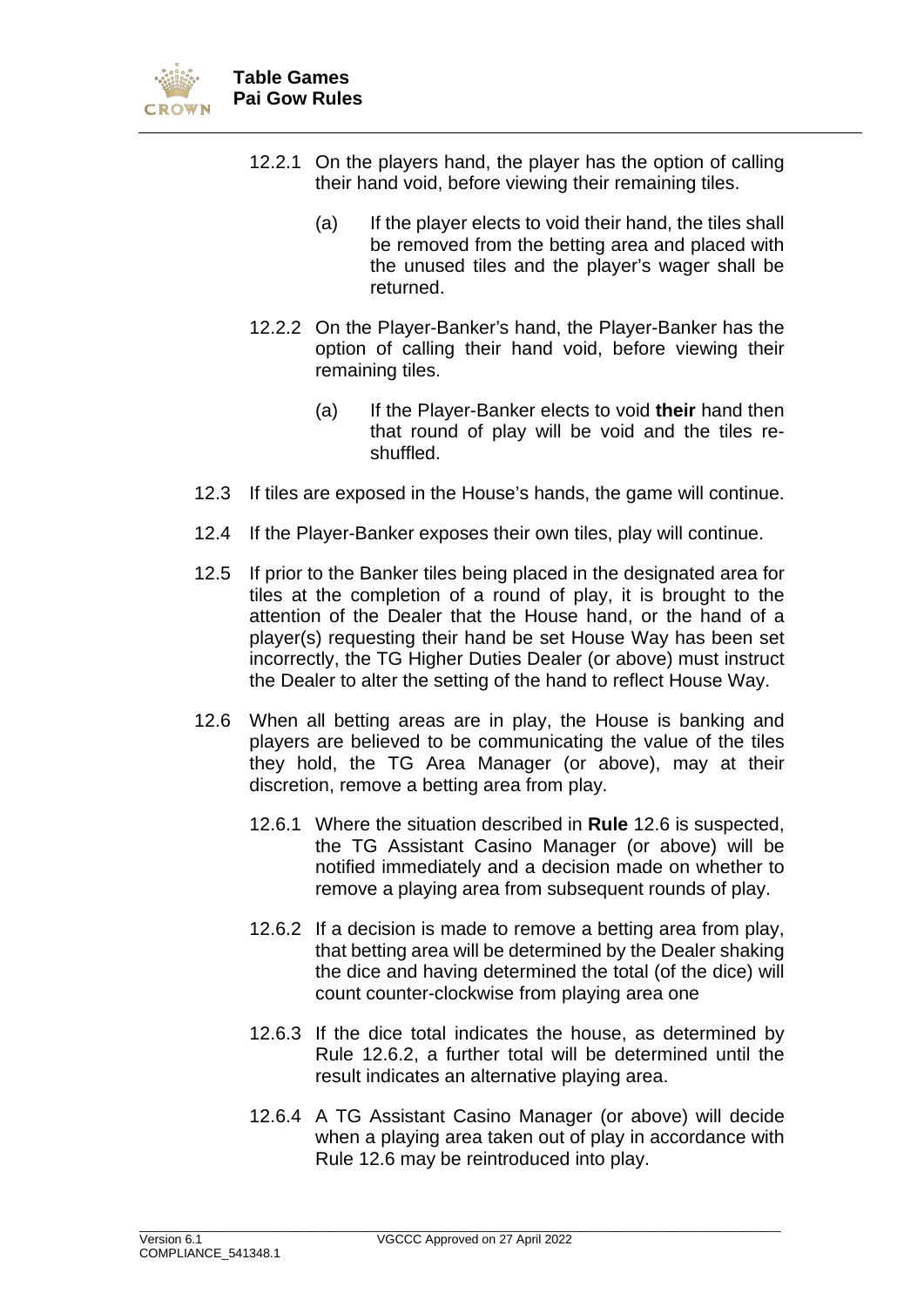

- 12.6.5 Where the situation described in Rule [12.6](#page-20-0) continues, the TG Assistant Casino Manager (or above) may instruct the table to be closed without any further notice given to Players.
- 12.7 Should the Dealer distribute the tiles to the players incorrectly, the entire round of play will be declared void and all thirty-two (32) tiles will be re-shuffled.
	- 12.7.1 If the error is discovered after the Dealer's hand has been exposed, all results will stand and hands will be settled in accordance with Rule 11.
- 12.8 Where a player(s) is suspected of communicating or receiving information regarding the value of any tile, a TG Assistant Casino Manager (or above) may direct the player(s) to set their tiles before any other player has viewed their hand.

#### <span id="page-21-0"></span>**13 BONANZA PAI GOW**

- 13.1 Where the version of Pai Gow in play is 'Bonanza Pai Gow' the approved Rules of Pai Gow or Crown Pai Gow as the case may be will apply, except where the Rules are inconsistent with the Rules of 'Bonanza Pai Gow', in which case the Rules of 'Bonanza Pai Gow' will prevail.
- 13.2 Additional Definitions
	- 13.2.1 **'Bonus wager'** is a wager which entitles the player to a bonus payout when dealt a qualifying Bonus hand as described in Tables 3 to 7 inclusive, depending on which alternative is offered by Crown.
	- 13.2.2 **'Tie'** means a result where only one of the player's hands is higher than one of the matching Banker's hands.
	- 13.2.3 **'Tie wager'** is a wager that wins when only one of the player's hands is higher than the matching Banker's hand. Winning Tie wagers are paid in accordance with Table 8 or 9, depending on which alternative is offered by Crown.
	- 13.2.4 **'Surrender'** means that when offered, prior to the Dealer exposing the House hand; players will be provided with the option to forfeit half their original Tie wager.

#### 13.3 Wagers

13.3.1 Prior to the tiles being dealt, players will be given the opportunity to place a Bonus wager and a Tie wager on the appropriate area of the table layout.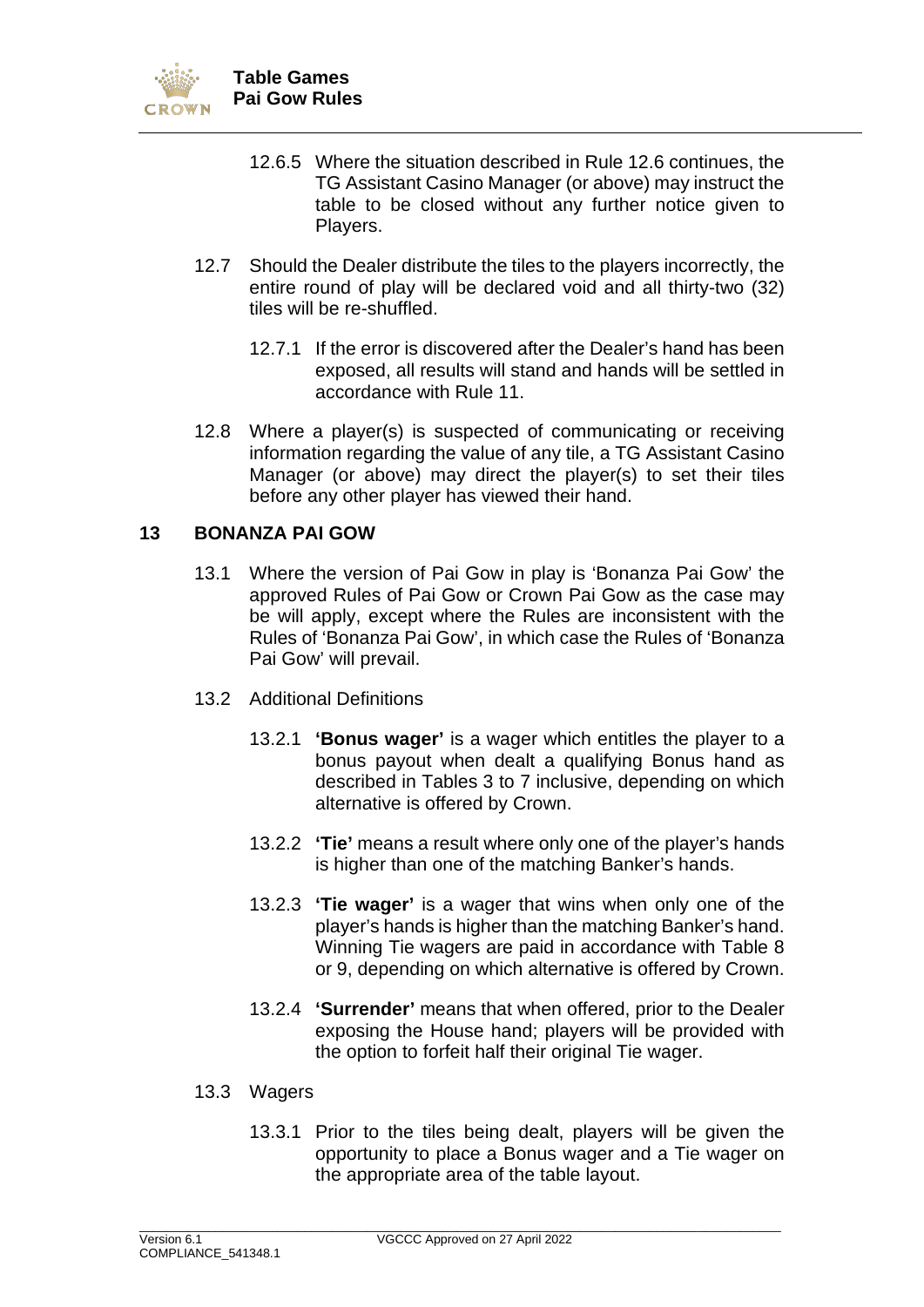

- 13.3.2 Except as provided in Rule [13.3.3,](#page-22-0) all eligible Bonanza Pai Gow wagers may be placed independently of each other. A player may place a wager on:
	- (a) Regular Pai Gow;
	- (b) The Bonus;
	- (c) The Tie;
	- (d) A combination of the wagers above.
- <span id="page-22-0"></span>13.3.3 Crown may require that where a player wishes to place a Bonus wager, **they** must also place a valid Pai Gow or Crown Pai Gow wager in the betting area corresponding to the Bonus wager. In such instances, a notice to that effect must be displayed at that table.
- <span id="page-22-1"></span>13.4 The Bonus Wager
	- 13.4.1 To qualify for a bonus payout, the player must have a valid Bonus wager and subject to Rule [13.4.1\(a\),](#page-22-1) the four (4) tiles dealt to the player must form one of the eight (8) winning hands described in Tables 3 to 7 inclusive, depending on which alternative is offered by Crown. The Bonus wager will lose on all other outcomes.
		- (a) When the player does not have a regular Pai Gow wager, **they** will qualify for one of the top five bonus payout hands (i.e. two pairs and above) when the tiles are set the following ways:
			- (i) Two Pairs Highest pair in high hand and lowest pair in low hand.
			- (ii) High 6, Low  $6 +$  Any 4 and Any  $7 -$  High 6, Low 6 in high hand and any  $4 + any 7$  in low hand.

#### **Table 3 – Bonus Payout Option A**

| <b>Winning Hand</b>   | <b>Payout Odds</b> |
|-----------------------|--------------------|
| Gee-Jun and Teen pair | 200 to 1           |
| Gee-Jun and Day pair  | 60 to 1            |
| Teen and Day pair     | 30 to 1            |
| H6/L6 + Any 7, Any 4  | $20$ to 1          |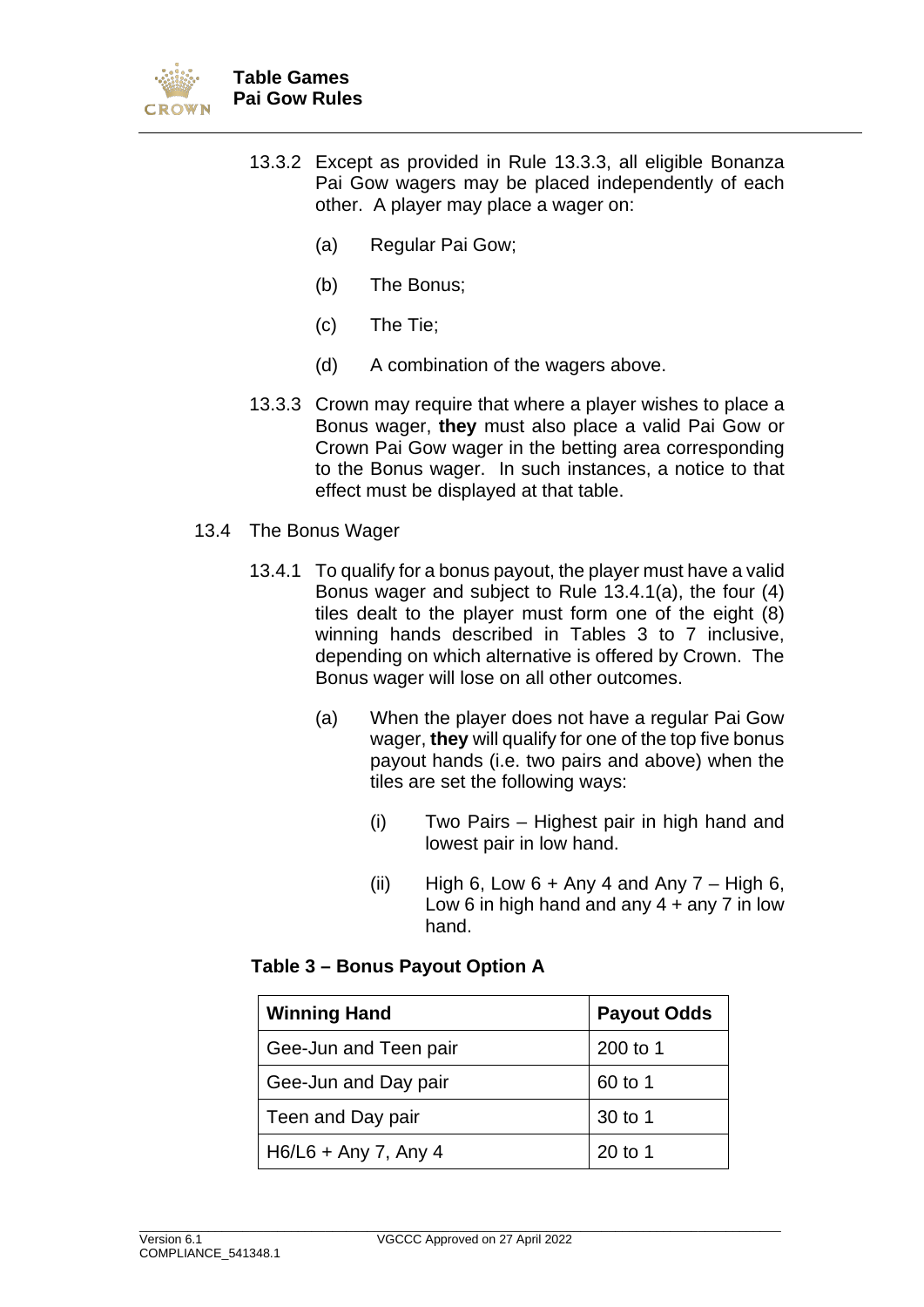

| <b>Two Pair</b>           | 12 to 1    |
|---------------------------|------------|
| Gee-Jun, Teen or Day pair | 5 to 1     |
| One Pair                  | $2$ to 1   |
| Wong                      | Even Money |

### **Table 4 – Bonus Payout Option B**

| <b>Winning Hand</b>                                    | Payout Odds |
|--------------------------------------------------------|-------------|
| Player has Two Pair when the Dealer<br>has Two Pair    | 250 to 1    |
| Gee Jun Pair with Teen Pair                            | 100 to 1    |
| Gee Jun Pair with Day Pair                             | 50 to 1     |
| Lucky Duck (a high 6, a Low 6 with any<br>7 and any 4) | $20$ to 1   |
| <b>Two Pair</b>                                        | 10 to 1     |
| Gee Jun, Teen or Day Pair                              | 4 to 1      |
| Wong or One Pair                                       | $2$ to 1    |

#### **Table 5 – Bonus Payout Option C**

| <b>Winning Hand</b>                                    | <b>Payout Odds</b> |
|--------------------------------------------------------|--------------------|
| Player has Two Pair when the Dealer<br>has Two Pair    | 200 to 1           |
| Gee Jun Pair with Teen Pair                            | 80 to 1            |
| Gee Jun Pair with Day Pair                             | 40 to 1            |
| Lucky Duck (a high 6, a Low 6 with any<br>7 and any 4) | 20 to 1            |
| <b>Two Pair</b>                                        | 10 to 1            |
| Gee Jun, Teen or Day Pair                              | 4 to 1             |
| Wong or One Pair                                       | $2$ to 1           |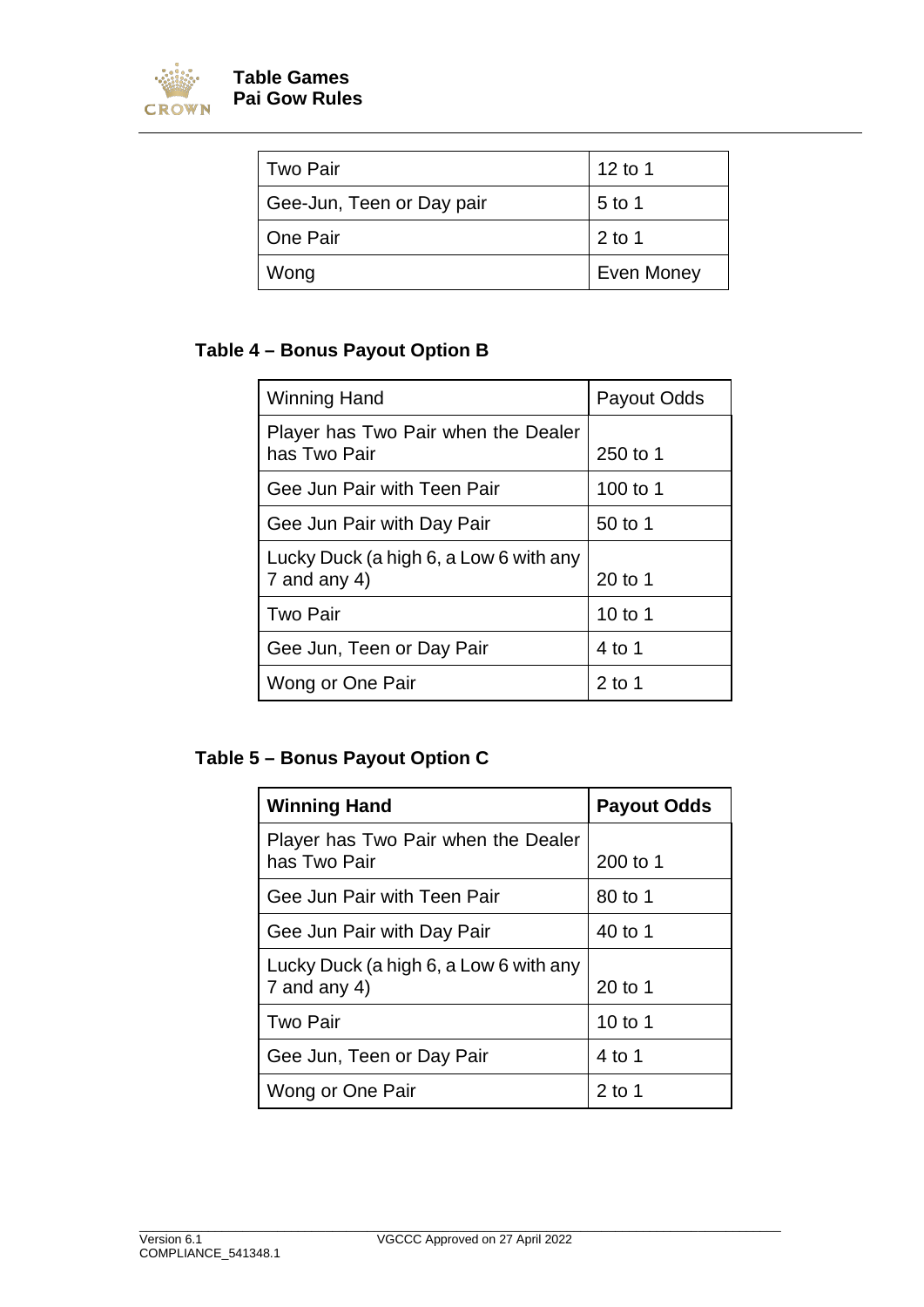

#### **Table 6 – Bonus Payout Option D**

| <b>Winning Hand</b>                                    | <b>Payout Odds</b> |
|--------------------------------------------------------|--------------------|
| Player has Two Pair when the Dealer<br>has Two Pair    | 250 to 1           |
| Gee Jun Pair with Teen Pair                            | 100 to 1           |
| Gee Jun Pair with Day Pair                             | 50 to 1            |
| Lucky Duck (a high 6, a Low 6 with any<br>7 and any 4) | 15 to 1            |
| <b>Two Pair</b>                                        | 8 to 1             |
| Gee Jun, Teen or Day Pair                              | 4 to 1             |
| Wong or One Pair                                       | $2$ to 1           |

#### **Table 7 – Bonus Payout Option E**

| <b>Winning Hand</b>                                    | <b>Payout Odds</b> |
|--------------------------------------------------------|--------------------|
| Player has Two Pair when the Dealer<br>has Two Pair    | 500 to 1           |
| Gee Jun Pair with Teen Pair                            | 100 to 1           |
| Gee Jun Pair with Day Pair                             | $50$ to 1          |
| Lucky Duck (a high 6, a Low 6 with any<br>7 and any 4) | 15 to 1            |
| Two Pair                                               | 8 to 1             |
| Gee Jun, Teen or Day Pair                              | $3$ to 1           |
| Wong or One Pair                                       | $2$ to 1           |

13.4.2 Regardless of the value of the Dealer's hand, the player will be paid the appropriate bonus payout as described in Tables 3 to 7 inclusive, depending on which alternative is offered by Crown, if **they are** dealt a qualifying Bonus hand while having a valid Bonus wager.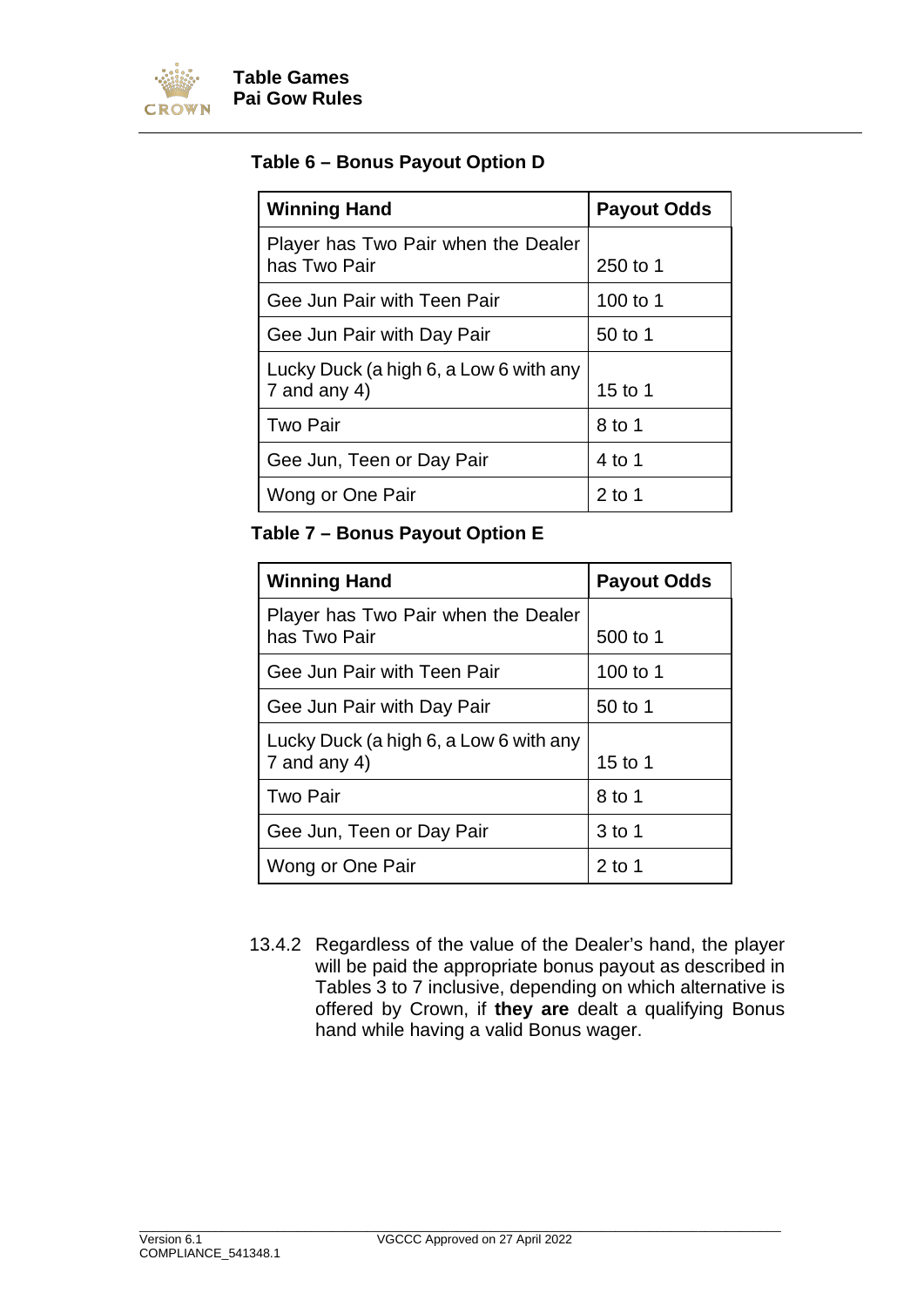

- 13.4.3 With the exception of the five highest-ranking Bonus hands, the player is eligible for a bonus payout as described in Tables 3 to 7 inclusive, depending on which alternative is offered by Crown, if any two of their four tiles can form a pair or Wong.
	- (a) Should the hand comprise both one pair and a Wong, then only the highest qualifying bonus hand will be paid.
- 13.4.4 Where the player has a Bonus wager and a regular Pai Gow wager, the Bonus payout will be made regardless of how the player set the high and low hands.

#### 13.5 The Tie

- 13.5.1 To qualify for a Tie wager payout, the player must have placed a valid wager on Tie and:
	- (a) Where Tie Wager Payout Option A (as described in Table 8) is offered by Crown, a Tie wager will win when the Dealer's hand and the player's hand tie, and will lose on all other outcomes.
	- (b) Where Tie Wager Payout Option B (as described in Table 9) is offered by Crown, a Tie wager will win when the player's hand is a Lucky Duck or Two Pair and/or when the Dealer's hand and the player's hand tie.

#### **Table 8 – Tie Wager Payout Option A**

| <b>Winning Hand</b>                   | <b>Payout Odds</b> |
|---------------------------------------|--------------------|
| Tie with the Low Hand at least a Gong | 25 to 1            |
| l ie                                  | $1$ to 1           |

#### **Table 9 – Tie Wager Payout Option B**

| <b>Winning Hand</b>                                    | <b>Payout Odds</b>      |
|--------------------------------------------------------|-------------------------|
| Lucky Duck (a high 6, a Low 6<br>with any 7 and any 4) | 3 to 1                  |
| <b>Two Pair</b>                                        | $2$ to 1                |
| Tie                                                    | 1 to 1                  |
| Surrender                                              | 50% of Original Tie bet |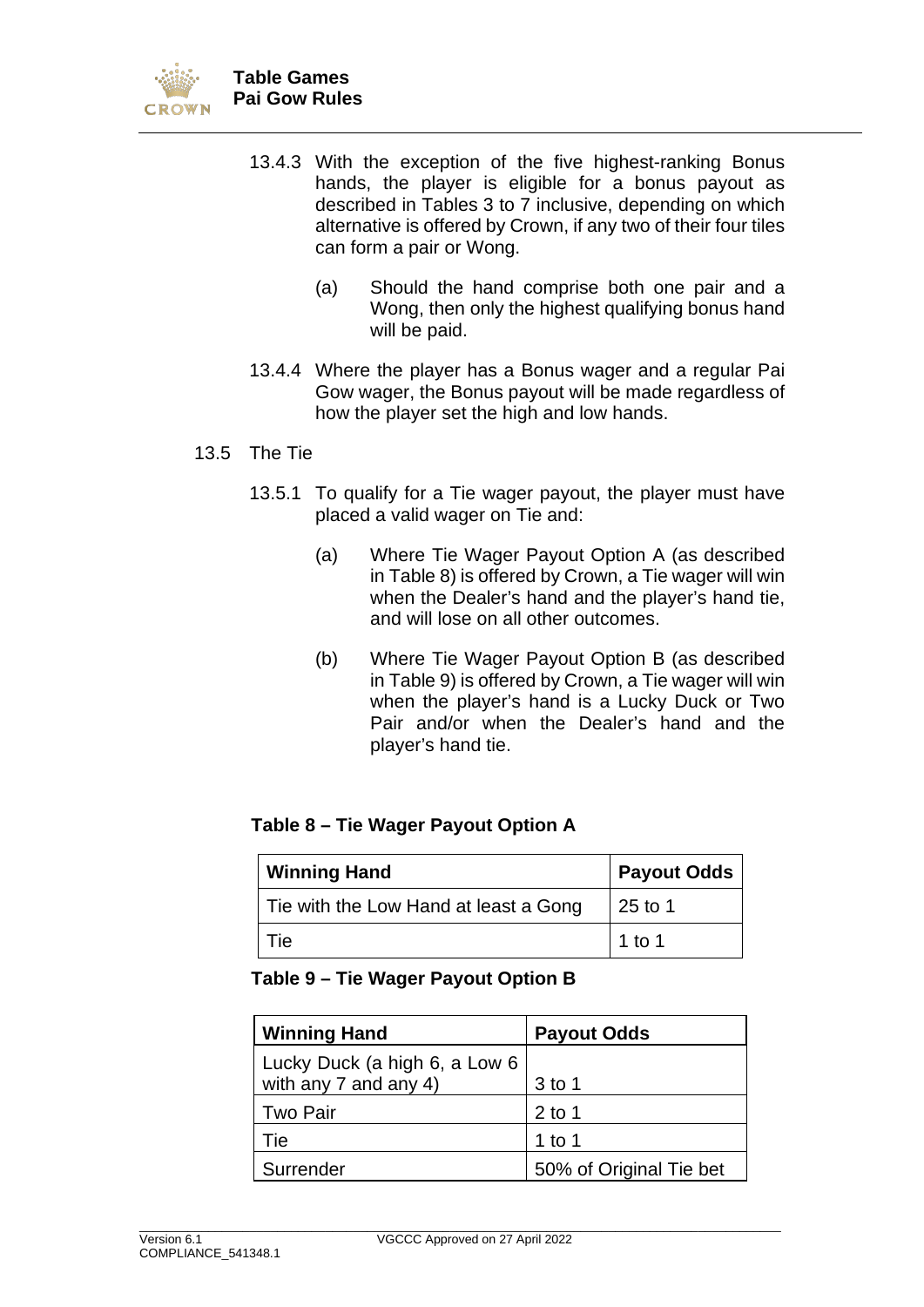

- 13.5.2 Where a player has a regular Pai Gow wager and a Tie wager, the way that the player sets their tiles will determine the outcome of both wagers. Under no circumstances will the player be able to set their tiles separately for both wagers.
	- (a) Players will be responsible for setting their own tiles with respect to a wager placed on the Tie or;
	- (b) At the request of a player, the Dealer may set the player's tiles the House way in accordance with Rule [10.2.3\(a\).](#page-15-1)
- 13.5.3 Surrender
	- (a) When the option to surrender is offered:
		- (i) After the tiles have been dealt, in accordance with Rule [10.1,](#page-14-1) the player may elect to surrender their Tie wager;
		- (ii) If the player surrenders, a distinctive marker will be placed on the top of the surrendered wager;
		- (iii) All surrenders will be collected in the final settlement; and
		- (iv) Where the player controlling the betting area decides not to surrender, other players wagering on that betting area may choose to surrender.
- 13.6 Player-Banker
	- 13.6.1 Where a player is acting as Player-Banker, **they** may place a Bonus wager.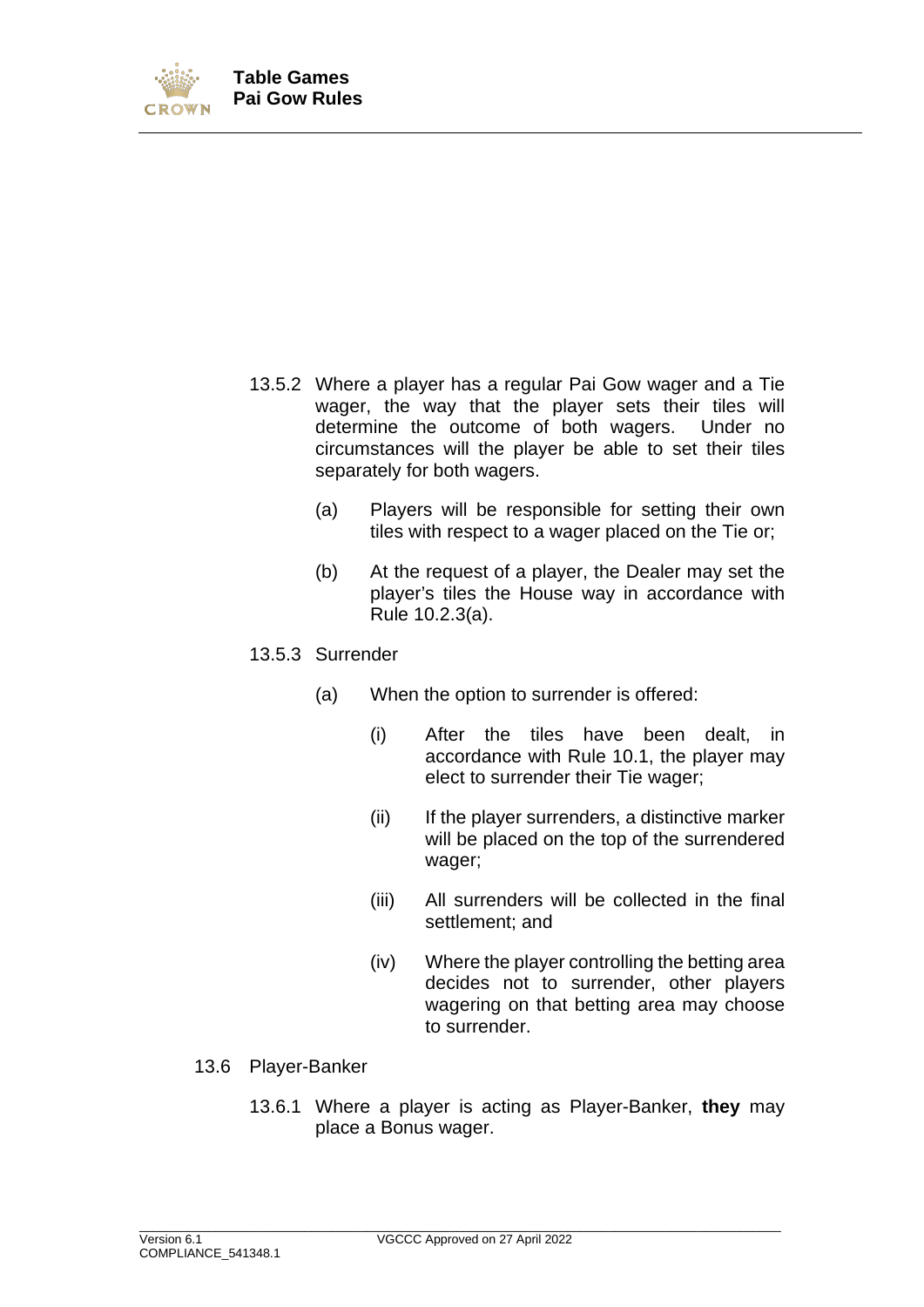

- 13.6.2 Where there is a Player-Banker, all winning Bonus wagers are paid by the House. The Player-Banker is only responsible for paying winning regular Pai Gow wagers.
- 13.6.3 Where a player is acting as Player-Banker or co-banking with the House, **they** may not place a Tie wager.
- 13.6.4 Where there is a Player-Banker, no player wagering at the table may place a Tie wager.
- 13.6.5 Where a player is co-banking with the House, players may place a Tie wager.
- 13.7 Where in one playing area there is a wager placed on regular Pai Gow, the Tie, and the Bonus or one or more of these wagers, the decision with regards to the tiles will be made in the following order:
	- 13.7.1 Regular Pai Gow
	- 13.7.2 The Tie
	- 13.7.3 The Bonus
- 13.8 Dealing the Tiles
	- 13.8.1 Where only Bonus wagers have been placed on a round of play, the Dealer must deal a hand to themselves before exposing the players**'** tiles. The Dealer is not required to expose their hand unless requested to do so by a player.
- 13.9 Settlement of Wagers
	- 13.9.1 The Dealer will expose and set the tiles in a betting area and:
		- (a) Remove any losing regular Pai Gow, Tie or Bonus wagers, and where all wagers placed in that betting area have lost, remove the tiles and place them in the designated area.
		- (b) Leave any winning regular Pai Gow wagers, Tie wagers, Bonus wagers and any Surrender wagers in the betting area and leave the tiles exposed and set in front of the betting area.
		- (c) Once all betting areas have been actioned as described in (a) and (b) above; in each betting area as applicable, pay all winning Bonus wagers, pay all winning Tie wagers or action surrendered Tie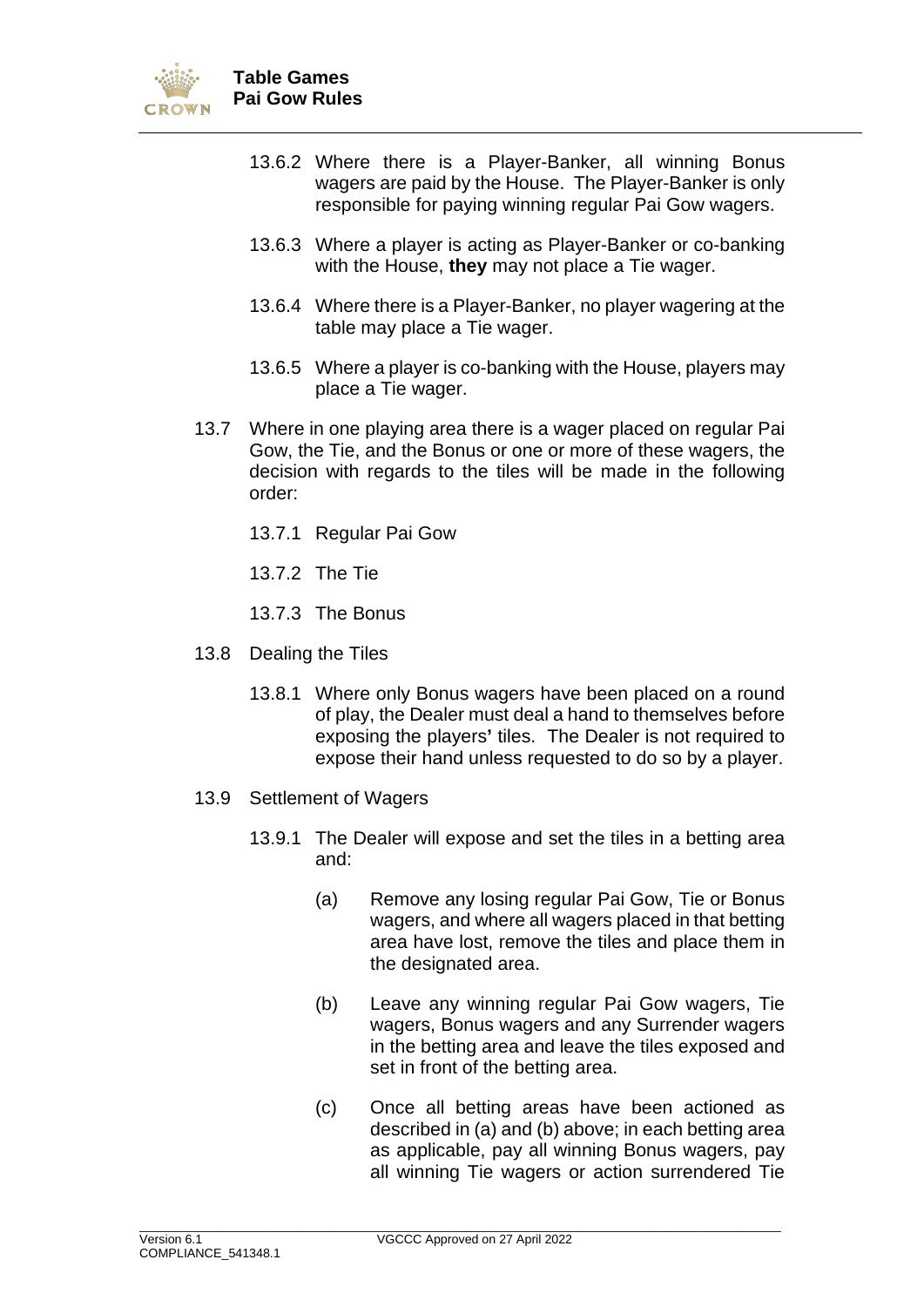

wagers and then pay any winning regular Pai Gow wagers. Once all wagers have been actioned, the tiles will be placed in the designated area.

#### <span id="page-28-0"></span>**14 CROWN PAI GOW**

- 14.1 Where the version of Pai Gow in play is 'Crown Pai Gow', the approved Rules of Pai Gow will apply, except where the Rules are inconsistent with the Rules of 'Crown Pai Gow', in which case the Rules of 'Crown Pai Gow' will prevail.
- <span id="page-28-1"></span>14.2 Additional Definitions
	- 14.2.1 In the Rules of Crown Pai Gow the following meanings apply:
		- (a) **'Box Die'** means a single die which is a different colour to the Cut Die described in (b) below, used to determine the first box to receive the tiles in a round of play as described in [Table 2 –](#page-7-1) Random [Cuts.](#page-7-1)
		- (b) **'Cut Die'** means a single die as defined in Rule 1.1, used to determine the style of cut to be used in a round of play as described in [Table 2 –](#page-7-1) Random [Cuts.](#page-7-1)
		- (c) **'Big/Small Die'** means a single die which is of a different colour to both the Box Die and the Cut Die described above, which together with the Box Die and the Cut Die will be used to determine the Big/Small result.

#### <span id="page-28-2"></span>14.3 The Dice

- 14.3.1 Two Dice will be used as described in Rule [14.2.1\(a\)](#page-28-1) and (b) and where the Big/Small side wager is offered a third die as described in [14.2.1\(c\)](#page-28-2)
- 14.3.2 After the Dice Cup has been shaken, all dice must come to rest with one (1) surface flat to the base of the Dice Cup; otherwise the Dice Cup will be shaken again. The Dealer will announce:
	- (a) The number appearing on the uppermost face of the Cut Die and the corresponding style of cut to be used; and
	- (b) The number appearing on the uppermost face of the Box Die; and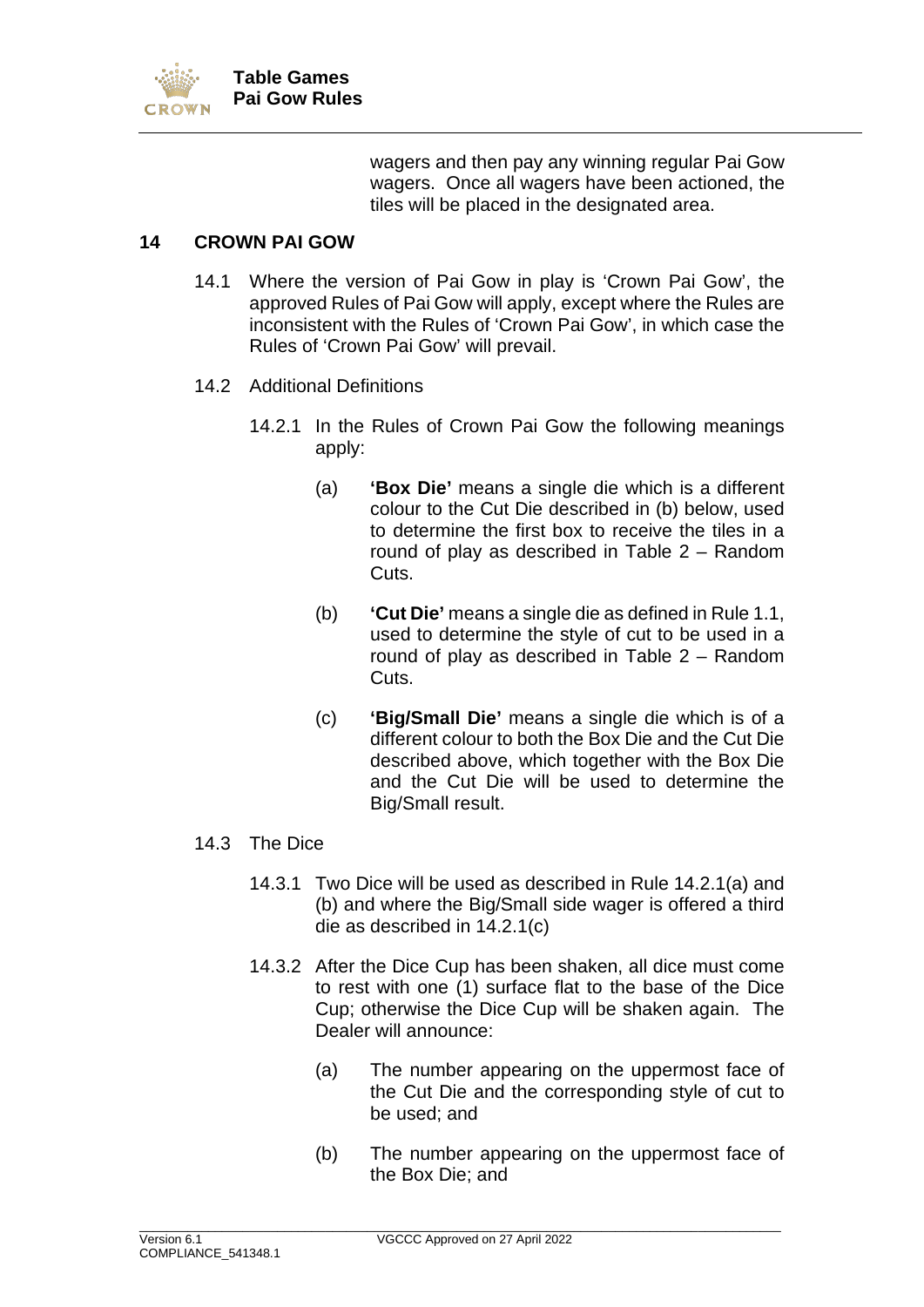

- (c) The first betting area to receive the tiles.
	- (i) Where there is a Player-Banker, the betting area where the Player-Banker places their banking wager will be determined as box 1 and a Chung will be placed in that box to denote this. The tiles will be dealt counterclockwise commencing with the playing area as designated by the Box Die relative to the new position of the Chung.
- (d) If applicable, the Big/Small result.
- 14.4 Dealing the Game
	- 14.4.1 After determining where to start, the Dealer will deal four (4) tiles to each betting area. The tiles are dealt facedown in groups of four (4) to all the betting areas, whether or not anyone is seated at each position. The remaining tiles will be placed, undisclosed to the side of the float.
	- 14.4.2 When all tiles are dealt, the Dealer will retrieve the tiles dealt to betting areas without wagers and place them undisclosed together with the unused tiles to the side of the float as described in Rule [10.1.2.](#page-15-2)

#### <span id="page-29-0"></span>**15 PAI GOW TOURNAMENT PLAY**

- 15.1 Crown may conduct tournaments in which all tournament players have the opportunity to play the variation of Pai Gow being offered with an equal chance.
- <span id="page-29-1"></span>15.2 For each tournament conducted by Crown, Crown must:
	- 15.2.1 In accordance with **Rule [15.4](#page-30-0)**, document relevant Terms and Conditions;
	- 15.2.2 Prior to a tournament being conducted and entries having been taken:
		- (a) Make the relevant Terms and Conditions available to patrons; and
		- (b) Advise the VCGLR on-site inspectorate of the intention to conduct the tournament.
	- 15.2.3 Appoint a Tournament Director who must be present for the duration of the tournament.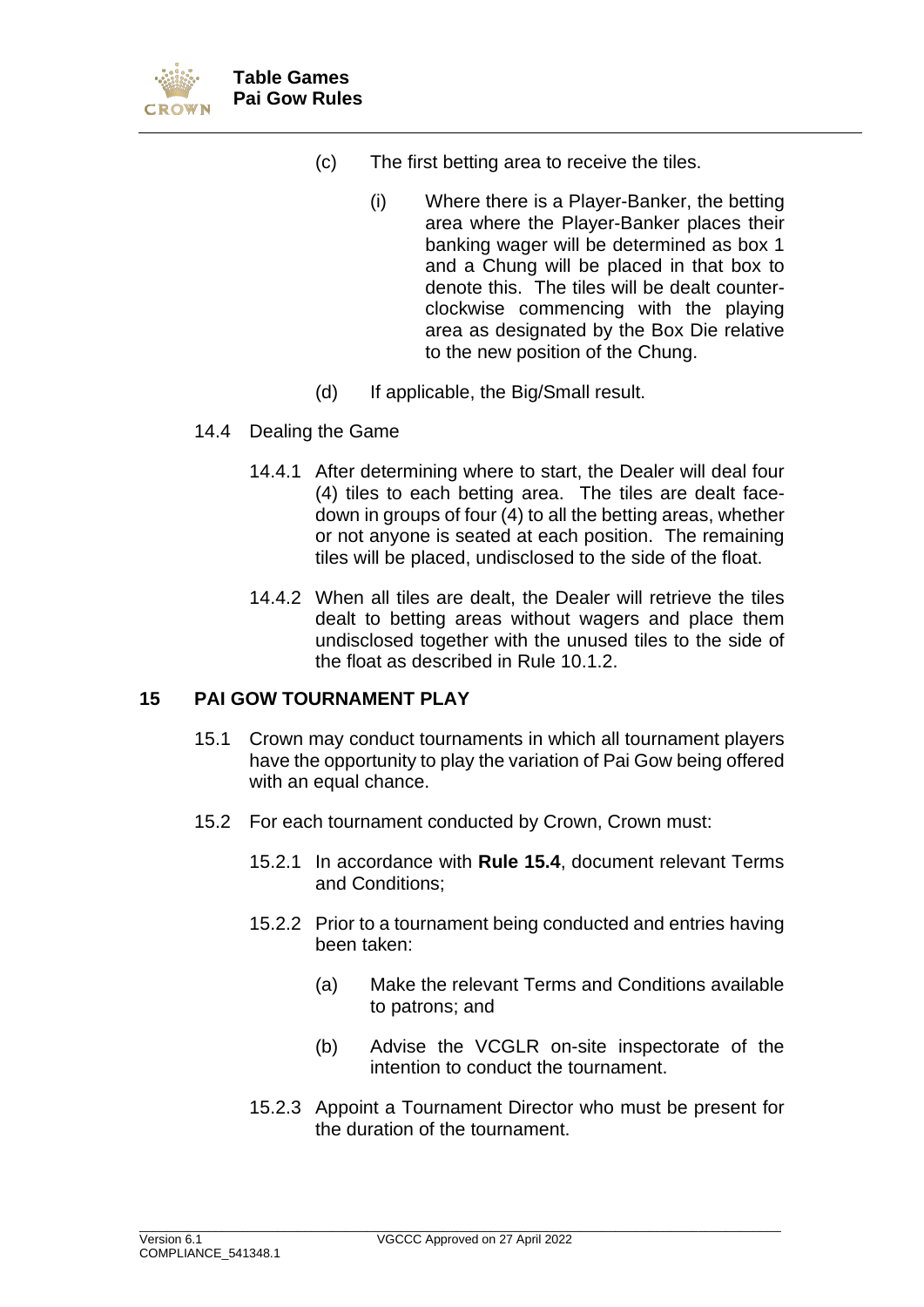

- (a) The Tournament Director may, at their discretion, appoint one (1) or more Deputies whom may act as designees of the Tournament Director.
- <span id="page-30-1"></span>15.2.4 Designate the gaming tables to be used in the conduct of the tournament.
- 15.2.5 Ensure that, during the conduct of a tournament, a gaming table designated under Rule [15.2.4](#page-30-1) is used exclusively for tournament play.
- 15.3 Prior to the commencement of play in a tournament:
	- 15.3.1 The Tournament Director must brief the tournament players on the Terms and Conditions of the tournament and be satisfied that they understand.
	- 15.3.2 Tournament players may be provided with instruction on how to play the game. This instruction may comprise a demonstration by the Dealer and/or participation in a number of 'practice hands'.
- <span id="page-30-0"></span>15.4 The Tournament Terms and Conditions referred to in Rule [15.2.1](#page-29-1) must include the following information at a minimum:
	- 15.4.1 Tournament Details:
		- (a) Information pertaining to:
			- (i) When the tournament will be conducted.
			- (ii) The amount of the entry fee, buy-in re-buy or add-on, if any.
			- (iii) The minimum and maximum number of tournament players.
			- (iv) The location of the tournament.
		- (b) A statement to the effect that the Tournament Director may alter the starting time of any round or session, if reasonable notice has been given to the tournament players.
		- (c) A statement to the effect that the VCGLR will be notified of any change to the tournament details prior to the tournament.
	- 15.4.2 Conditions of Entry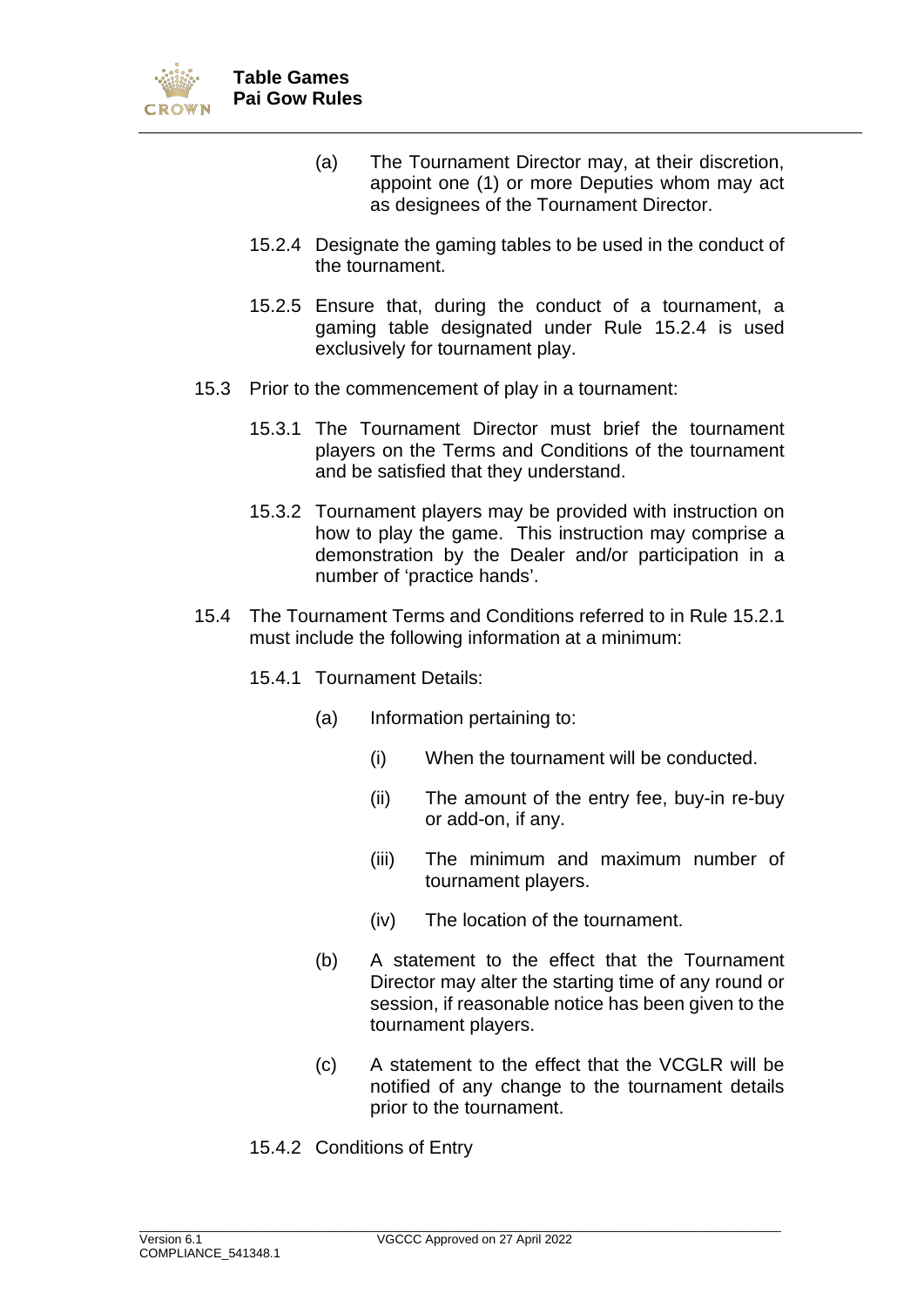

- (a) In respect of eligibility for entry:
	- (i) A statement to the effect that participation in the tournament constitutes an acceptance of the Terms and Conditions for the tournament.
	- (ii) A statement to the effect that only persons entitled to enter and remain in the casino and gamble are eligible to enter the tournament.
	- (iii) If Crown is reserving the right generally to deny entry to a tournament, a statement that Crown may refuse any application.
	- (iv) If Crown is applying general selection criteria to determine eligibility to enter a tournament, details of those criteria.
	- (v) Where a tournament is a charitable or media event, a statement to the effect that with the prior approval of the Chief Operating Officer or Chief Executive Officer of Crown Melbourne Limited, certain Crown Employees, Contractors or Associates may be permitted to participate in the tournament. No employee will be eligible to win a prize. In circumstances where an employee is a place-getter in a tournament and would have been entitled to a prize, the next eligible place-getter will stand in that employee's stead.
- (b) In respect of the Terms and Conditions:
	- (i) A statement to the effect that all tournament players must abide by the Terms and Conditions or risk disqualification.
	- (ii) Information detailing how the Terms and Conditions will be made available to tournament players.
	- (iii) If the Tournament Director requires each tournament player to sign a copy of the Tournament Terms and Conditions, a statement to this effect.
- (c) The method of entry into the tournament;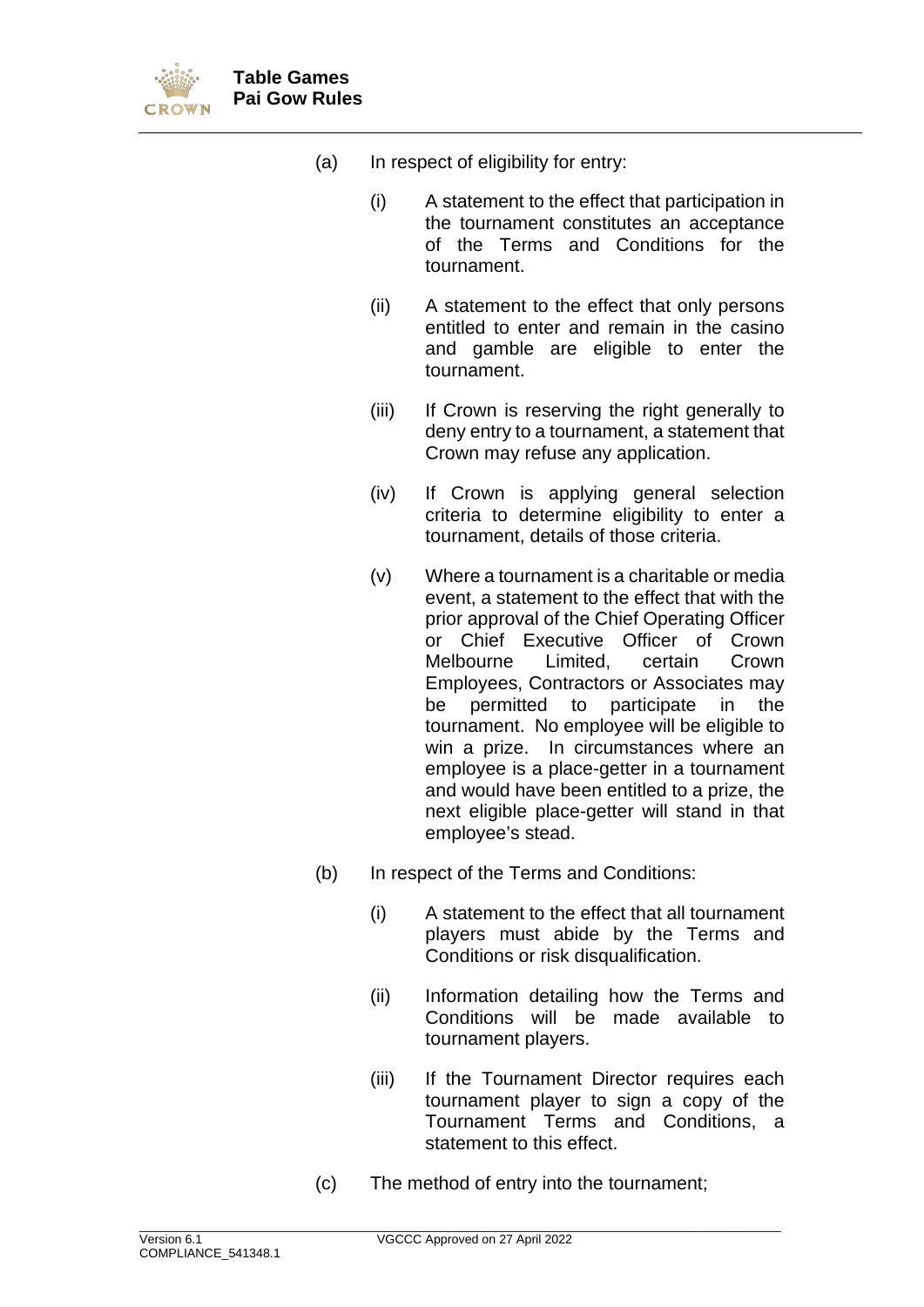

- (d) The terms of entry (including the period within which an applicant may withdraw without financial penalty and/or nominate a substitute).
- 15.4.3 Tournament Format
	- (a) Information regarding how the tournament will be structured including:
		- (i) The number and/or duration of rounds or sessions, or the basis on which the number and/or duration of rounds or sessions will be determined;
		- (ii) The number of gaming tables to be active in each round or session, or the basis on which the number of gaming tables to be active in each round or session will be determined;
		- (iii) If applicable, the method of progression from round to round or session to session;
		- (iv) If there is one or more opportunities for an eliminated tournament player to buy back into the tournament, details of the method and timing of those opportunities; and
		- (v) If a repechage, catch-up or secondary round(s) or session(s) is offered, details of how a tournament player qualifies to participate, or alternately, a statement to the effect that the Tournament Director may determine if there will be any repechage, catch-up or secondary rounds, whichever is appropriate to the circumstances.
	- (b) A statement to the effect that all tournament players will be allocated the same starting bank of chips and will be advised of the amount prior to the commencement of the Tournament.
	- (c) As applicable, the disposition of tournament chips at the completion of the tournament.

#### 15.4.4 Wagers

(a) The type of chips to be used for tournament play, other than cash chips.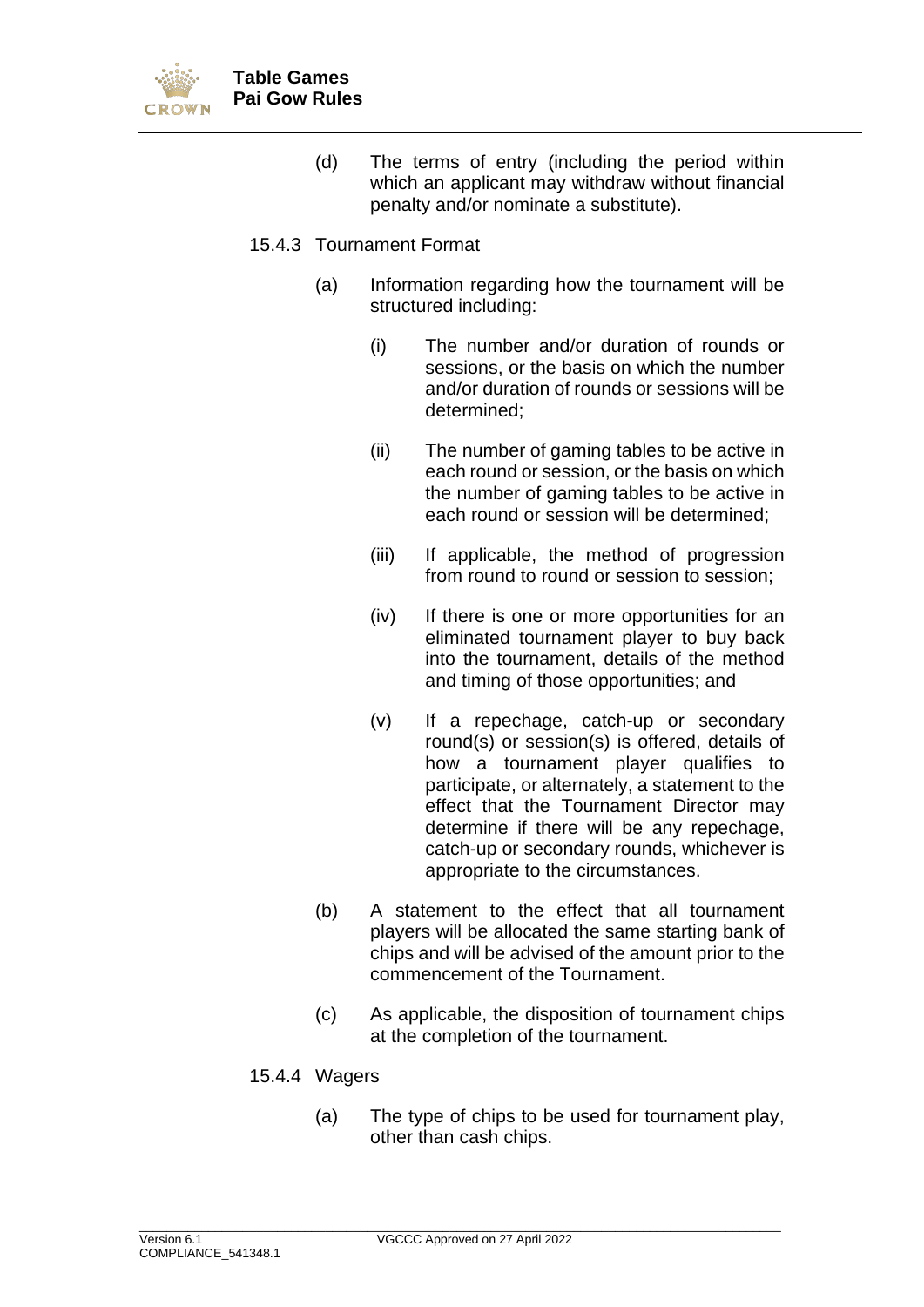

- (b) If there is a minimum or compulsory wager for each round of play in a session or round, what the minimum or compulsory wager is, or how it will be determined.
- (c) If secret wagers are permissible, the number of allowable secret wagers in a session or round of play and details of how to make a secret wager.
- 15.4.5 Elimination
	- (a) The criteria for how tournament players will be eliminated from the tournament.
- 15.4.6 Winners
	- (a) The criteria for how the winner(s) will be determined.
- 15.4.7 Prize pool
	- (a) The prize pool or a description of how the prize pool will be calculated; and
	- (b) Details for how the prize pool will be distributed.
- 15.4.8 Conduct of Play
	- (a) The circumstances under which a tournament player may:
		- (i) Be penalised and any relevant penalties;
		- (ii) Be disqualified from the tournament;
		- (iii) Nominate a substitute; and
		- (iv) Have **their** entry fee or buy-in refunded in whole or in part.
	- (b) The consequences of:
		- (i) Late arrival or non-attendance for a round or session in the tournament;
		- (ii) Absence from the tournament;
		- (iii) Use of a mobile phone or similar device during play;
		- (iv) Nominating a substitute;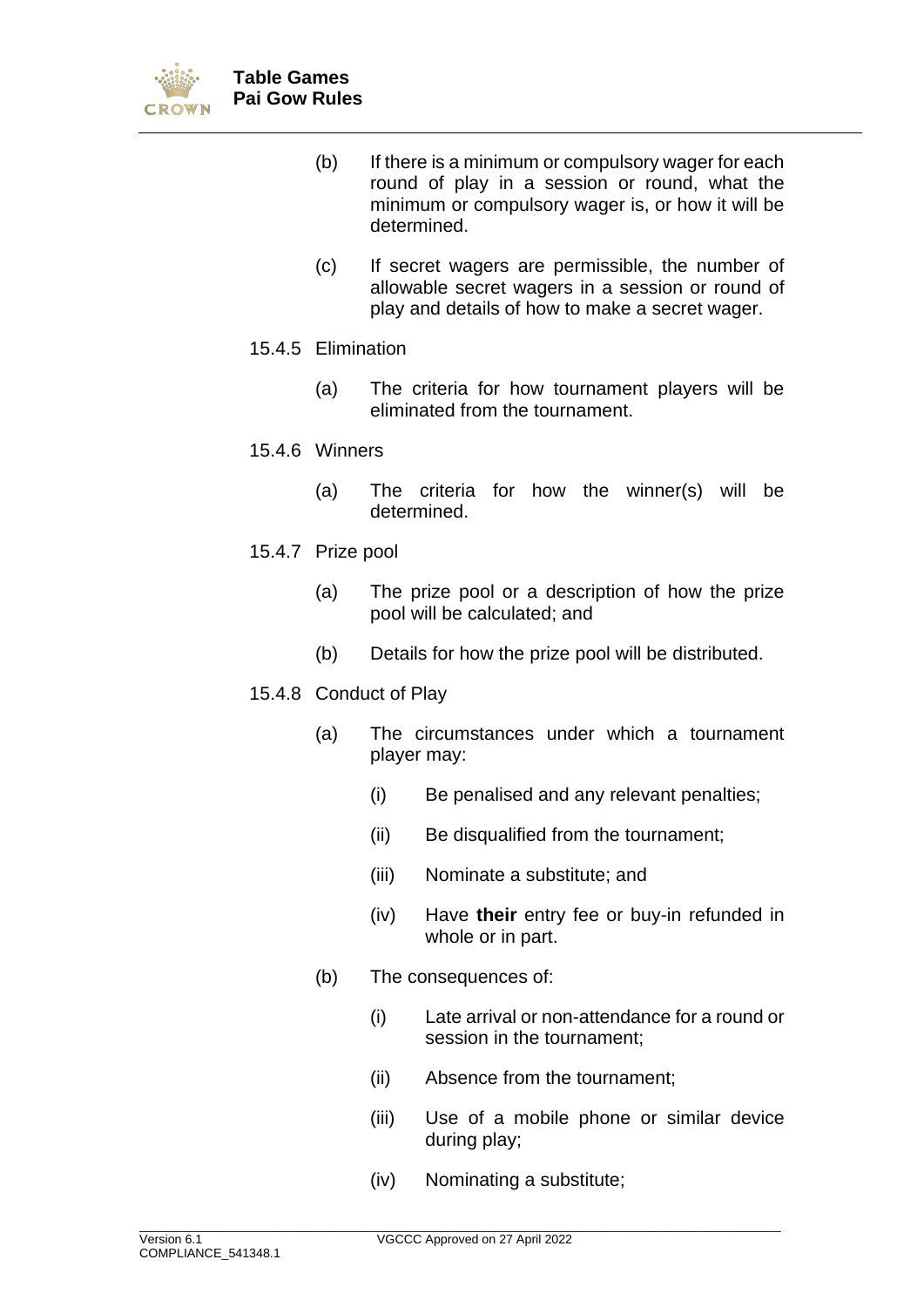

- (v) Disqualification, including action regarding tournament chips in the player's possession; and
- (vi) Retirement from the tournament.
- (c) A statement that the tournament is conducted by the Tournament Director in accordance with the Tournament Terms and Conditions and the applicable Rules of Pai Gow and that in the event of any inconsistency, the Rules of the relevant variation of Pai Gow prevail.
- (d) A statement to the effect that the Tournament Director may conclude tournament play at a particular gaming table prior to the completion of the scheduled number of hands or the scheduled completion time:
	- (i) If the tournament player(s) to progress to the next round or session have been determined; or
	- (ii) If the Tournament Terms and Conditions provide for the disposition of tournament chips in cash at the end of the round or session, if all the players at the gaming table agree.
- (e) A statement to the effect that entrants' personal information collected during the tournament will be handled in accordance with Crown's Privacy Policy (available on request or on Crown's web site), unless otherwise provided for in these Terms and Conditions.
- (f) A statement to the effect that, subject to entrants' permission, Crown reserves the right and license to use entrants' names, suburbs, photographs, images and likenesses for the purpose of promoting and advertising Crown and the Crown Entertainment Complex.
- (g) A statement to the effect that the Tournament will be conducted by the Tournament Director in accordance with the Terms and Conditions and the Rules of Pai Gow.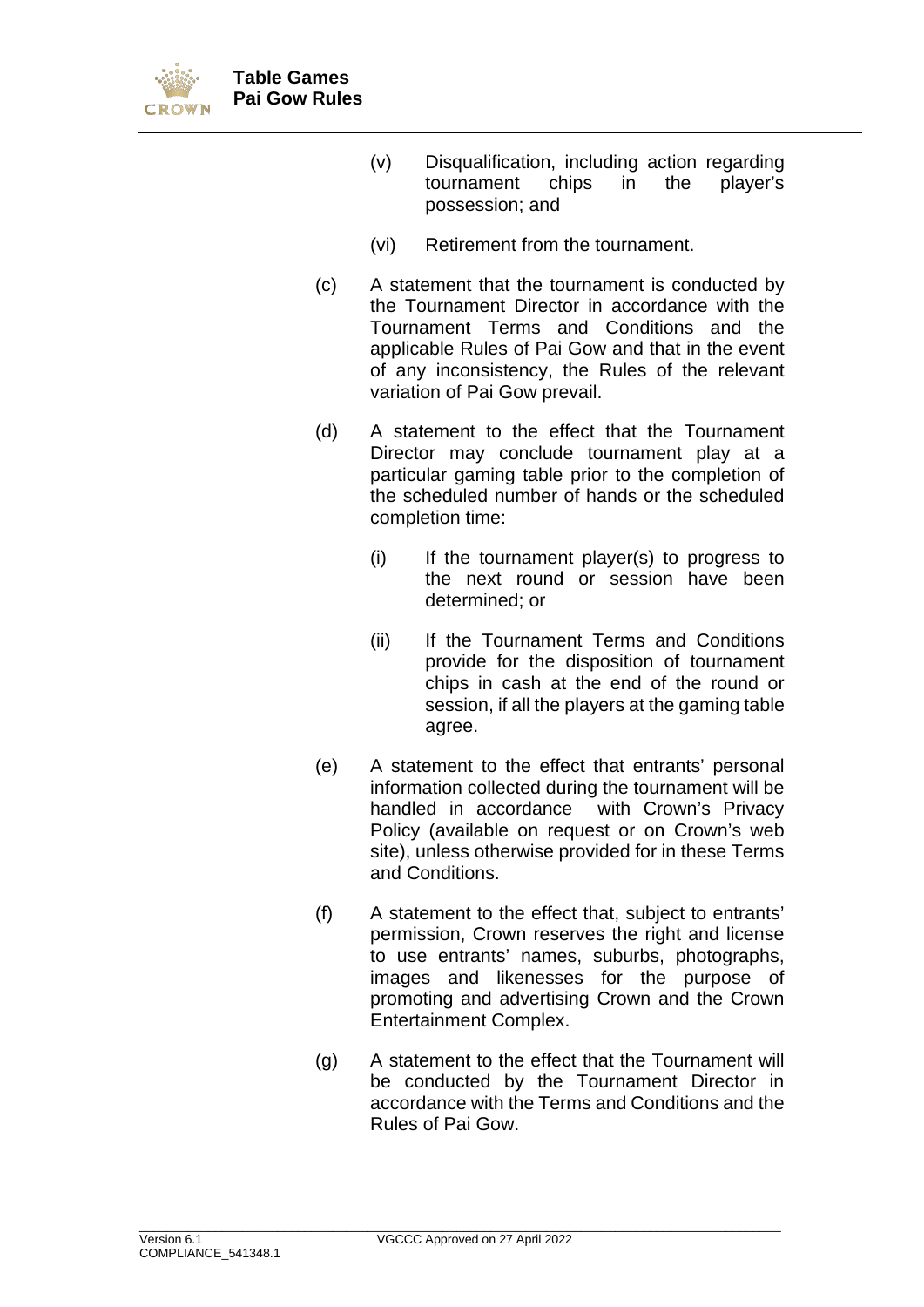

- (h) A statement to the effect that in the event of a dispute relating to any Tournament, the decision of the Tournament Director is final.
- (i) A statement to the effect that to the maximum extent permitted by law and without affecting any rights which cannot be excluded under the *Fair Trading Act 1999* (Vic) and the *Competition and Consumer Act 2010* (Cth), Crown (including the Tournament Director) will not be liable for any losses whatsoever that may arise from any decision of the Tournament Director.
- (j) A statement to the effect that a casino patron who has a complaint relating to the conduct of gaming or betting in the casino by Crown is entitled to have the complaint investigated by the VCGLR, pursuant to legislative requirements and the Rules of Pai Gow.

#### <span id="page-35-0"></span>**16 GENERAL PROVISIONS**

- 16.1 A person will not, with respect to a game of Pai Gow or part thereof, use or intend to use (either alone or in concert with any other person) any device for the purpose of recording, projecting or analysing an outcome or the changing probabilities or the playing strategies to be used.
- 16.2 Where a player has contravened any provision of the Rules, a TG Assistant Casino Manager (or above) may:
	- 16.2.1 Declare that any wager made by the player(s) will be Void;
	- 16.2.2 Direct that the player(s) will be excluded from further participation in the game;
	- 16.2.3 Withhold payable winnings from the player(s) if reasonably suspected to have been won while the player(s) were in possession of a prohibited device until the Casino Operator has completed an investigation and made a determination; and
	- 16.2.4 Detain the person(s) in a suitable place in or near the casino and, in any event, not contrary to section 81(3) of the Casino Control Act 1991, until the arrival of a police officer, if reasonably suspected to be in possession of a device prohibited under section 80 of the Casino Control Act 1991 or to be contravening or attempting to contravene section 81, 82, 83 or 83A of the Crimes Act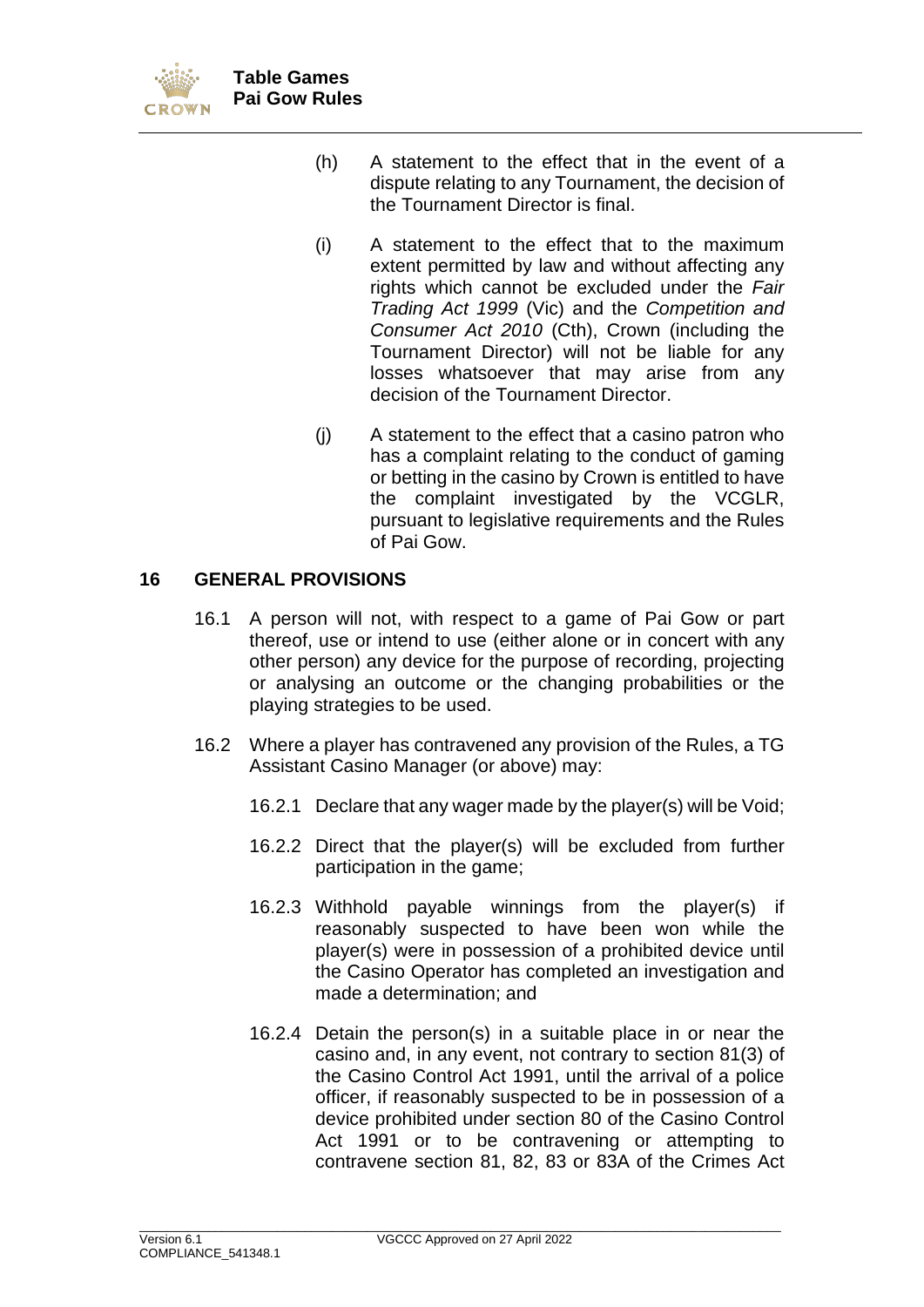

1958 or a prescribed provision of the Casino Control Act 1991.

- 16.3 A TG Assistant Casino Manager (or above) may declare the outcome of a game or any wager Void if any fraudulent act is perpetrated by any person in relation to the operation of the game.
- 16.4 A TG Higher Duties Dealer (or above) may declare Void the outcome of a game if the game is disrupted by circumstances outside of Crown's reasonable control. Including (but not limited to): forces of nature, action or inaction by a government agency, civil commotion, fire, riot, brawl, robbery or an Act of God.
- 16.5 Where the outcome of a game is declare Void, all wagers made by the players for that particular result will be refunded.
- 16.6 A player will not be advised by an employee of the casino on how to play, except to ensure compliance with these Rules.
- 16.7 No onlooker or any player wagering at any table may, unless requested by a player, influence another player's decisions of play.
- 16.8 The TG Higher Duties Dealer (or above) may close a gaming table at which players are present provided a minimum of three (3) hands' notice is given to the players.
- 16.9 A seated player who abstains from wagering for three (3) consecutive rounds whilst all other seats at that table are in use may be required to vacate that seat.
- 16.10 In any dispute arising from these Rules or not covered by the provisions of these Rules, the decision of the TG Area Manager (or above) will be final.
- 16.11 Complainants in all unresolved disputes will be advised of the presence of, and their right to consult, an inspector appointed under the *Casino Control Act 1991* (Vic).
- 16.12 A casino patron who has a complaint relating to the conduct of gaming or betting in the casino by Crown is entitled to have the complaint investigated by the VCGLR pursuant to legislative requirements and the Rules of Pai Gow
- 16.13 Players are not permitted to have side bets against each other.
- 16.14 A copy of these Rules will be made available, upon request.

\_\_\_\_\_\_\_\_\_\_\_\_\_\_\_\_\_\_\_\_\_\_\_\_\_\_\_\_\_\_\_\_\_\_\_\_\_\_\_\_\_\_\_\_\_\_\_\_\_\_\_\_\_\_\_\_\_\_\_\_\_\_\_\_\_\_\_\_\_\_\_\_\_\_\_\_\_\_\_\_\_\_\_\_\_\_\_\_\_\_\_\_\_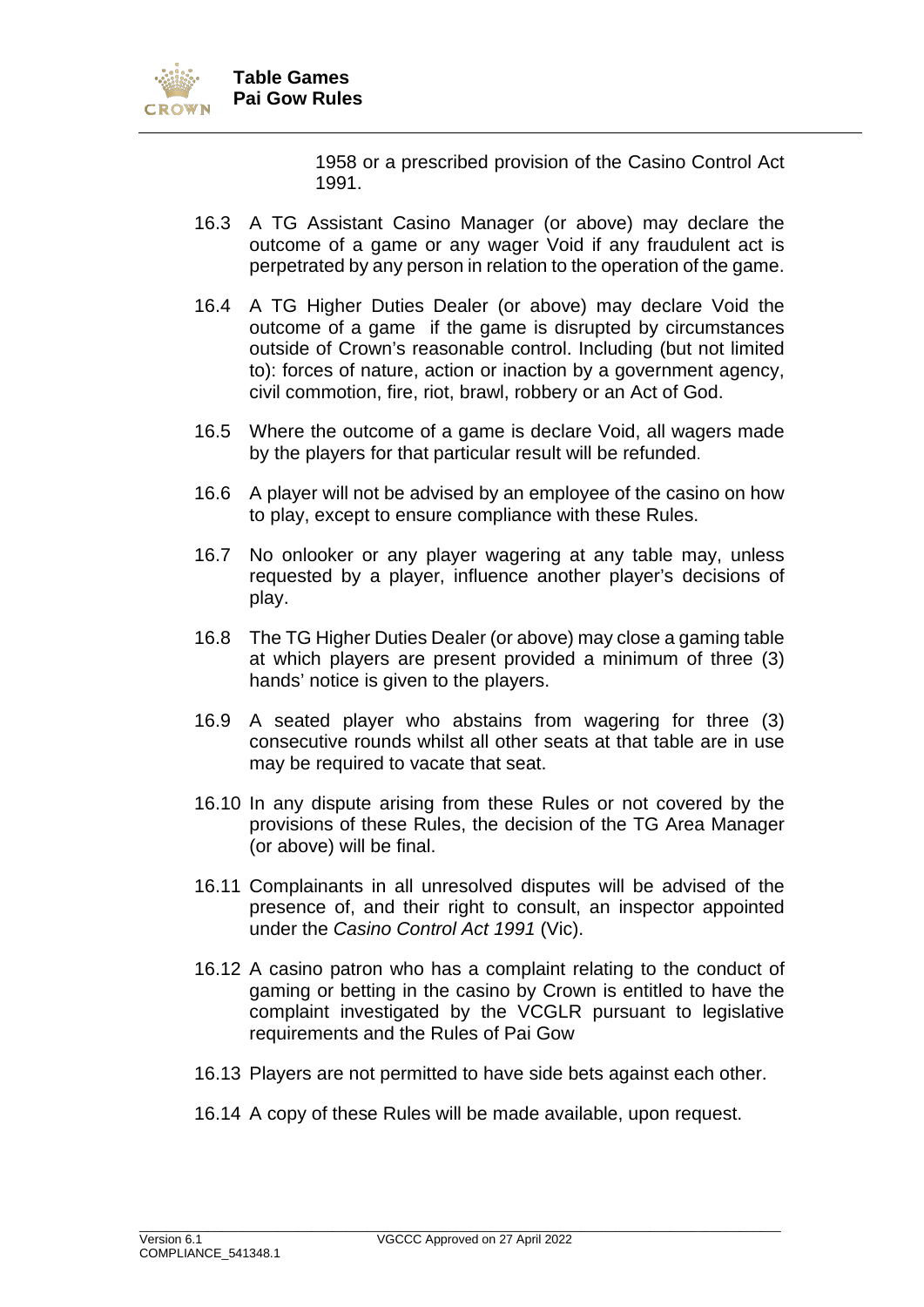<span id="page-37-0"></span>

**RANKING in Number Order** 

O  $\subset$ 

#### **APPENDIX 1 – RANKING IN NUMBER ORDER**

APPENDIX 1

 $\bullet$  $\bullet$ |O |  $\circ$  $\bullet$  $\bullet$ No 1: Gee Jun (Gee)  $\bullet$  $\bullet$  $\subset$  $\subset$  $\circ$  $\circ$ |0 Ō No 5: Ngor (High 4) ि  $\overline{\circ}$  $\overline{\circ}$  $\overline{\circ}$  $\circ$  $\bigcirc$ |0  $\circ$  $\overline{O}$  $\bigcirc$  $\log$  $\begin{array}{c}\n0 \\
0\n\end{array}$ lo  $\circ$  $\overline{a}$  $\overline{\circ}$  $\circ$  $\overline{O}$ No 9: Foo Tau (11)  $\overline{\circ}$ o  $\overline{\bullet}$  $\circ$ 10  $\bullet$ ٠  $\frac{1}{2}$  $\circ$  $\circ$  $\circ$  $\overline{\circ}$  $\circ$  $\circ$  $\circ$ Ö  $\circ$ No 13: Chap Gow (9)

> $\circ$ ۰

 $\circ$  $\bullet$ 

 $\bullet$ 

 $\bullet$ 

 $\overline{O}$  $\overline{\circ}$ 

 $\bullet$ 

 $\bullet$  $\circ$  $\bigcirc$ 

No 21: Teen High Nine

 $\bullet$ 

|0

 $\circ$ 

 $\circlearrowright$ 

 $\circ$ 

 $\bullet$  $\circ$ 

 $\frac{1}{\sqrt{2}}$ 

 $\bullet \bullet$  $\circ$ lo  $\circ$ 

 $\frac{1}{\sqrt{2}}$  $\bullet$ 0  $\circ$ 



 $\overline{O}\overline{O}$ 

 $\bullet$ lo  $\bullet$ 

lo

 $\frac{1}{2}$ 



Pairs

l.  $\bigcap$ 

 $\overline{O}$ i. ō





 $[Low 8]$ 

 $\bullet$ 

 $\overline{O}$ 

 $\circ$ 

Ó

 $\bullet$  $\bullet$ 



¢









No 7: Cheung Sum (High 6)



 $\circ$  $\bigcirc$  $\dot{N}$  $\circ$  $\circ$ ٠  $\circ$  $\circ$  $\circ$ le

No 15: Chap Chaat  $[Low 7]$ 



No 19: Teen Gong



 $\overline{a}$ 

No 8: Ban Tang (Low 4)





No 16: Chap Ng (5)



No 20: Day Gong

No 6: Mooy (High 10)

 $[Low 10]$ 

No 14: Chap Paat

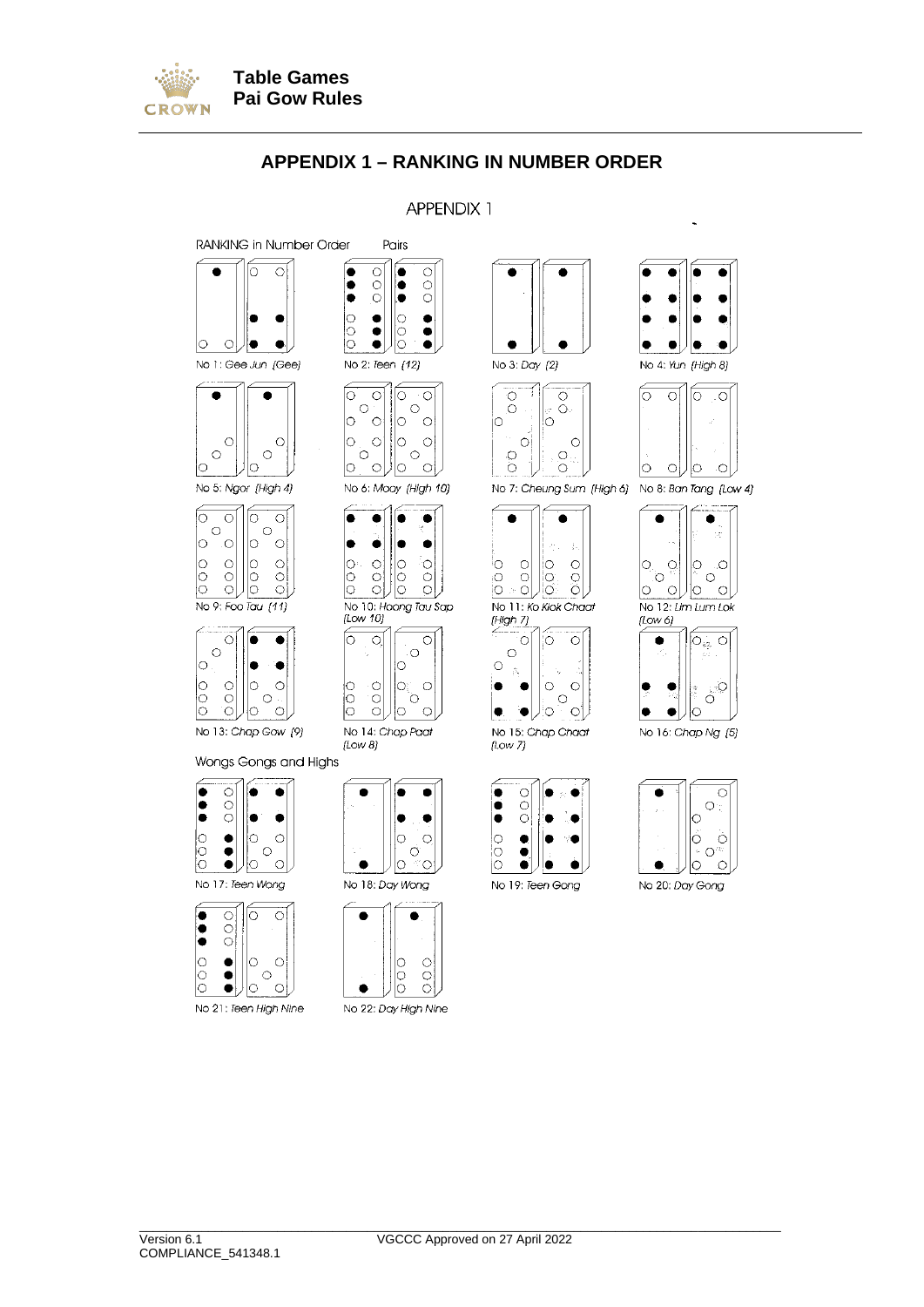





1/2 or 2/4 3 or 6 (Note: Gee Jun as individual tiles are the lowest ranked, they can be used as a 3 or 6).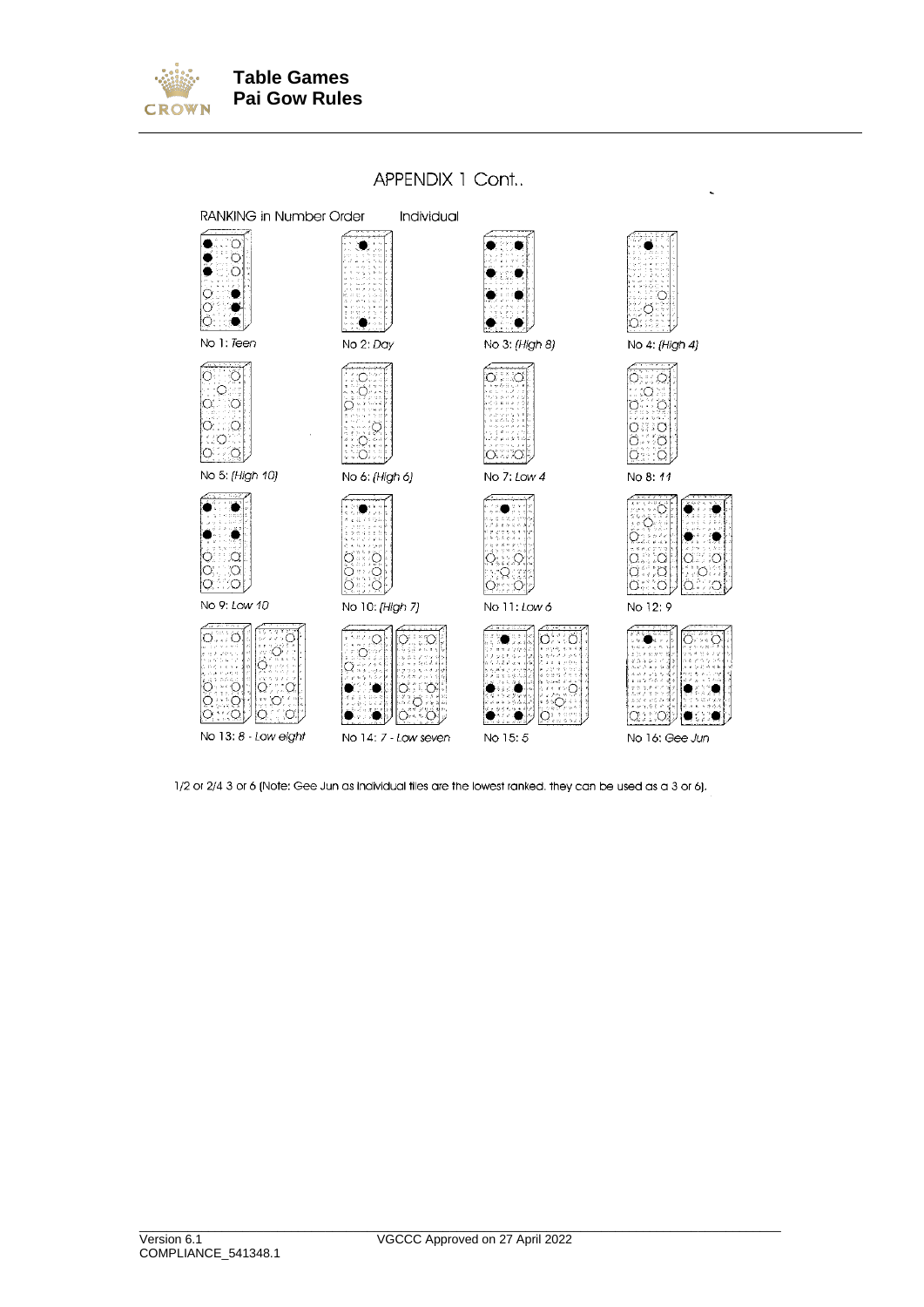

#### <span id="page-39-0"></span>**APPENDIX 2 – DESCRIPTION OF TILE CUTS**

#### **YAT DONG DONG - ONE STACK**

Yat Dong Dong can be delivered from the left or right.

#### **SETTING UP YAT DONG DONG**

The first stack of tiles on the right is pushed forward to indicate the cut style and the side from which tiles are to be delivered.



Top View

#### **DELIVERY ORDER**

(From the right)

| 8 | 6 | 5 |   | 3 |  |
|---|---|---|---|---|--|
| 8 | 6 | 5 | 4 | 3 |  |
| 8 | 6 | 5 |   | 3 |  |
| 8 | 6 | 5 |   | 3 |  |

Dealer's View

#### **DELIVERY**

The first stack of four tiles on the right (pushed forward) will be delivered first (indicated #1), followed by second stack of tiles (indicated #2). The remaining tiles will be delivered from right to left in the order indicated above.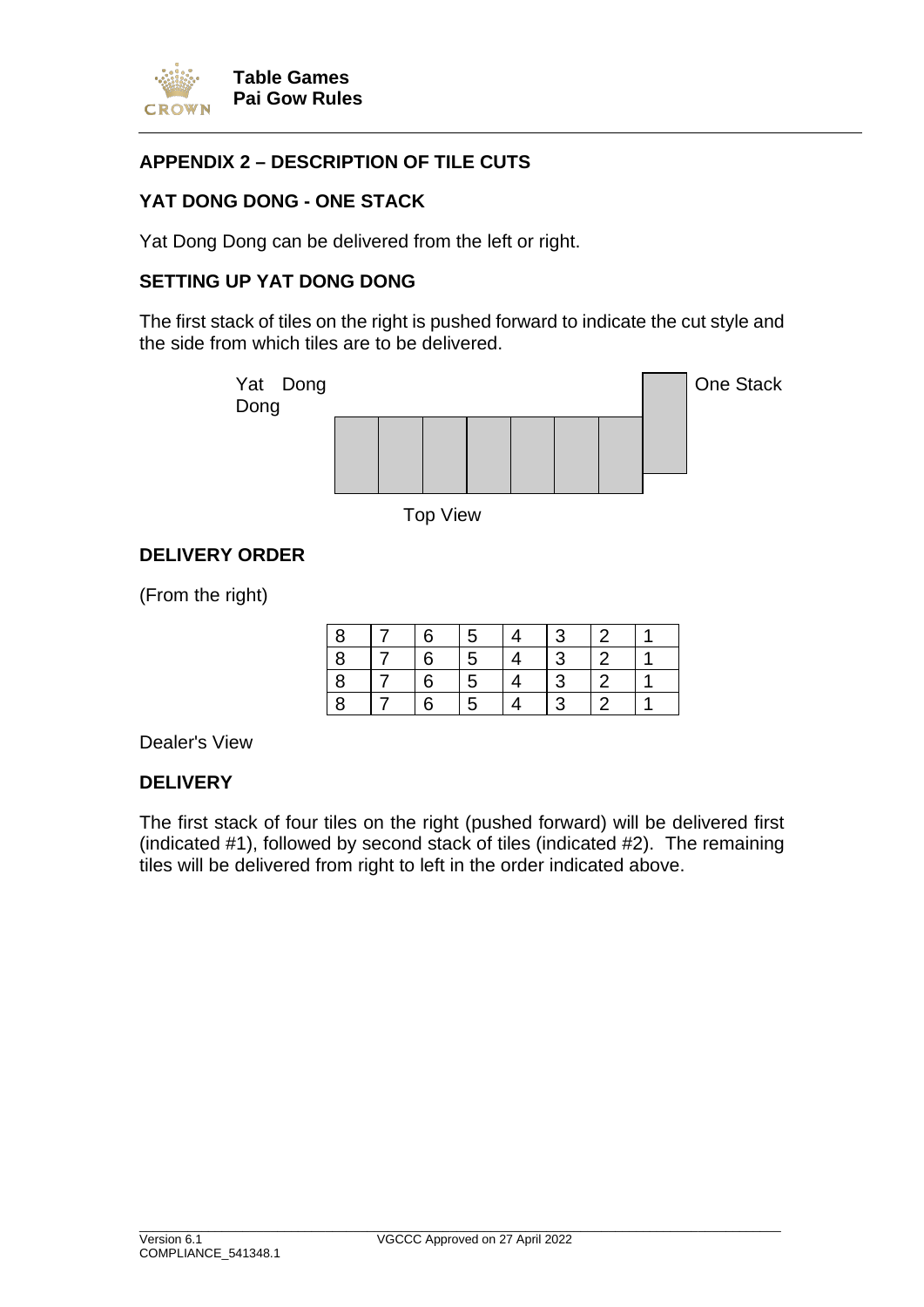

#### **CUP SAY - TIGER HEAD**

Cup Say can be delivered from the left or right and from the top or bottom (Di Chut). The examples shown below are dealt from the right.

#### **SETTING UP CUP SAY**

The first two stacks are pushed forward to indicate the cut style and the side from which delivery takes place.



Top View

#### **DELIVERY ORDER**

(From the right, from the top)

|   |   | 5 | 5 | 3 | 3 |   |
|---|---|---|---|---|---|---|
|   |   | 5 | 5 | 3 | 3 |   |
| 8 | 8 | 6 | 6 | 4 |   | 2 |
| ጸ | 8 | 6 | 6 |   |   | ာ |

Dealer's View

#### **DELIVERY**

The first four tiles from the top of the two protruding stacks are delivered first (indicated #1). The remaining four tiles are then delivered (indicated #2). The remaining tiles will be delivered from right to left in the same manner and in the order indicated above.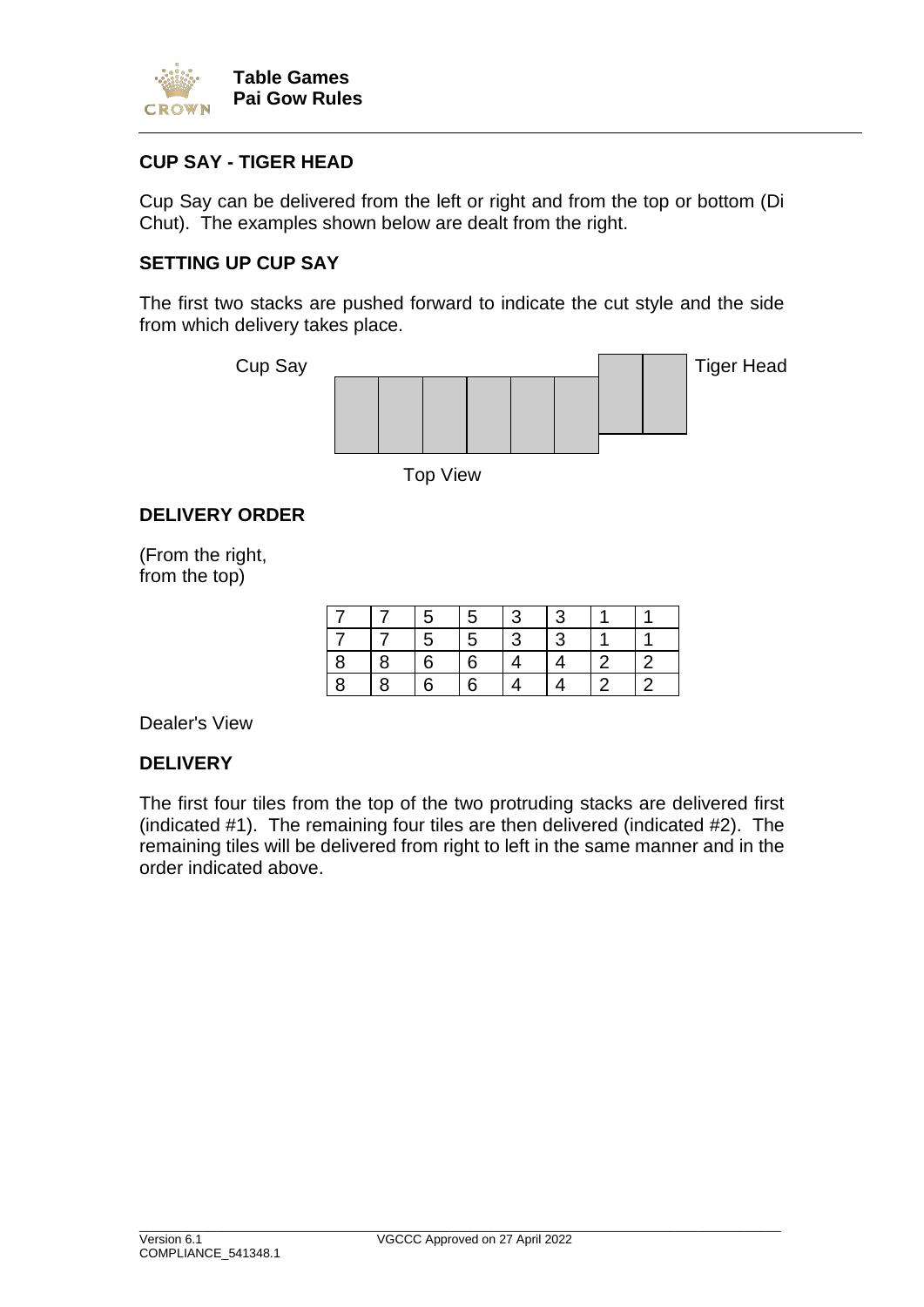

#### **SETTING UP CUP SAY DI CHUT** (From the Bottom)

The first two stacks are pushed forward to indicate the cut style and the side from which delivery takes place. The first four tiles to be delivered will come from the bottom of the two protruding stacks. This is indicated by pulling the top four tiles of the two protruding stacks back slightly.



Top View

#### **DELIVERY ORDER**

(From the right, from the bottom)

| 8 | 6 | 6 |   |   | o | 2 |
|---|---|---|---|---|---|---|
| 8 | 6 | 6 |   |   | 2 | 2 |
|   | 5 | 5 | 3 | 3 |   |   |
|   | 5 | 5 | 3 |   |   |   |

Dealer's View

#### **DELIVERY**

The four tiles from the bottom of the two protruding stacks are delivered first (indicated #1). This is achieved by taking the protruding stacks intact (8 tiles) to the betting area designated to receive first tiles, depositing the four bottom tiles (indicated #1) at the betting area, then delivering the remaining four tiles (indicated #2) directly to the next betting area to receive tiles. The remaining tiles are delivered following the same procedure and in the order indicated above.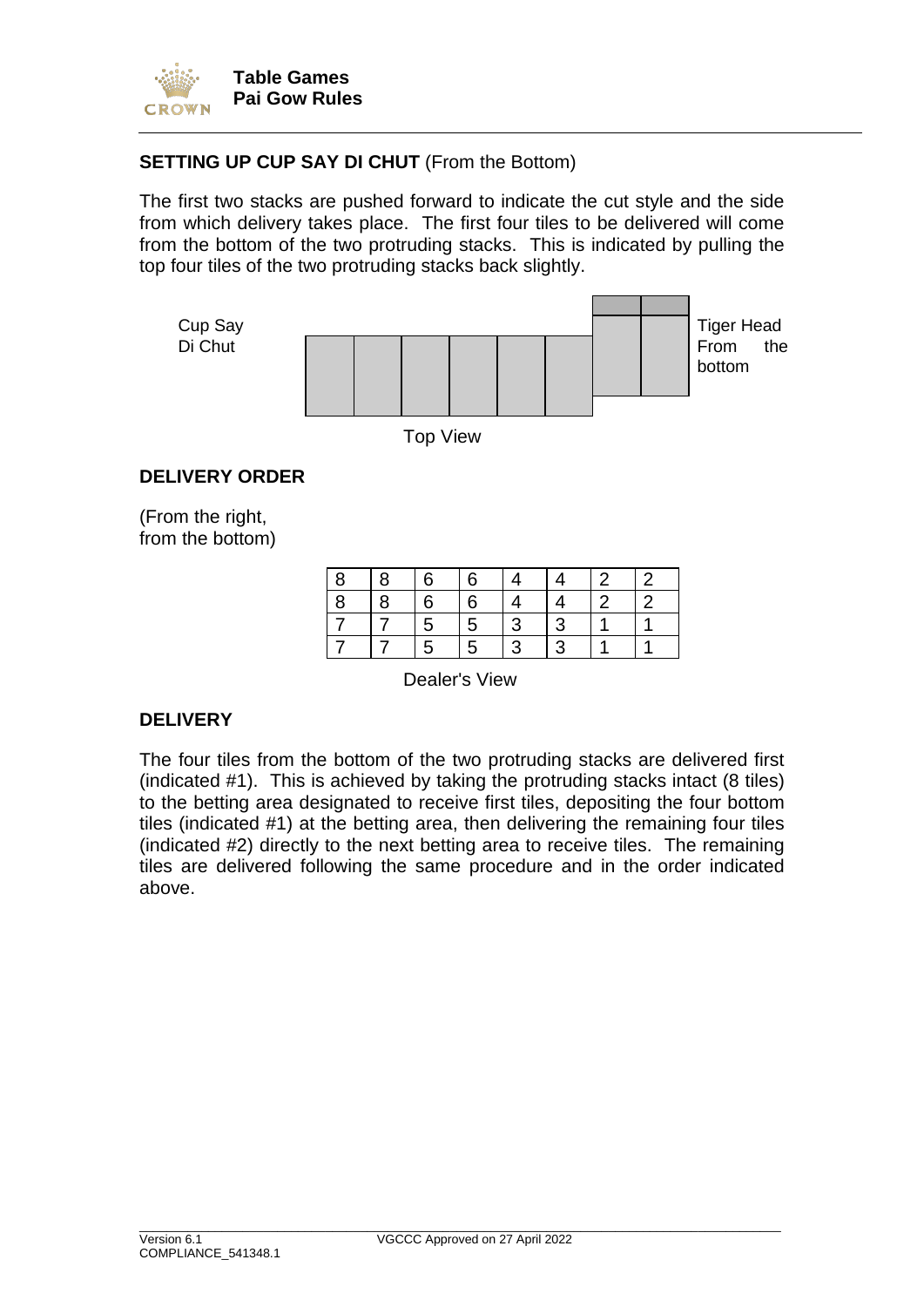

#### **CHEE YEE - CHOP THE EARS**

Chee Yee can be delivered from the outsides.

#### **SETTING UP CHEE YEE**

The first stack on the left and the first stack on the right are pushed forward slightly towards the players to indicate the cut style.



Top View

#### **DELIVERY ORDER**

(From the outsides,

from the top)

|    | 3 | 5 |   |   | 5 | 3 |   |
|----|---|---|---|---|---|---|---|
|    | 3 | 5 |   |   | 5 | 3 |   |
| -2 |   | 6 | 8 | 8 | 6 |   | 2 |
|    |   | 6 | 8 | 8 | 6 |   | っ |

Dealer's View

#### **DELIVERY**

The first four tiles to be delivered are the two top tiles from each of the protruding stacks. Delivery is achieved by placing the two protruding stacks together, at a point several inches in front of the main block of tiles, then delivering the top four tiles, followed by the bottom four tiles (indicated #1 and 2). The remaining tiles will be delivered from the outside-in, following the same procedure and in the order indicated above.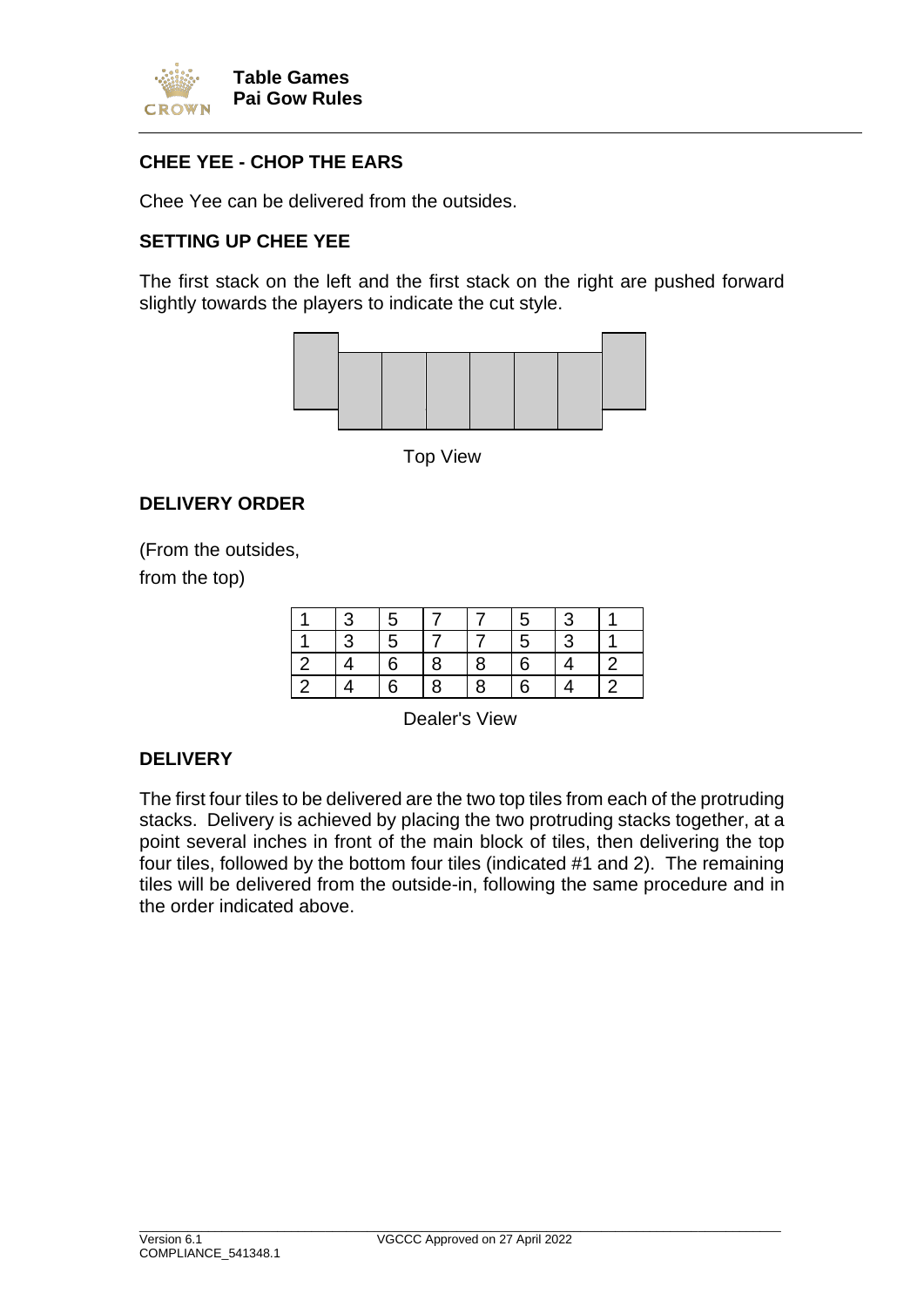

#### **SETTING UP CHEE YEE DI CHUT** (From the Bottom)

The first stack of tiles on the left and on the right are pushed forward towards the players to indicate the cut style. The first four tiles to be delivered will come from the bottom of the two protruding stacks. This is indicated by pulling the top two tiles of each protruding stack back slightly.



Top View

#### **DELIVERY ORDER**

(From the outsides, from the bottom)

| $\sqrt{2}$ |        | 6 | 8 | 8 | 6 |               |   |
|------------|--------|---|---|---|---|---------------|---|
| $\sim$ 2   |        | 6 | 8 | 8 | 6 |               | 2 |
|            | 3      | 5 |   |   | 5 | 3             |   |
|            | ാ<br>w | 5 |   |   | 5 | $\Omega$<br>w |   |

Dealer's View

#### **DELIVERY**

The first four tiles to be delivered are the lower two tiles form each of the protruding stacks. Delivery is achieved by placing the two protruding stacks together at a point several inches in front of the main block of tiles. From there the complete block (8 tiles) will be delivered to the betting area that receives first tiles, depositing the bottom four tiles (#1). The top four tiles (#2) are then delivered directly to the next betting area to receive tiles. The remaining tiles will be delivered from the outside-in following the same procedure and in the order indicated above.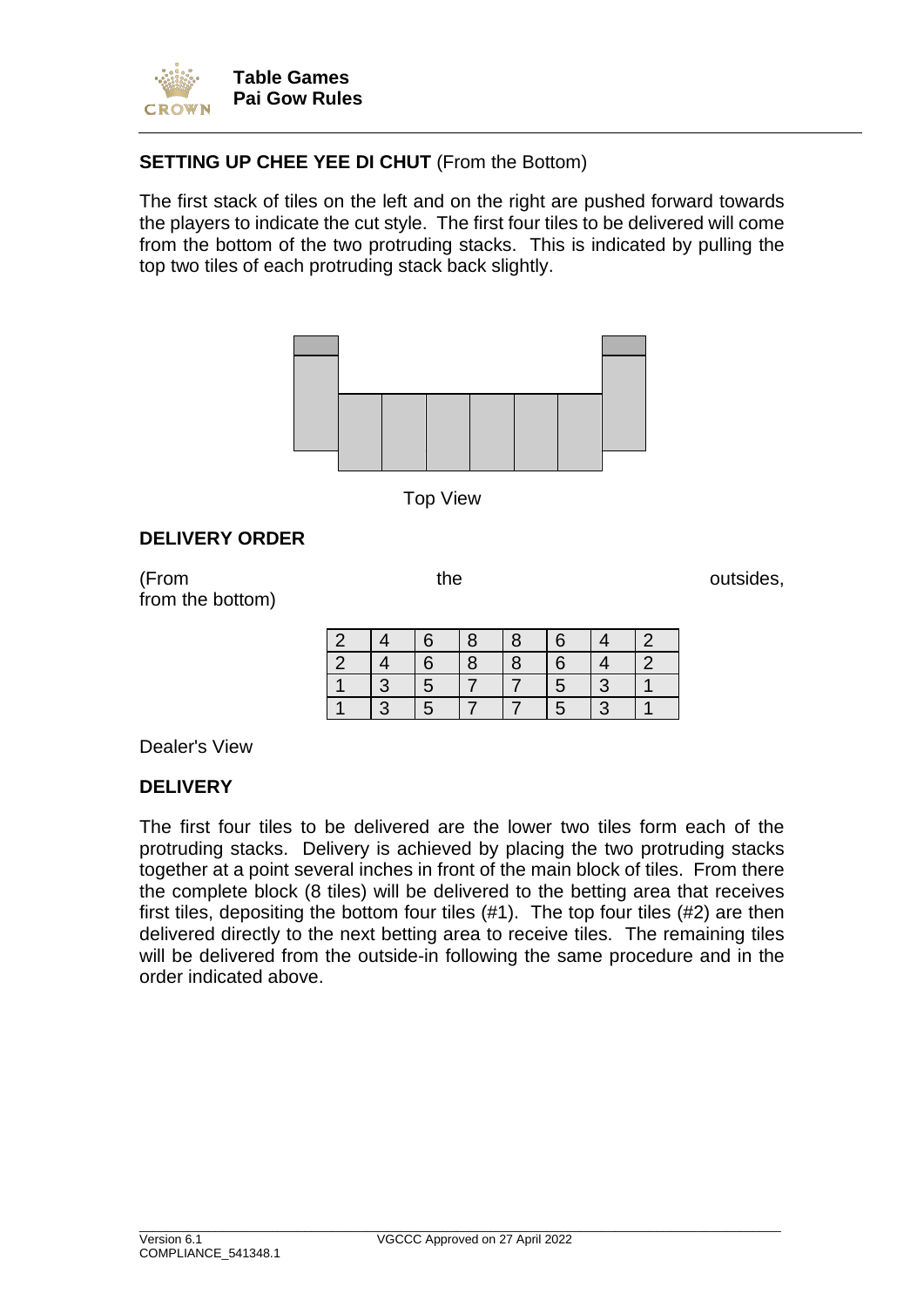

#### **DAI PIN - BIG SLICE**

Dai Pin can be delivered from the left or right. The example below is from the right.

#### **SETTING UP DAI PIN**

The top tile from the far right stack is placed diagonally across the top of the second, third and fourth stacks of tiles from the right-hand side. This gives a visual indication of the side from which the first tiles are to be delivered. (The diagonally-placed tile is returned to its original position prior to delivery.)



#### **DELIVERY ORDER**

(From the right)

|   | n | っ |   |        |                 |   |   |
|---|---|---|---|--------|-----------------|---|---|
|   |   |   |   | ູ<br>J | 3               | 3 | 3 |
| 6 | 6 | 6 | 6 | 5      | $5\overline{)}$ | 5 | 5 |
| 8 |   | 8 | 8 |        |                 |   |   |

Dealer's View

#### **DELIVERY**

The top tiles from the first four stacks of tiles are delivered first (indicated #1). The top tiles from the next four stacks (indicated #2) are delivered next. The remaining tiles are delivered following the same procedure and in the order indicated above.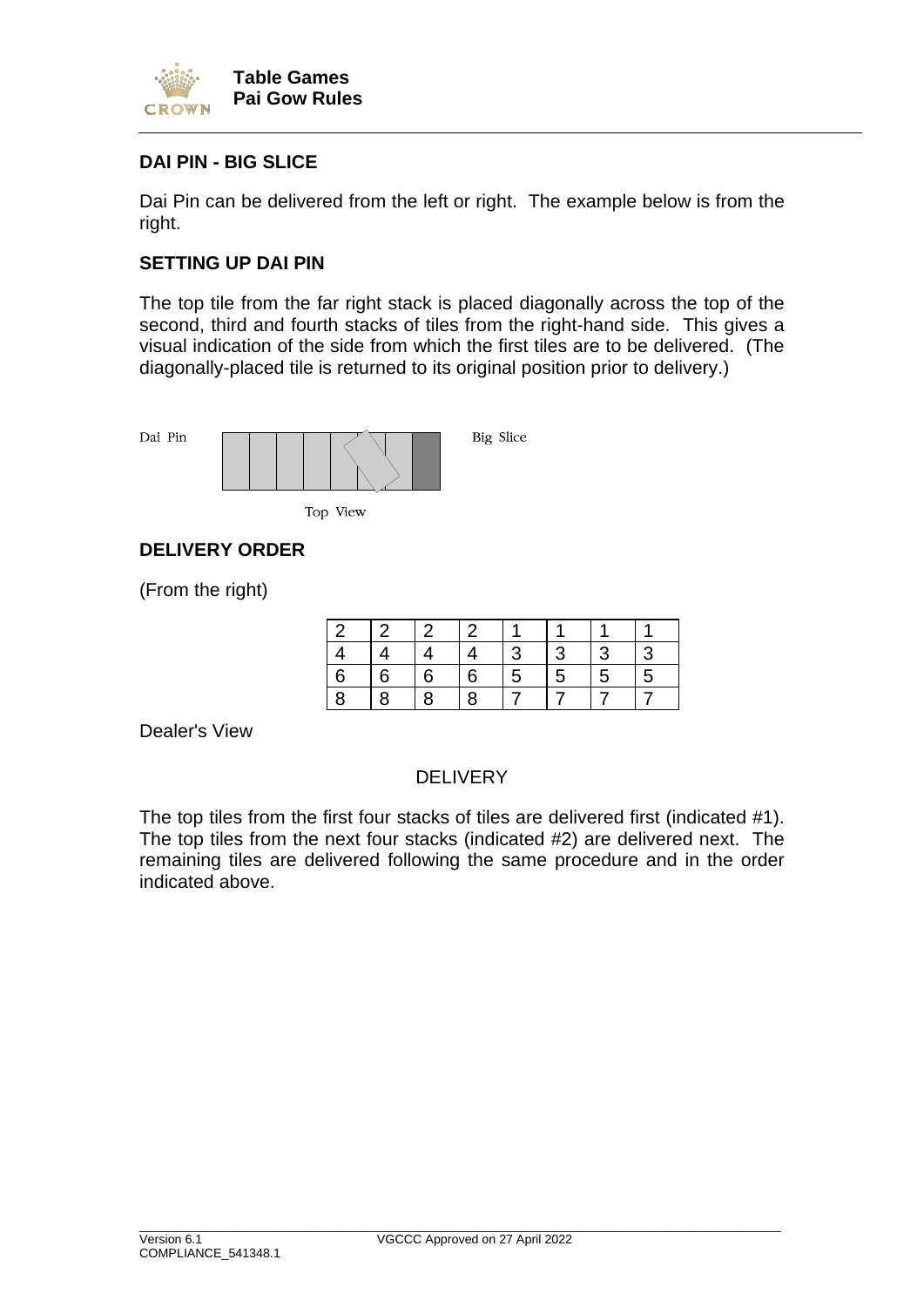

#### **JUNG QUAT - FROM THE HEART**

#### **SETTING UP JUNG QUAT**

The middle two stacks of tiles are pushed forward (towards the players) to indicate the cut style.



Top View

#### **DELIVERY ORDER**

(From the centre)

|   | 5 | -3 |   | ാ<br>- 1 | 5               |   |
|---|---|----|---|----------|-----------------|---|
|   | 5 | 3  |   | ્ર       | $5\phantom{.0}$ |   |
| 8 | 6 |    |   |          | 6               | 8 |
| 8 | հ |    | o |          | 6               | 8 |

Dealer's View

#### **DELIVERY**

The first four tiles to be delivered come from the top of the two protruding stacks. Delivery is achieved by carefully moving the two protruding stacks to a position in front of the main block of tiles. From there the top four tiles (indicated #1) will be delivered to the designated betting area, followed by the bottom four tiles (indicated #2). The remaining tiles are pushed together, then the middle two stacks moved in front of the tiles and delivered in the same manner. The remaining tiles are delivered following the same procedure and in the order indicated above.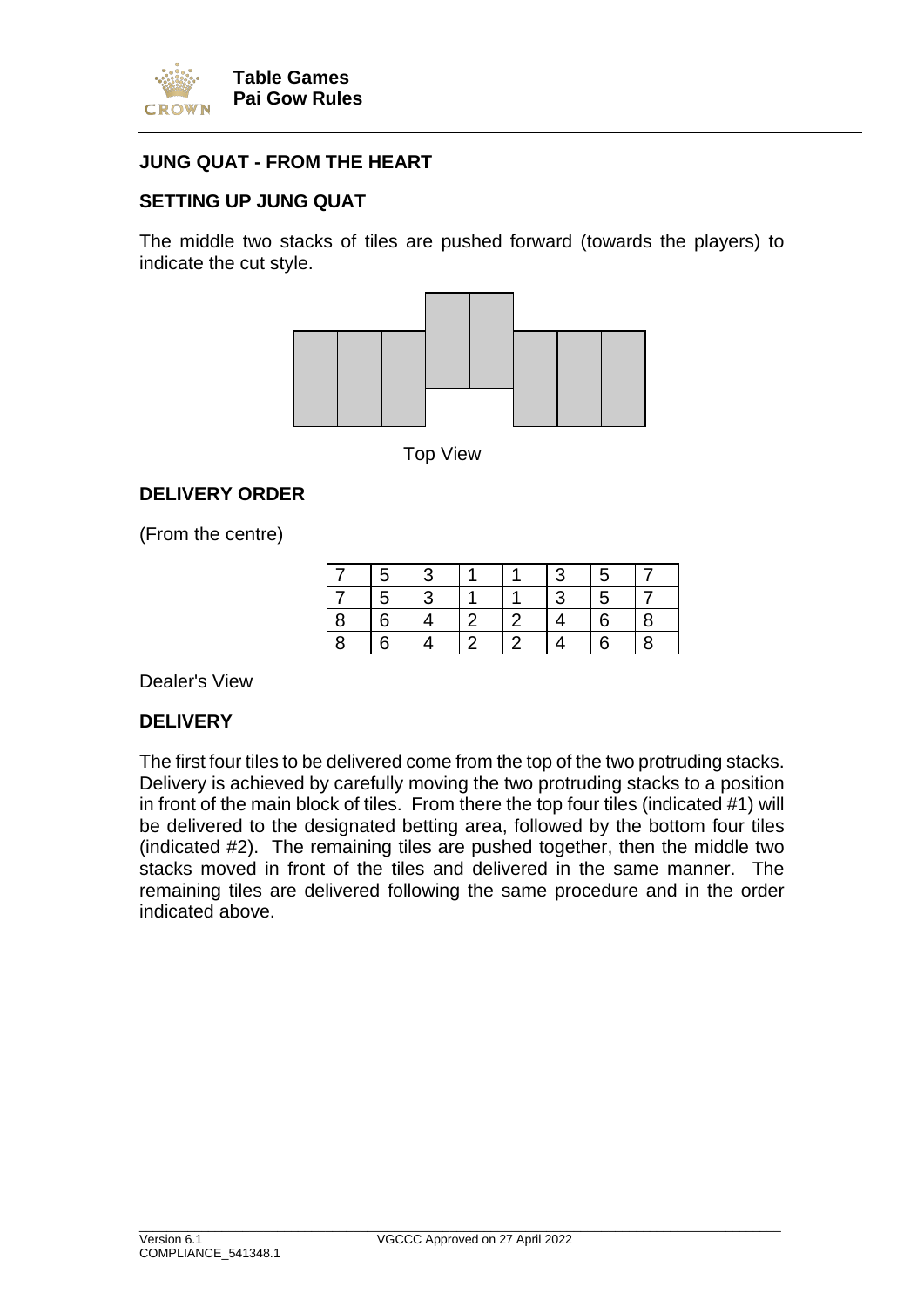

#### **SETTING UP JUNG QUAT DI CHUT** (From the Bottom)

The middle two stacks of tiles are pushed forward (towards the players) to indicate the cut style. The first four tiles to be delivered will come from the bottom of the two protruding stacks. This is indicated by pulling the top four tiles of the two protruding stacks back slightly.



Top View

#### **DELIVERY ORDER**

(From the centre, from the bottom)

| 8 | 6 |   |   |   | 6 | 8 |
|---|---|---|---|---|---|---|
| 8 | 6 |   | റ |   | 6 | 8 |
|   | 5 | 3 |   | 3 | 5 |   |
|   | 5 | 3 |   | 3 | 5 |   |

Dealer's View

#### **DELIVERY**

The first four tiles to be delivered come from the bottom of the two protruding stacks. Delivery is achieved by carefully moving the two protruding stacks to a position in front of the main block of tiles. The two stacks of tiles will then be placed in front of the box designated to receive first tiles, depositing the bottom four tiles (indicated #1) at the box, then delivering the remaining four tiles (indicated #2) directly to the next box to receive tiles. The remaining tiles are delivered, following the same procedure and in the order indicated above.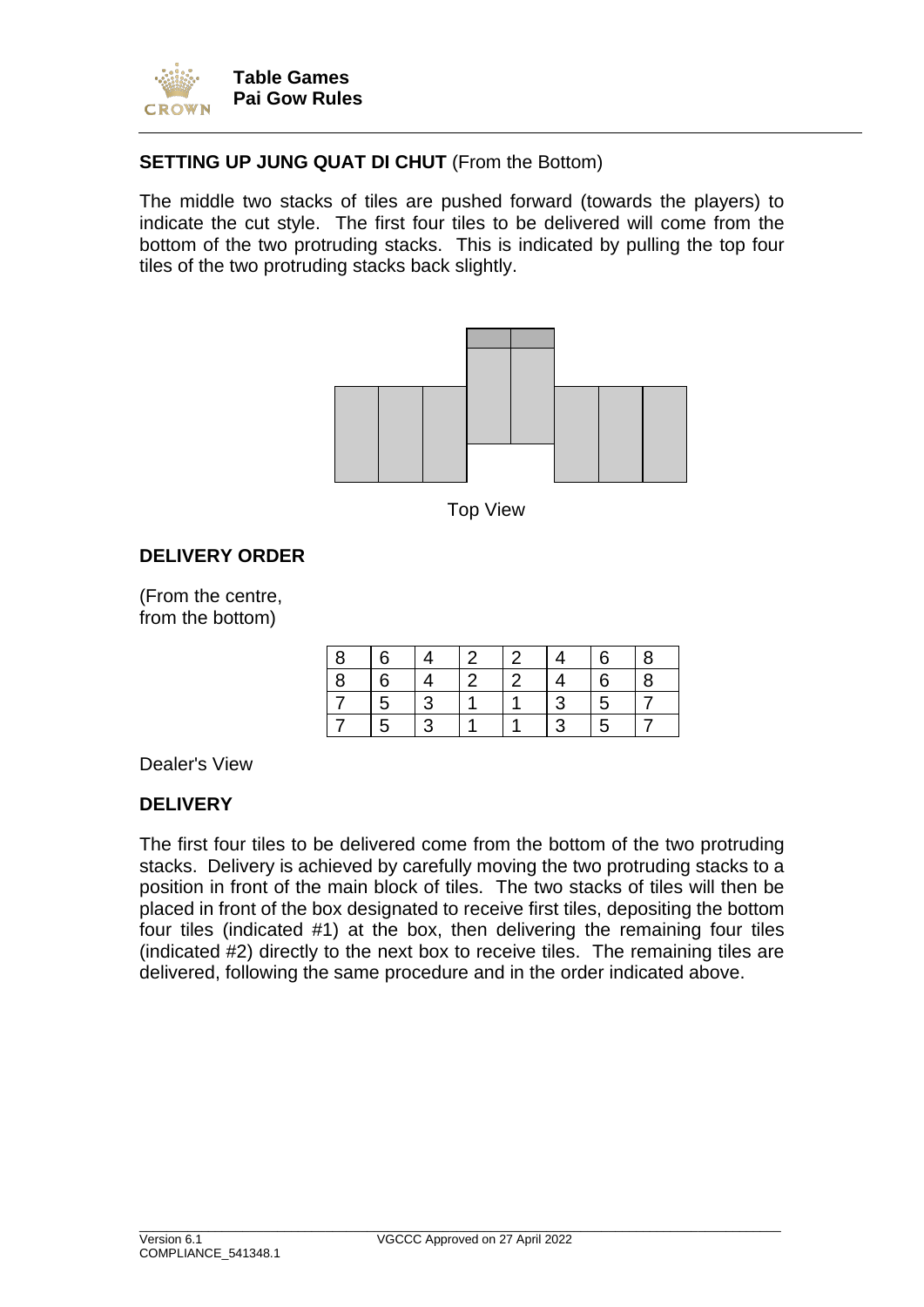

#### **LONG TAU/FONG MAY - DRAGON'S HEAD/PHOENIX TAIL**

#### **FONG MAY/LONG TAU – PHOENIX TAIL/DRAGON'S HEAD**

Either of these styles can be set up from the left or right.

#### **SETTING UP**

Step One: Move the tiles marked 1 and 2 in one block with your right hand to the position indicated.



Dealer's View

Step Two: Move the tiles marked 1 to left using your left hand, leaving a 2' gap between the two blocks of tiles. The tiles are now ready to deliver.



Dealer's View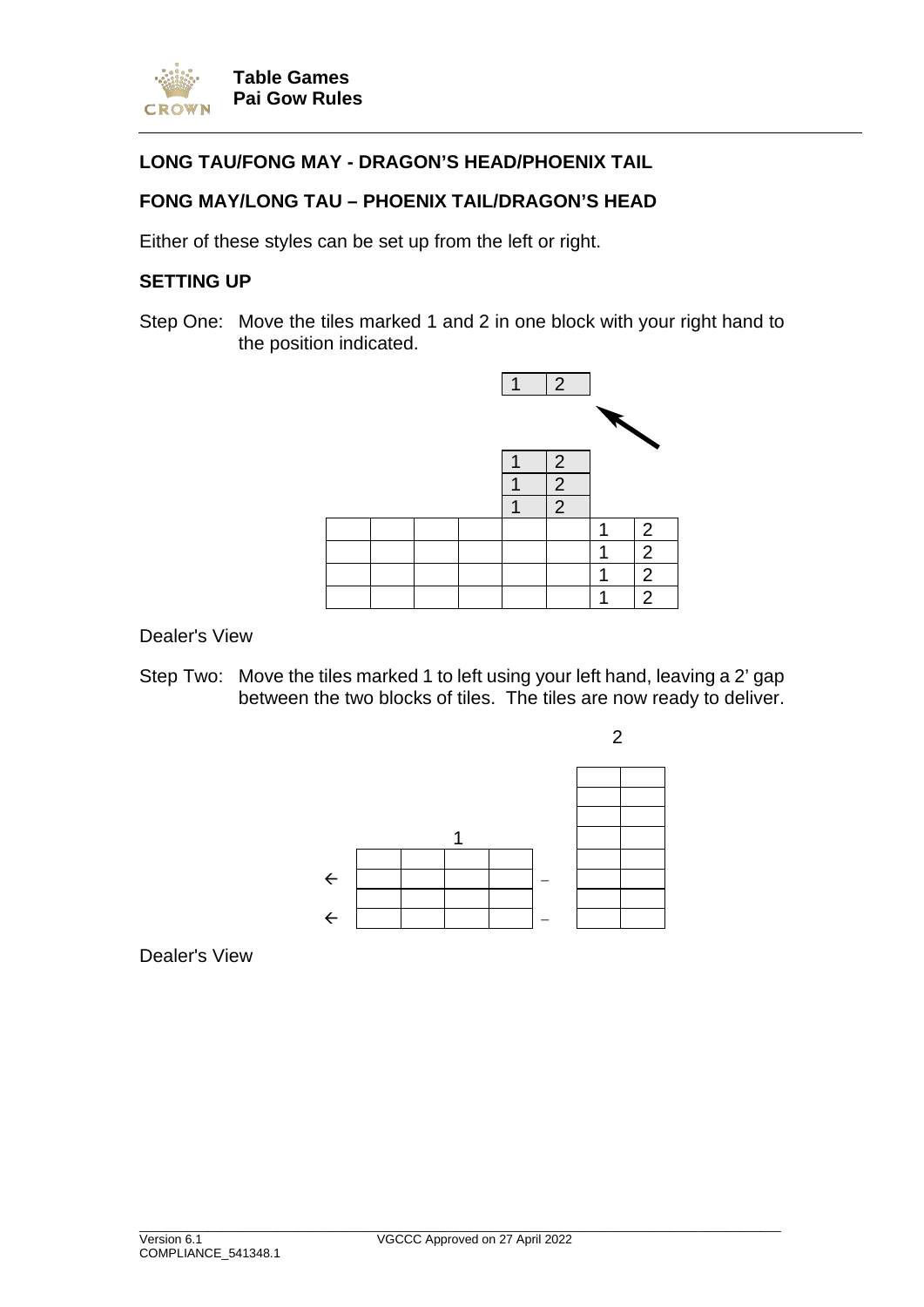

#### **DELIVERY ORDER - Long Tau / Dragon's Head**

|                |   |   |   | $\overline{3}$ | $\overline{3}$ |
|----------------|---|---|---|----------------|----------------|
|                |   |   |   | $\overline{3}$ |                |
| $\overline{2}$ | 2 | 2 | 2 | $\overline{5}$ | $\frac{3}{5}$  |
| $\overline{4}$ |   |   |   | $\overline{5}$ |                |
| $\overline{6}$ | 6 | 6 | 6 | 7              |                |
| $\overline{8}$ | 8 | 8 | 8 |                |                |

| 1              | 1              |
|----------------|----------------|
|                |                |
| $\frac{3}{5}$  | $\frac{3}{3}$  |
|                | 5              |
| $\overline{5}$ | $\overline{5}$ |
| 7              | 7              |
| 7              | 7              |

Dealer's View

#### **DELIVERY**

The first four tiles will be delivered from the higher of the two blocks of tiles (indicated #1). The next four tiles will be delivered from the lower block of tiles (indicated #2). The remaining tiles will be delivered in the same manner, alternating from the higher and lower block of tiles as indicated above.

#### **DELIVERY ORDER - Fong May / Phoenix Tail**

As there is no visible difference between Long Tau and Fong May, Fong May is identified by a diagonal placement of one tile across the lower stack of tiles. This gives a visual indication to the players and the TG Higher Duties Dealer (or above) of the cut style in play. (The diagonal tile is returned to its original position prior to delivery).

|                |   |   |   |                | 4              |
|----------------|---|---|---|----------------|----------------|
|                |   |   |   | $\overline{6}$ | $\overline{6}$ |
| $\overline{3}$ | 3 | 3 | 3 | $\overline{6}$ | $\frac{6}{8}$  |
| $\overline{5}$ | 5 | 5 | 5 | $\overline{8}$ |                |
|                |   |   |   | 8              | $\overline{8}$ |

| $\overline{c}$ | $\overline{c}$ |
|----------------|----------------|
| $\overline{2}$ | $\overline{2}$ |
| 4              | 4              |
| 4              | 4              |
| 6              | 6              |
|                | $\overline{6}$ |
| $\frac{6}{8}$  | $\frac{8}{8}$  |
|                |                |

Dealer's View

#### **DELIVERY**

The first four tiles will be delivered from the lower of the two blocks of tiles (indicated #1). The next four tiles are delivered from the higher block of tiles (indicated #2). The remaining tiles are delivered in the same manner, alternating between the lower and higher in the order indicated above.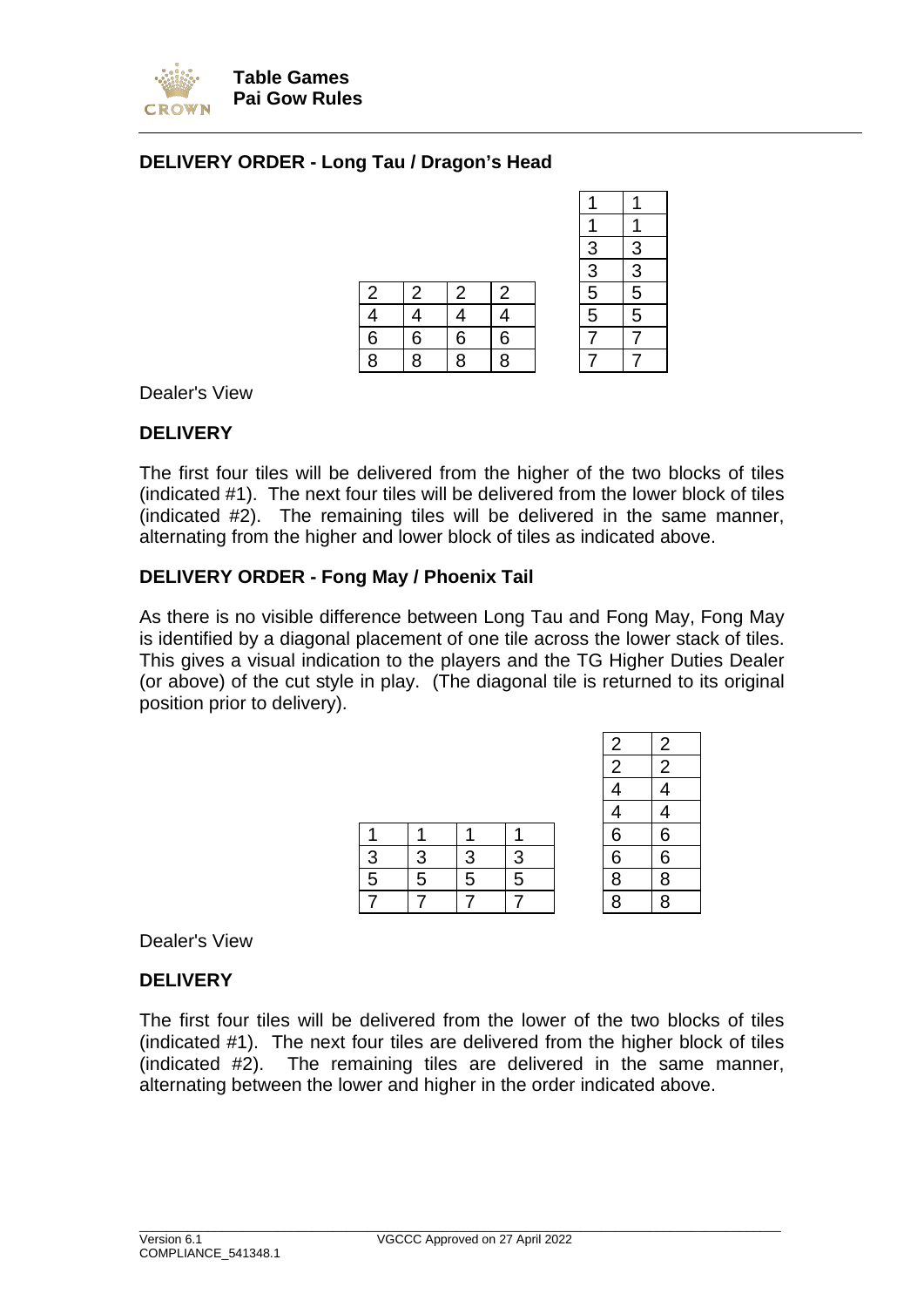

#### **WUI FUNG BANK - HONG KONG BANK**

Wui Fung Bank can be delivered from the top, then from the centre.

#### **SETTING UP**

Step One: Move the tiles marked 1 from each side and using both hands simultaneously place them in the position indicated. Repeat with the tiles marked 2, placing them on top of the tiles marked 1.



Dealer's View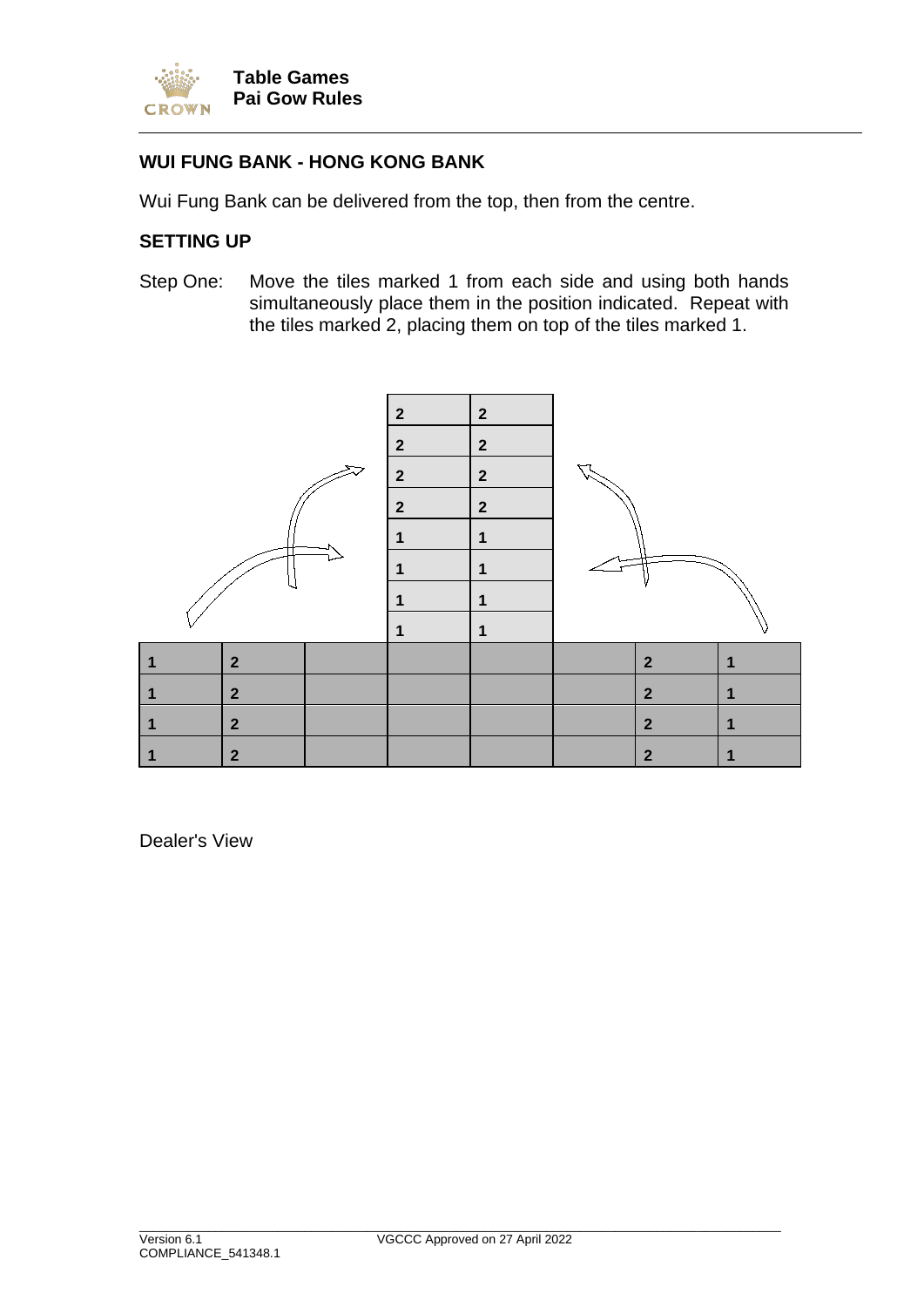

Step Two: Move the tiles marked 1 and 2 with your left hand and 3 and 4 with your right, to the positions indicated.



Dealer's View

#### **DELIVERY ORDER**



#### Dealer's View

#### **DELIVERY**

The first four tiles will be delivered from the two higher stacks (indicated #1). The remaining tiles will be delivered in the order indicated. After the fifth lot of tiles have been delivered, the remaining stacks will be pushed together and the remaining tiles delivered in the same manner.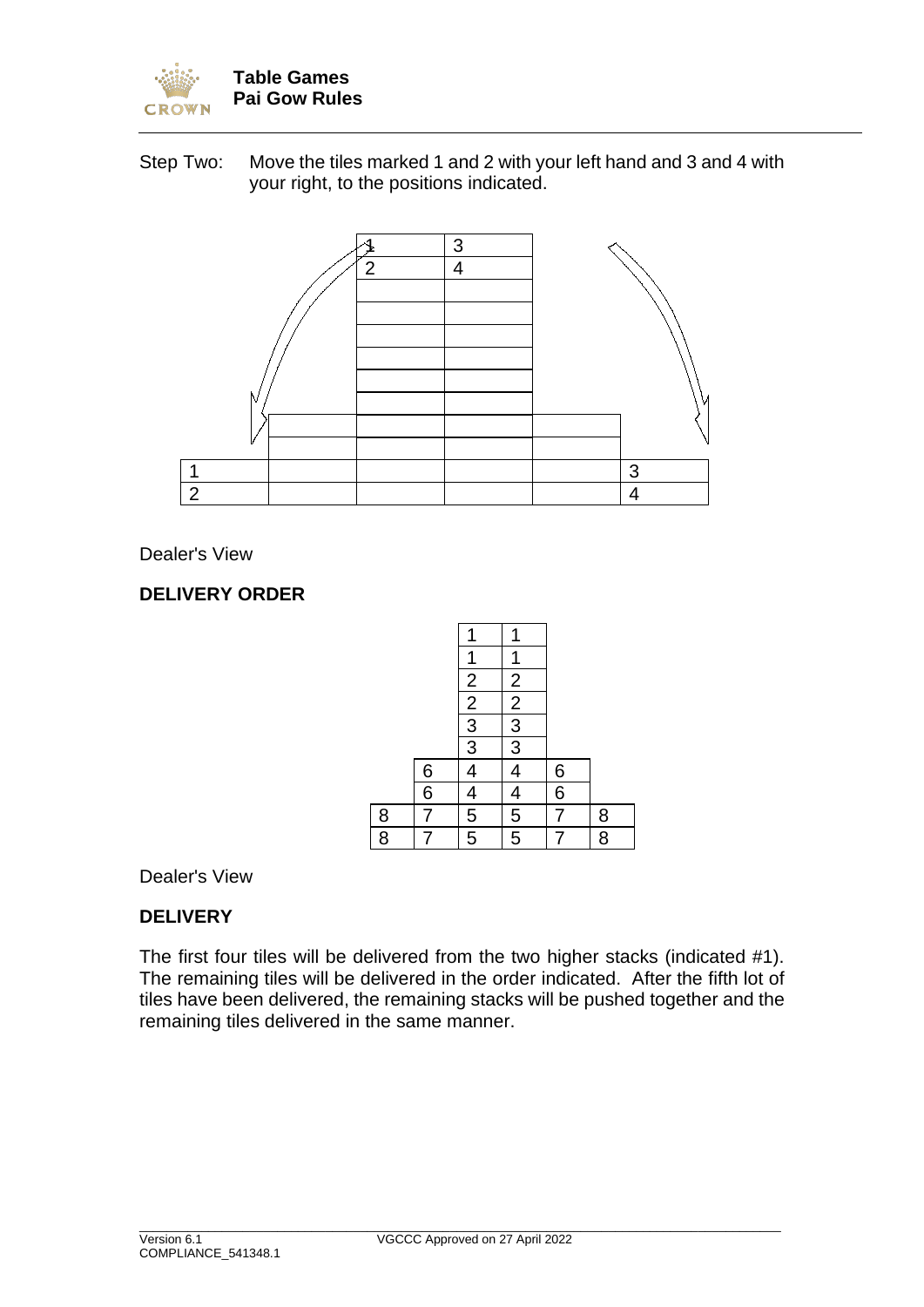

#### **FOOT SAY - FOUR ACROSS**

Foot Say can be delivered from the top.

#### **SETTING UP**

**Step One:** Move the tiles indicated 1 and 2 from each end using both hands simultaneously, and place them in the positions indicated.



Dealer's View

#### **DELIVERY ORDER**

| $\frac{1}{2}$ $\frac{2}{3}$ $\frac{4}{4}$ $\frac{5}{5}$ $\frac{6}{7}$ $\frac{7}{8}$ |                                                                                     |                                                                                     |                                                                                     |
|-------------------------------------------------------------------------------------|-------------------------------------------------------------------------------------|-------------------------------------------------------------------------------------|-------------------------------------------------------------------------------------|
|                                                                                     | $\frac{2}{3}$ $\frac{3}{4}$ $\frac{4}{5}$ $\frac{6}{6}$ $\frac{7}{7}$ $\frac{8}{8}$ | $\frac{2}{3}$ $\frac{3}{4}$ $\frac{4}{5}$ $\frac{6}{6}$ $\frac{7}{7}$ $\frac{8}{8}$ | $\frac{2}{3}$ $\frac{3}{4}$ $\frac{4}{5}$ $\frac{6}{6}$ $\frac{7}{7}$ $\frac{8}{8}$ |
|                                                                                     |                                                                                     |                                                                                     |                                                                                     |
|                                                                                     |                                                                                     |                                                                                     |                                                                                     |
|                                                                                     |                                                                                     |                                                                                     |                                                                                     |
|                                                                                     |                                                                                     |                                                                                     |                                                                                     |
|                                                                                     |                                                                                     |                                                                                     |                                                                                     |

Dealer's View

#### **DELIVERY**

The top four tiles will be delivered first. The remaining tiles will be delivered in the order indicated above.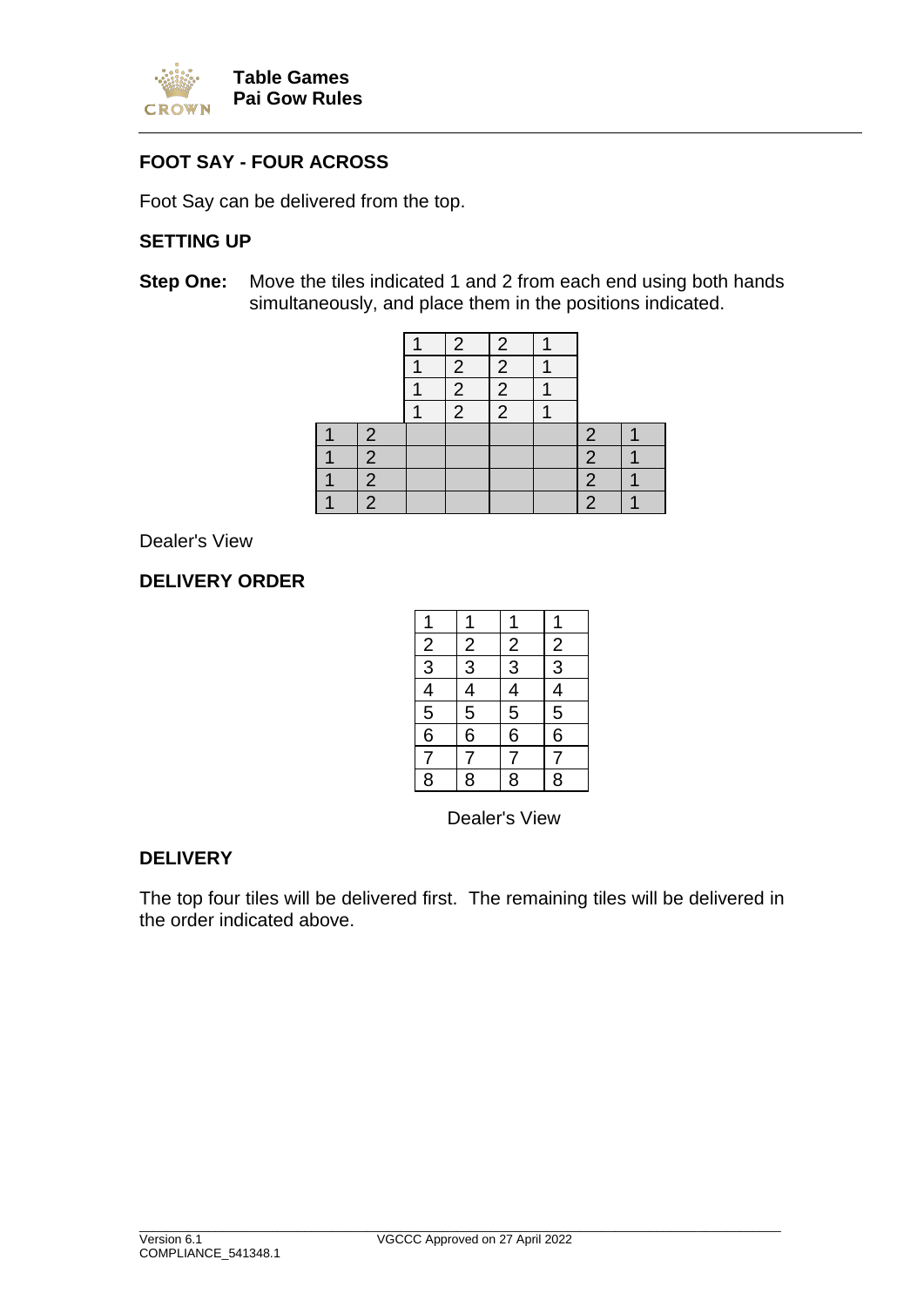<span id="page-52-0"></span>

### **DIAGRAM A**